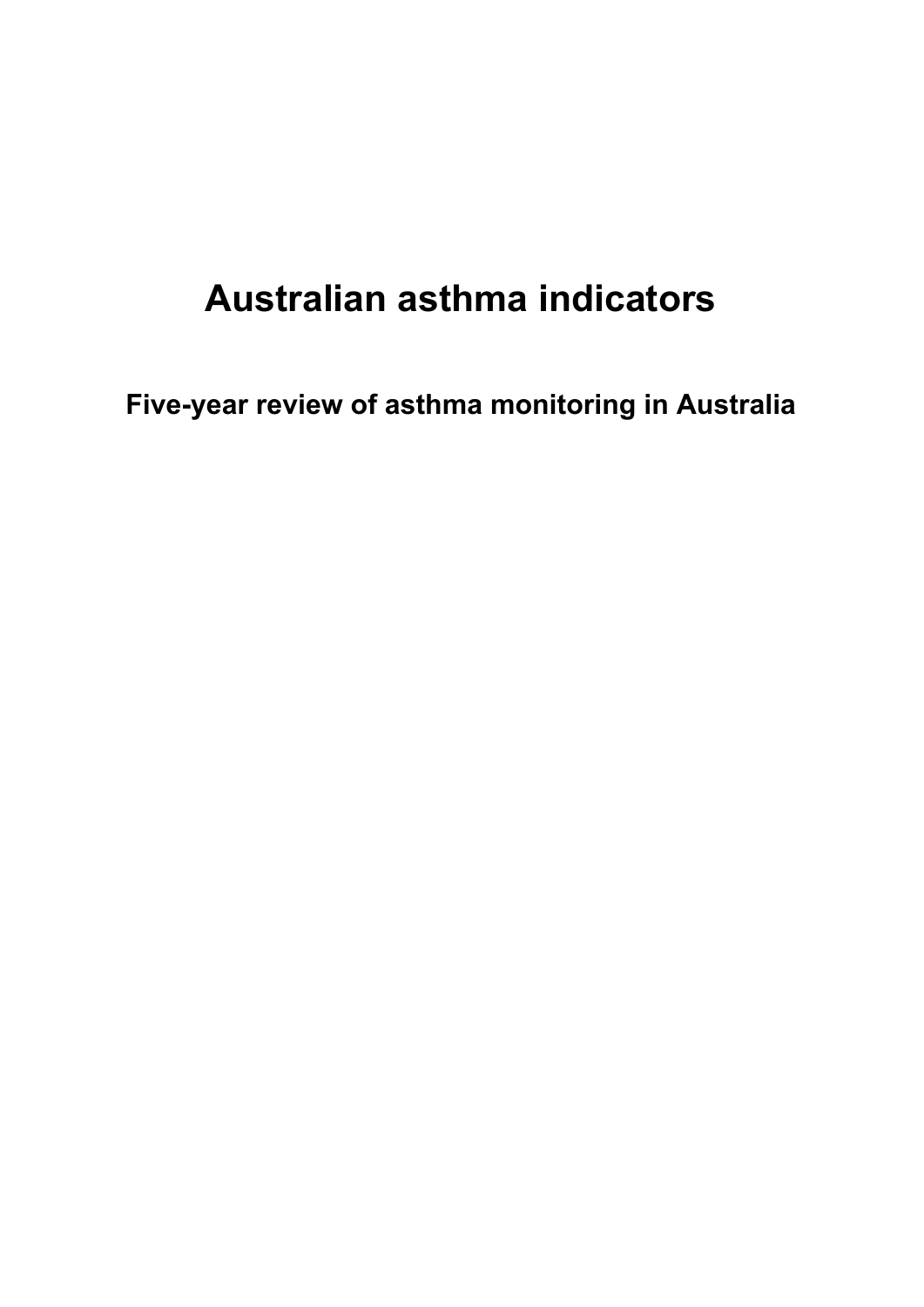The Australian Institute of Health and Welfare is Australia's national health and welfare statistics and information agency. The Institute's mission is *better information and statistics for better health and wellbeing.*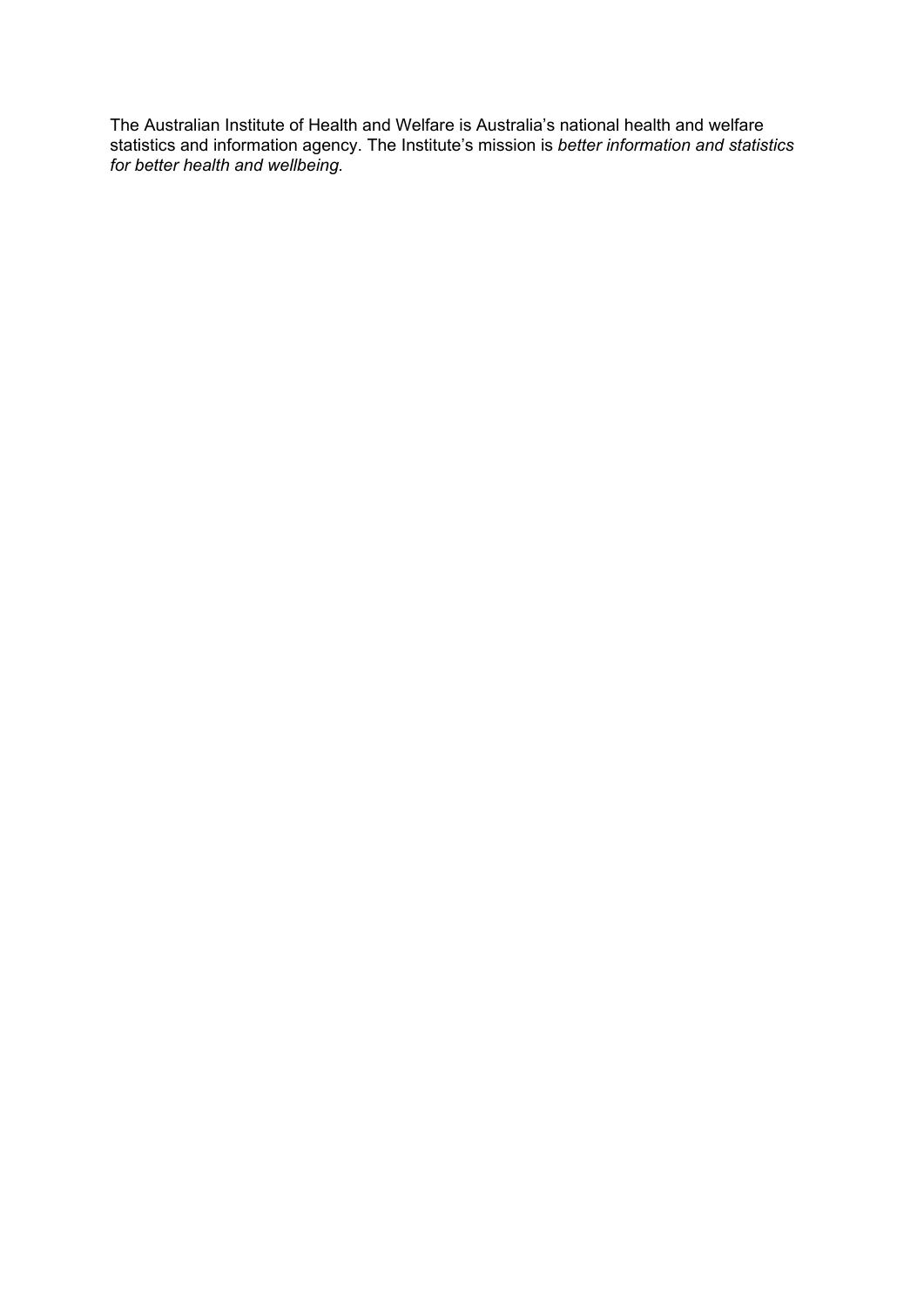# **Australian asthma indicators**

## **Five-year review of asthma monitoring in Australia**

**Australian Centre for Asthma Monitoring** 

**2007** 

Australian Institute of Health and Welfare Canberra

AIHW cat. no. ACM 12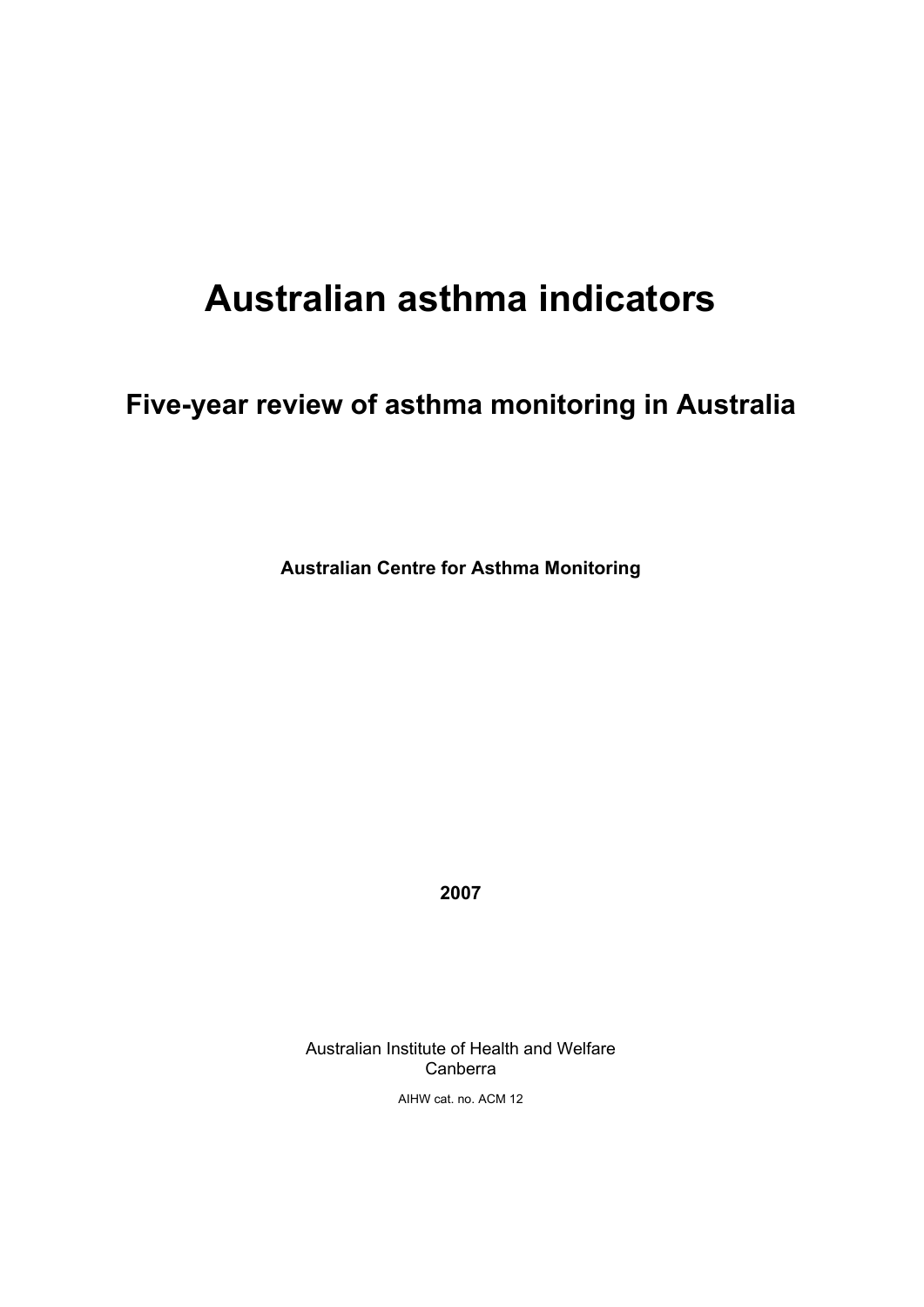© Australian Institute of Health and Welfare 2007

This work is copyright. Apart from any use as permitted under the *Copyright Act 1968*, no part may be reproduced without prior written permission from the Australian Institute of Health and Welfare. Requests and enquiries concerning reproduction and rights should be directed to the Head, Media and Publishing, Australian Institute of Health and Welfare, GPO Box 570, Canberra ACT 2601.

A complete list of the Institute's publications is available from the Institute's web site at <www.aihw.gov.au>.

ISBN 978 1 74024 730 6

#### **Suggested citation**

Australian Centre for Asthma Monitoring 2007. Australian asthma indicators: Five-year review of asthma monitoring in Australia. Cat. no. ACM 12. Canberra: AIHW.

Australian Institute of Health and Welfare Board Chair Hon. Peter Collins, AM, QC

**Director** Penny Allbon

Any enquiries about or comments on this publication should be directed to:

Australian Centre for Asthma Monitoring Woolcock Institute of Medical Research GPO Box M77 Missenden Road Camperdown NSW 2050 Phone: (02) 9515 5226 (International +61 2 9515 5226) Fax: (02) 9516 1207 (International +61 2 9516 1207) Email: acam@asthmamonitoring.org

Published by the Australian Institute of Health and Welfare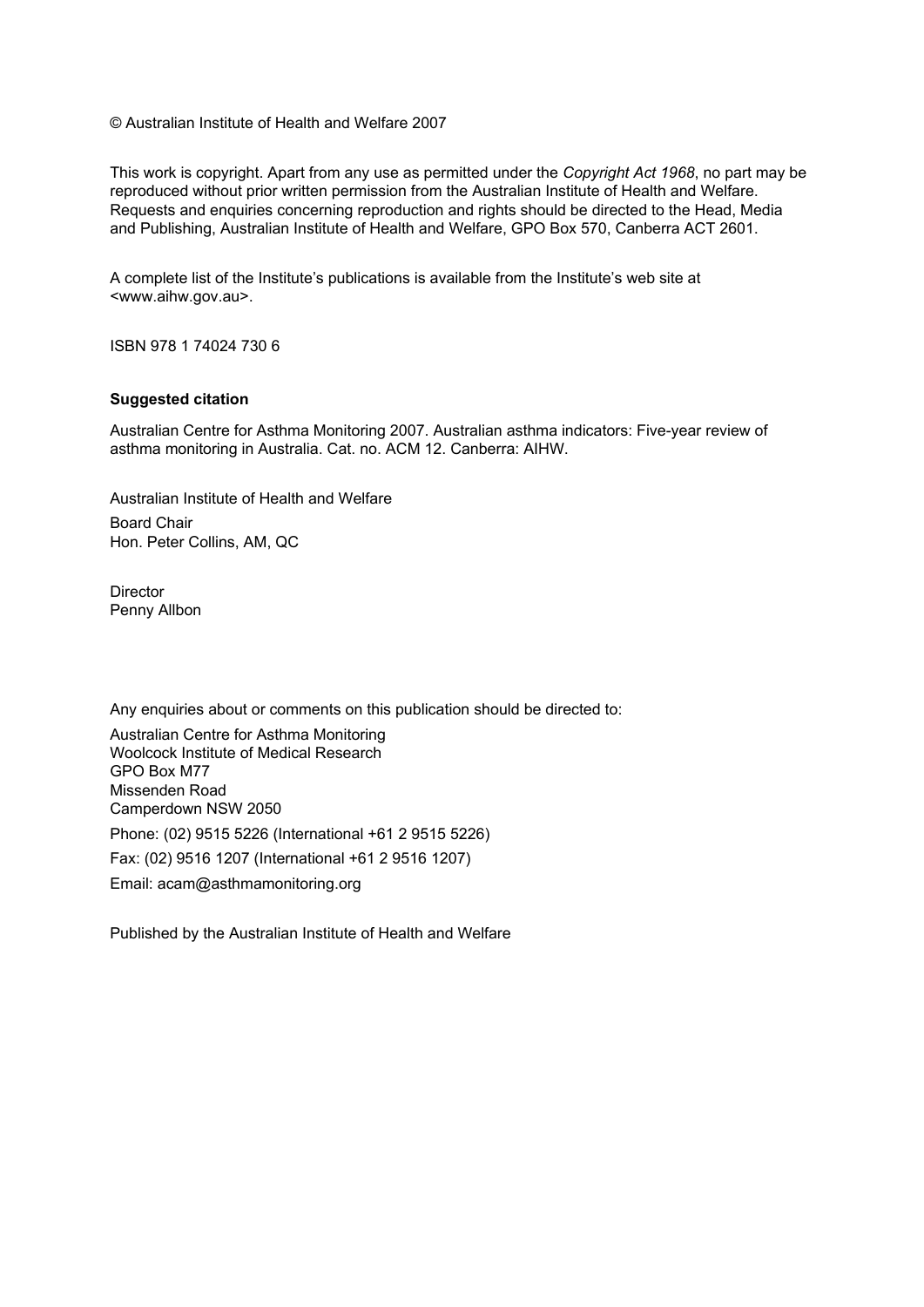# **Contents**

| $\mathbf 1$ |      |                                                                            |  |  |  |  |  |  |
|-------------|------|----------------------------------------------------------------------------|--|--|--|--|--|--|
| 2           |      |                                                                            |  |  |  |  |  |  |
|             | 2.1  |                                                                            |  |  |  |  |  |  |
|             | 2.2  |                                                                            |  |  |  |  |  |  |
|             | 2.3  |                                                                            |  |  |  |  |  |  |
|             | 2.4  |                                                                            |  |  |  |  |  |  |
|             | 2.5  |                                                                            |  |  |  |  |  |  |
|             | 2.6  |                                                                            |  |  |  |  |  |  |
|             | 2.7  |                                                                            |  |  |  |  |  |  |
|             | 2.8  |                                                                            |  |  |  |  |  |  |
|             | 2.9  |                                                                            |  |  |  |  |  |  |
|             | 2.10 | Prevalence of smoking in the household where children with asthma reside12 |  |  |  |  |  |  |
|             | 2.11 |                                                                            |  |  |  |  |  |  |
|             | 2.12 | Proportion of schools using the Asthma Friendly Schools program14          |  |  |  |  |  |  |
|             | 2.13 |                                                                            |  |  |  |  |  |  |
|             | 2.14 |                                                                            |  |  |  |  |  |  |
|             | 2.15 |                                                                            |  |  |  |  |  |  |
|             | 2.16 |                                                                            |  |  |  |  |  |  |
|             | 2.17 |                                                                            |  |  |  |  |  |  |
|             | 2.18 |                                                                            |  |  |  |  |  |  |
|             | 2.19 |                                                                            |  |  |  |  |  |  |
|             | 2.20 |                                                                            |  |  |  |  |  |  |
|             | 2.21 | Proportion of people with asthma who have a written asthma action plan23   |  |  |  |  |  |  |
|             | 2.22 | Proportion of people with asthma who use 'preventers' regularly24          |  |  |  |  |  |  |
|             | 2.23 | The proportion of people with asthma who have had recent spirometry 25     |  |  |  |  |  |  |
|             | 2.24 |                                                                            |  |  |  |  |  |  |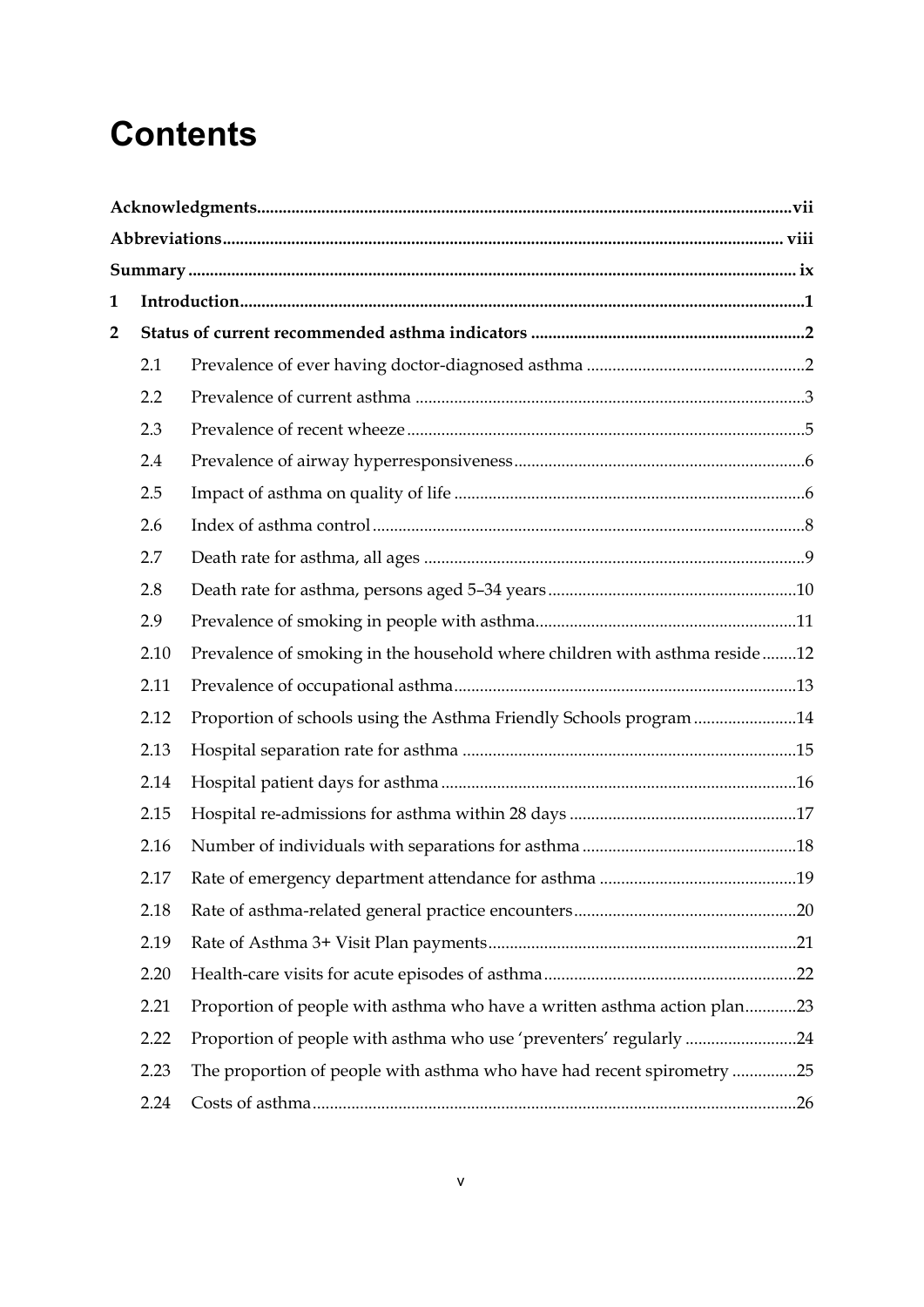| $3^{\circ}$             |     |  |  |  |
|-------------------------|-----|--|--|--|
|                         | 3.1 |  |  |  |
|                         |     |  |  |  |
|                         |     |  |  |  |
|                         |     |  |  |  |
| $\overline{\mathbf{4}}$ |     |  |  |  |
|                         | 4.1 |  |  |  |
|                         | 4.2 |  |  |  |
|                         |     |  |  |  |
|                         |     |  |  |  |
|                         |     |  |  |  |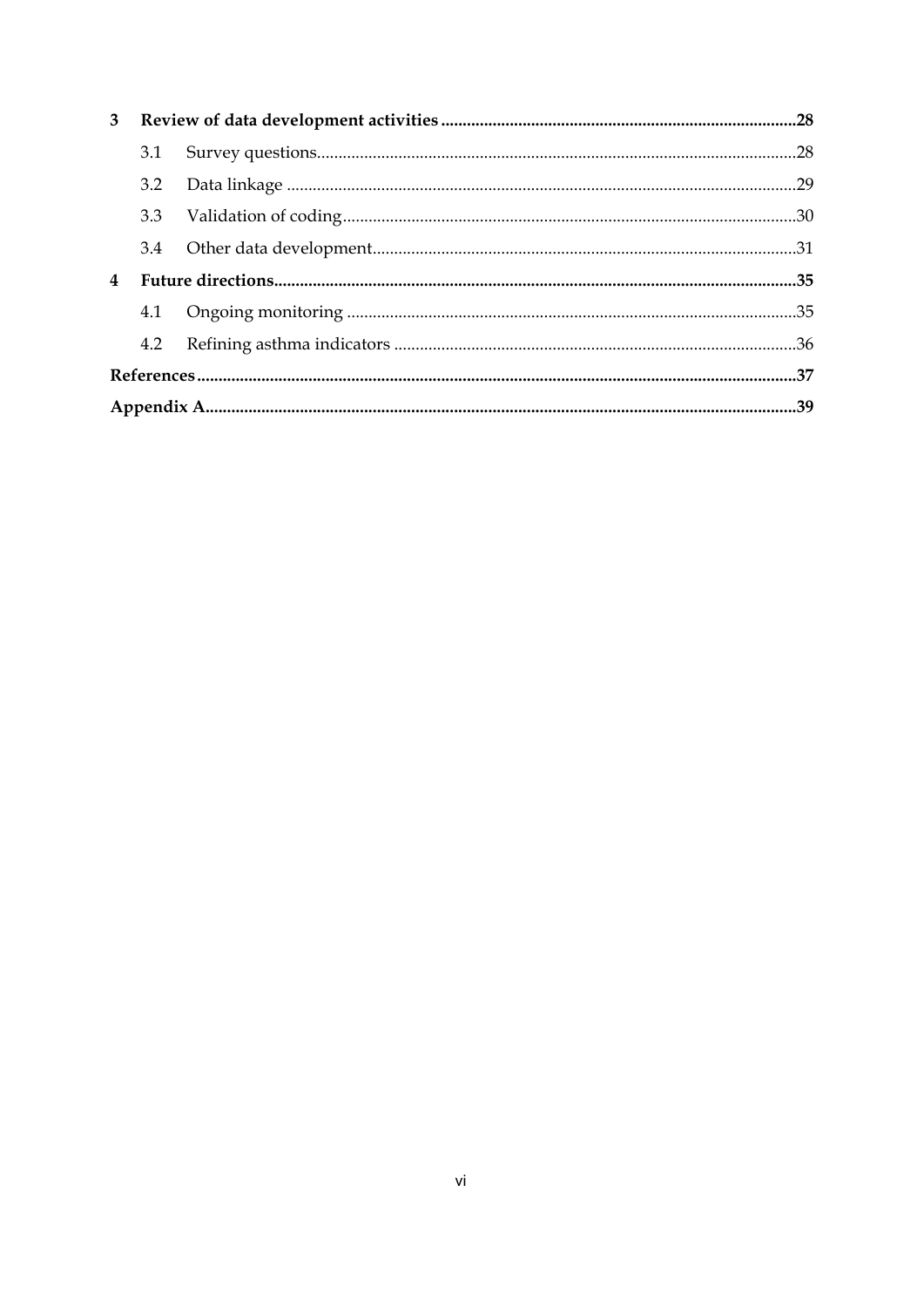# **Acknowledgments**

#### **Contributors**

The following staff from the Australian Centre for Asthma Monitoring were responsible for the preparation of this document:

Patricia Correll Guy Marks Leanne Poulos Anne-Marie Waters

#### **Australian System for Monitoring Asthma**

The members of the Australian System for Monitoring Asthma Steering Committee are also acknowledged for their guidance in the preparation of this report. In particular, we wish to thank Nicholas Glasgow for his helpful comments.

#### **Special acknowledgements**

Special acknowledgement goes to Associate Professor Teresa To for her valuable input into the section 'Refining asthma indicators' and to Dr Madeleine King for the section on 'Dynamic Health Assessment'.

This publication was funded by the Australian Government Department of Health and Ageing through the Asthma Management Program 2005–09.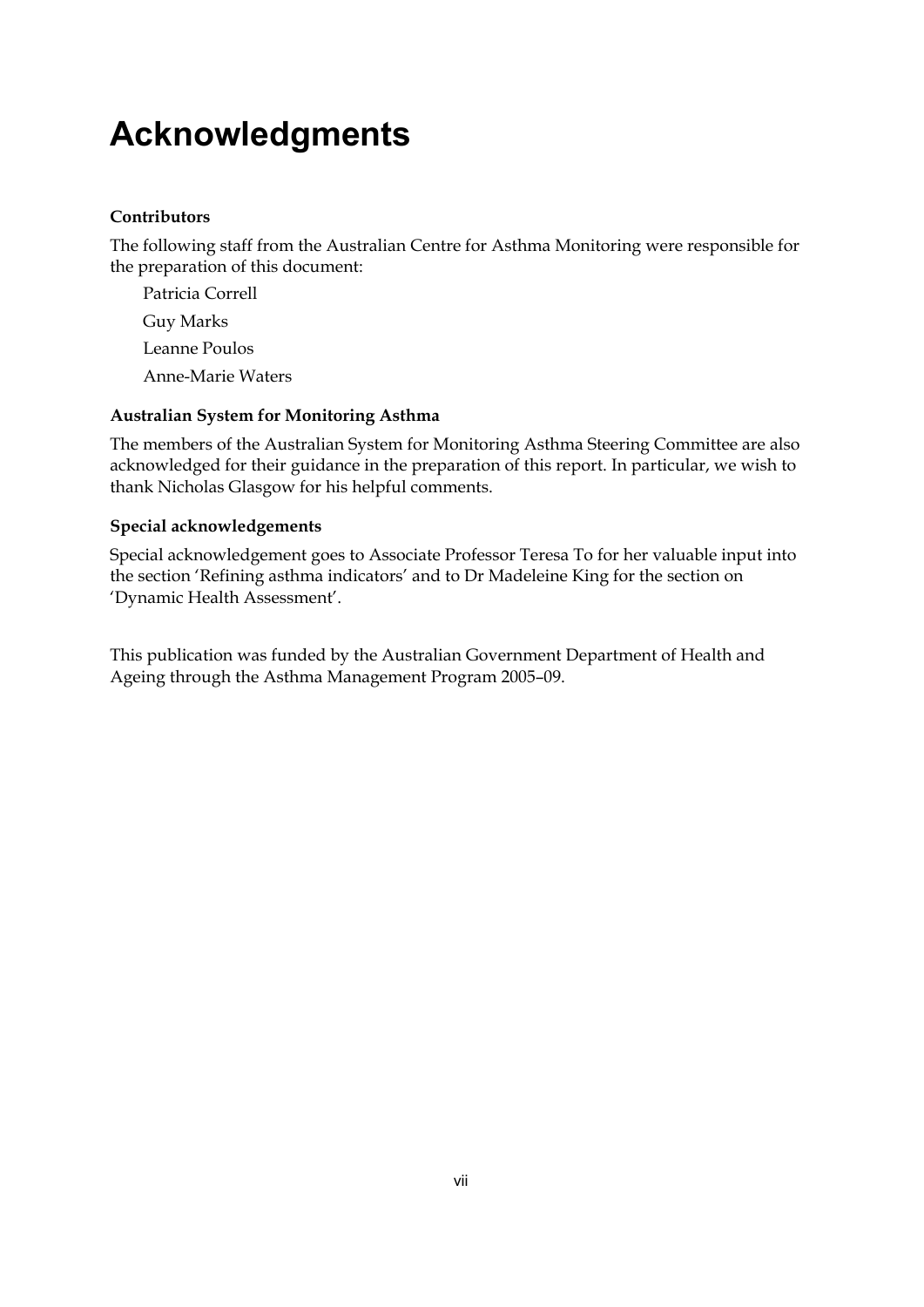# **Abbreviations**

| <b>ABS</b>   | <b>Australian Bureau of Statistics</b>                |
|--------------|-------------------------------------------------------|
| ACAM         | Australian Centre for Asthma Monitoring               |
| <b>AIHW</b>  | Australian Institute of Health and Welfare            |
| ASMA         | Australian System for Monitoring Asthma               |
| <b>BEACH</b> | Bettering the Evaluation And Care of Health           |
| <b>CATI</b>  | Computer-Assisted Telephone Interviews                |
| <b>COPD</b>  | Chronic obstructive pulmonary disease                 |
| <b>DoHA</b>  | Australian Government Department of Health and Ageing |
| GP           | General practitioner                                  |
| ICD          | <b>International Classification of Diseases</b>       |
| $ICD-9$      | International Classification of Diseases version 9    |
| $ICD-10$     | International Classification of Diseases version 10   |
| <b>NCCH</b>  | National Centre for Classification in Health          |
| <b>NHMD</b>  | National Hospital Morbidity Database                  |
| <b>NHS</b>   | National Health Survey                                |
| <b>PBS</b>   | <b>Pharmaceutical Benefits Scheme</b>                 |
| PIP          | Practice Incentive Program                            |
| <b>SAND</b>  | Supplementary Analysis of Nominated Data              |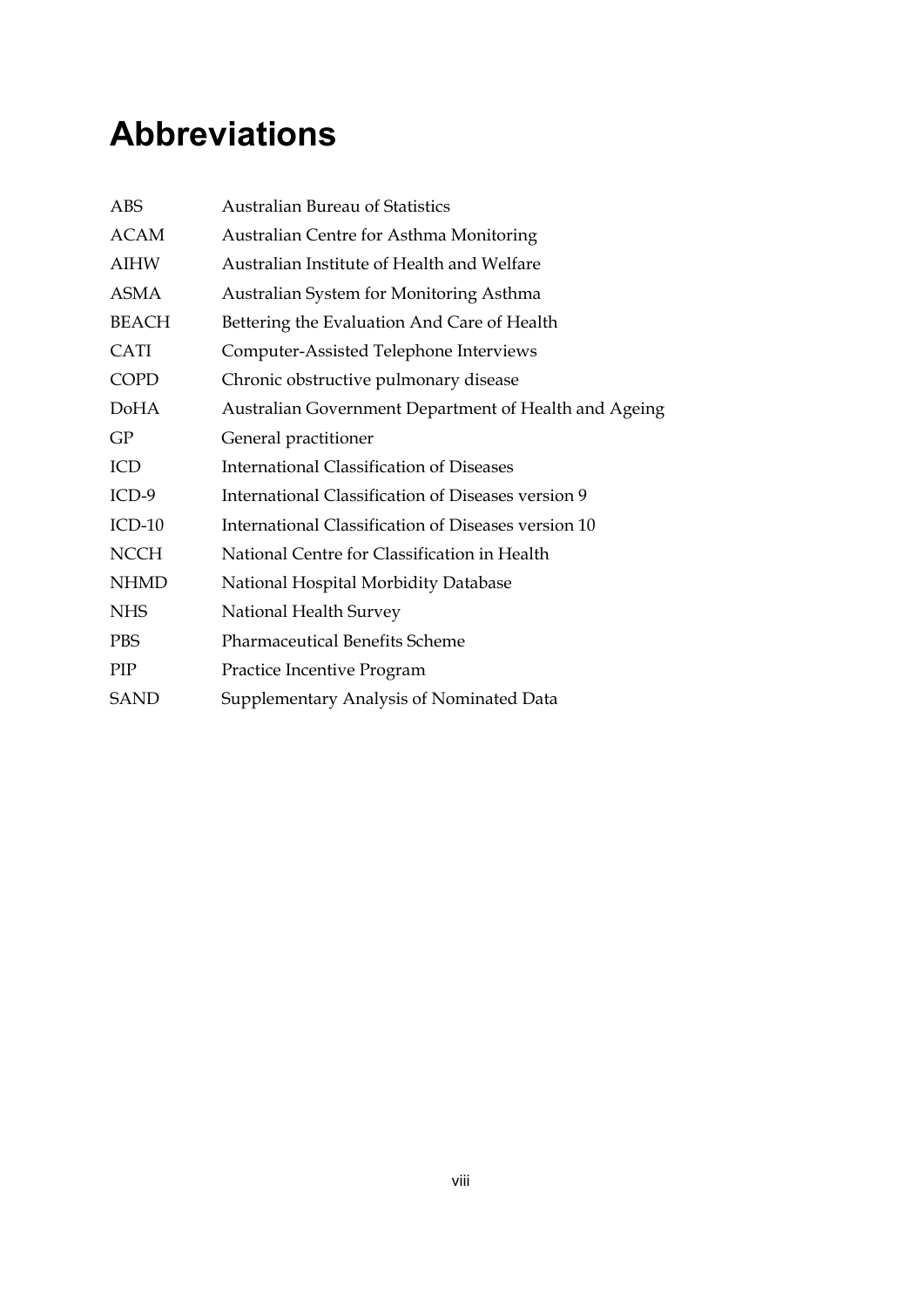# **Summary**

Health indicators are measures of aspects of health and the health system that can be used to monitor the effectiveness and impact of the health system and of specific interventions to improve health and provide effective, accessible and quality health care.

An initial set of indicators for asthma monitoring was developed in 2000 by the Australian Institute of Health and Welfare after asthma was made a National Health Priority Area in Australia in 1999. In 2004, the Australian Centre for Asthma Monitoring (ACAM) reviewed the proposed indicators under the auspices of the Australian System for Monitoring Asthma and published a set of recommended national asthma indicators. A detailed asthma data development plan was released in 2005, which outlined a range of projects that would address the data deficiencies that had been identified for the purposes of monitoring the recommended asthma indicators.

This report reviews the outcomes of the indicator review, the lessons learnt through experience with various data sources, progress so far with asthma data development and suggests future directions for national asthma monitoring.

## **What have we achieved so far?**

The asthma data development plan outlined a range of projects to address data deficiencies related to monitoring the recommended asthma indicators. These included:

- developing a module of recommended survey questions;
- data linkage;
- validation of hospital and mortality data coding;
- development of general practice data;
- further investigation into dynamic health assessment to study health outcomes;
- working with multiple cause of death and multiple diagnosis hospital data; and
- input into national data development processes.

ACAM has reported on the recommended asthma indicators for which national or statelevel data are available. Table 1 provides a summary of progress towards reporting and data development activities for each of the 24 recommended asthma indicators.

## **Where to next?**

In this report, we explore future options including reviewing the list of asthma indicators. Future work will aim to provide a reduced set of indicators. This will be achieved by focusing on those indicators that provide useful information about asthma and that can guide policy and practice; and also by identifying opportunities to select one of several closely correlated indicators, hence removing redundant indicators. We expect that this list of core indicators will be the primary focus of ongoing monitoring and will be the basis for benchmarking standards in Australia and other countries.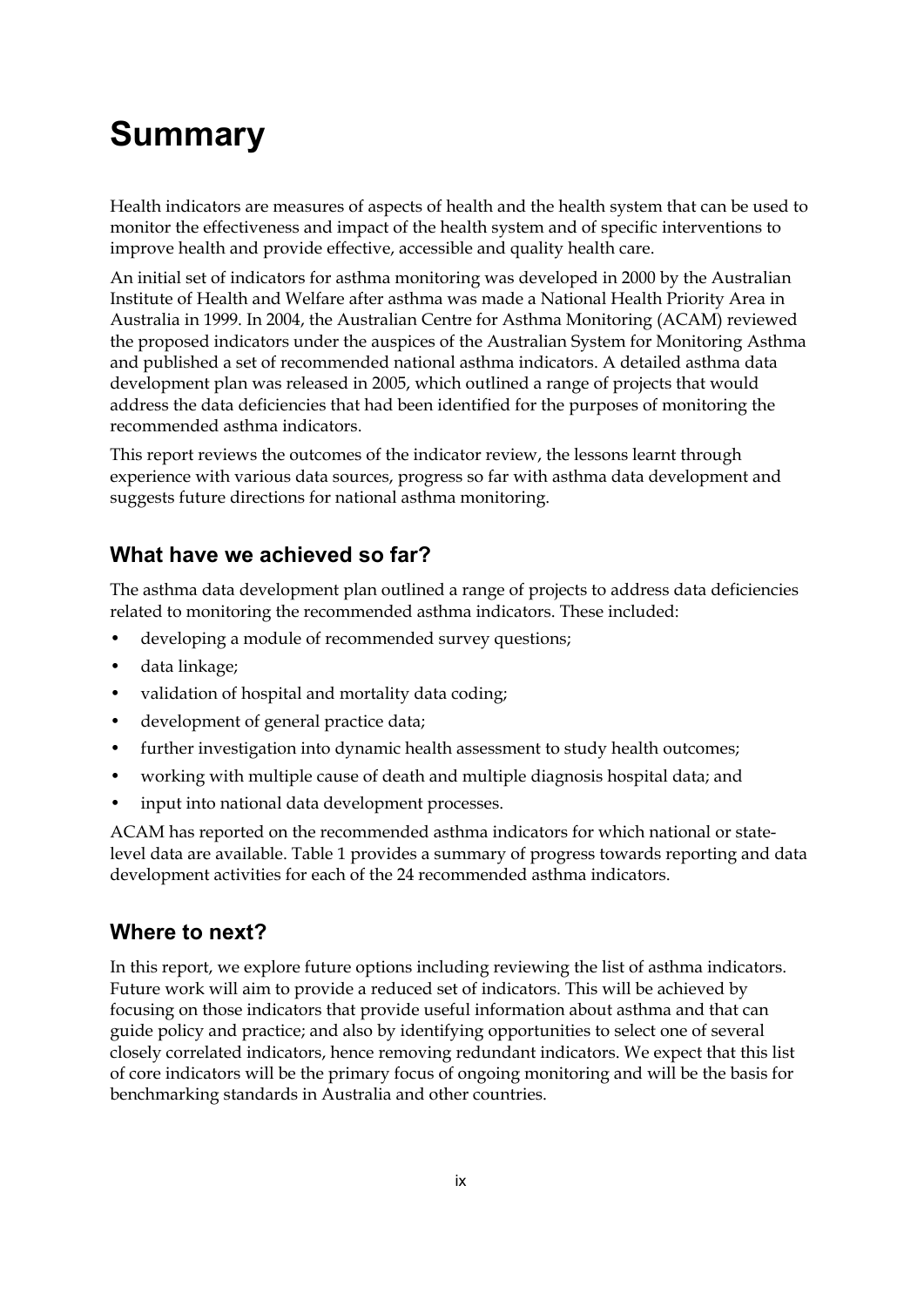| Indicator                                                                       | Reporting and whether or not recom-<br>mended definition used (yes $\checkmark$ or no $\checkmark$ ) |                                                       | Data development                                                                                                                                                                                                                                                        |  |
|---------------------------------------------------------------------------------|------------------------------------------------------------------------------------------------------|-------------------------------------------------------|-------------------------------------------------------------------------------------------------------------------------------------------------------------------------------------------------------------------------------------------------------------------------|--|
| Prevalence of ever                                                              | Asthma in Australia 2003                                                                             |                                                       | Recommended survey question: 'Have you ever been                                                                                                                                                                                                                        |  |
| having doctor-diagnosed<br>asthma                                               | Asthma in Australia 2005                                                                             | ✓                                                     | diagnosed with asthma by a doctor or a nurse?'                                                                                                                                                                                                                          |  |
|                                                                                 | Asthma in Australia: findings from<br>the 2004-05 National Health Survey                             | ✓                                                     |                                                                                                                                                                                                                                                                         |  |
| Prevalence of current                                                           | Asthma in Australia 2003                                                                             | $\checkmark$ <sup>(a)</sup>                           | Recommended survey question: 'Have you had symptoms                                                                                                                                                                                                                     |  |
| asthma (ever diagnosed<br>plus symptoms or                                      | Asthma in Australia 2005                                                                             | $\mathcal{V}^{(a)}$                                   | of asthma or taken treatment for asthma in the last 12<br>months?'                                                                                                                                                                                                      |  |
| treatment in last 12<br>months)                                                 | Asthma in Australia: findings from<br>the 2004-05 National Health Survey                             | ×                                                     | The ABS will include the recommended question in the<br>2007-08 NHS after input from ACAM in the NHS<br>consultation process.                                                                                                                                           |  |
| Prevalence of wheeze in                                                         | Asthma in Australia 2003                                                                             | $\checkmark$ <sup>(a)</sup>                           | Recommended survey question: 'Have you had wheezing or                                                                                                                                                                                                                  |  |
| the preceding 12 months                                                         | Asthma in Australia 2005                                                                             | $\boldsymbol{\checkmark}^{(\textnormal{\texttt{a}})}$ | whistling in your chest at any time in the last 12 months?'                                                                                                                                                                                                             |  |
| Prevalence of airway                                                            | Asthma in Australia 2003                                                                             | $\times$ <sup>(b)</sup>                               | Further work is required to select the appropriate measure                                                                                                                                                                                                              |  |
| hyperresponsiveness                                                             | Asthma in Australia 2005                                                                             | $\pmb{x}^{\rm (b)}$                                   | of airway hyperresponsiveness for surveillance purposes<br>and to identify appropriate data sources.                                                                                                                                                                    |  |
| Impact of asthma on<br>quality of life                                          | Reporting on several elements of<br>this indicator in:                                               |                                                       | A number of questionnaires and individual questions have<br>been recommended to report on this indicator.                                                                                                                                                               |  |
|                                                                                 | Asthma in Australia 2003                                                                             |                                                       |                                                                                                                                                                                                                                                                         |  |
|                                                                                 | Asthma in Australia 2005                                                                             |                                                       |                                                                                                                                                                                                                                                                         |  |
|                                                                                 | Asthma in Australia: findings from<br>the 2004-05 National Health Survey                             |                                                       |                                                                                                                                                                                                                                                                         |  |
| Index of asthma control                                                         | Reporting on elements of this<br>indicator in:                                                       |                                                       | Survey questions to monitor this indicator have been<br>developed.                                                                                                                                                                                                      |  |
|                                                                                 | Asthma in Australia 2005                                                                             |                                                       |                                                                                                                                                                                                                                                                         |  |
| Death rate for asthma,                                                          | Asthma in Australia 2003                                                                             | ✓                                                     | The NCCH proposed further study to improve the codes for                                                                                                                                                                                                                |  |
| ages 5 to 34 years                                                              | Asthma in Australia 2005                                                                             | $\checkmark$                                          | asthma after a review of the ICD-10 and ICD-10-AM codes<br>used for asthma found that there were limitations in the                                                                                                                                                     |  |
|                                                                                 | Death rate for asthma, all Asthma in Australia 2003                                                  | $\checkmark$                                          | ability of these codes to provide information about the types<br>of asthma that may have clinical relevance.                                                                                                                                                            |  |
| ages                                                                            | Asthma in Australia 2005                                                                             | ✓                                                     |                                                                                                                                                                                                                                                                         |  |
| Prevalence of smoking in                                                        | Asthma in Australia 2003                                                                             | $\boldsymbol{\mathsf{x}}$ (c)                         | Recommended survey question: 'Do you smoke at least                                                                                                                                                                                                                     |  |
| people with asthma                                                              | Asthma in Australia 2005                                                                             | $\pmb{x}^{\,(\mathrm{c})}$                            | once a week?'                                                                                                                                                                                                                                                           |  |
|                                                                                 | Asthma in Australia: findings from<br>the 2004-05 National Health Survey                             | $\pmb{x}^{\,(\mathrm{c})}$                            |                                                                                                                                                                                                                                                                         |  |
| Prevalence of smoking in                                                        | Asthma in Australia 2003                                                                             | $\boldsymbol{\mathsf{x}}$ (c)                         | Recommended survey question: 'Which of the following best                                                                                                                                                                                                               |  |
| the household where<br>children with asthma                                     | Asthma in Australia 2005                                                                             | $\pmb{x}^{\,(\mathrm{c})}$                            | describes your home situation?<br>- My home is smoke free                                                                                                                                                                                                               |  |
| reside                                                                          | Asthma in Australia: findings from<br>the 2004-05 National Health Survey                             | $\boldsymbol{x}^{(c)}$                                | - People occasionally smoke in the house<br>- People frequently smoke in the house'                                                                                                                                                                                     |  |
| Proportion of schools<br>using the Asthma<br><b>Friendly Schools</b><br>Program | None reported                                                                                        |                                                       | The proportion of pre-schools, child care centres and<br>hospitals using nationally accredited asthma education<br>programs is recommended for data development and<br>monitoring in the future, when accredited programs have<br>been implemented at a national level. |  |
| Prevalence of<br>occupational asthma                                            | None reported                                                                                        |                                                       | Further work is required. A workshop to bring together<br>experts in this area is planned in 2008 to consider options<br>for data development.                                                                                                                          |  |

## **Table 1: Reporting and development of national asthma indicators**

*(continued)*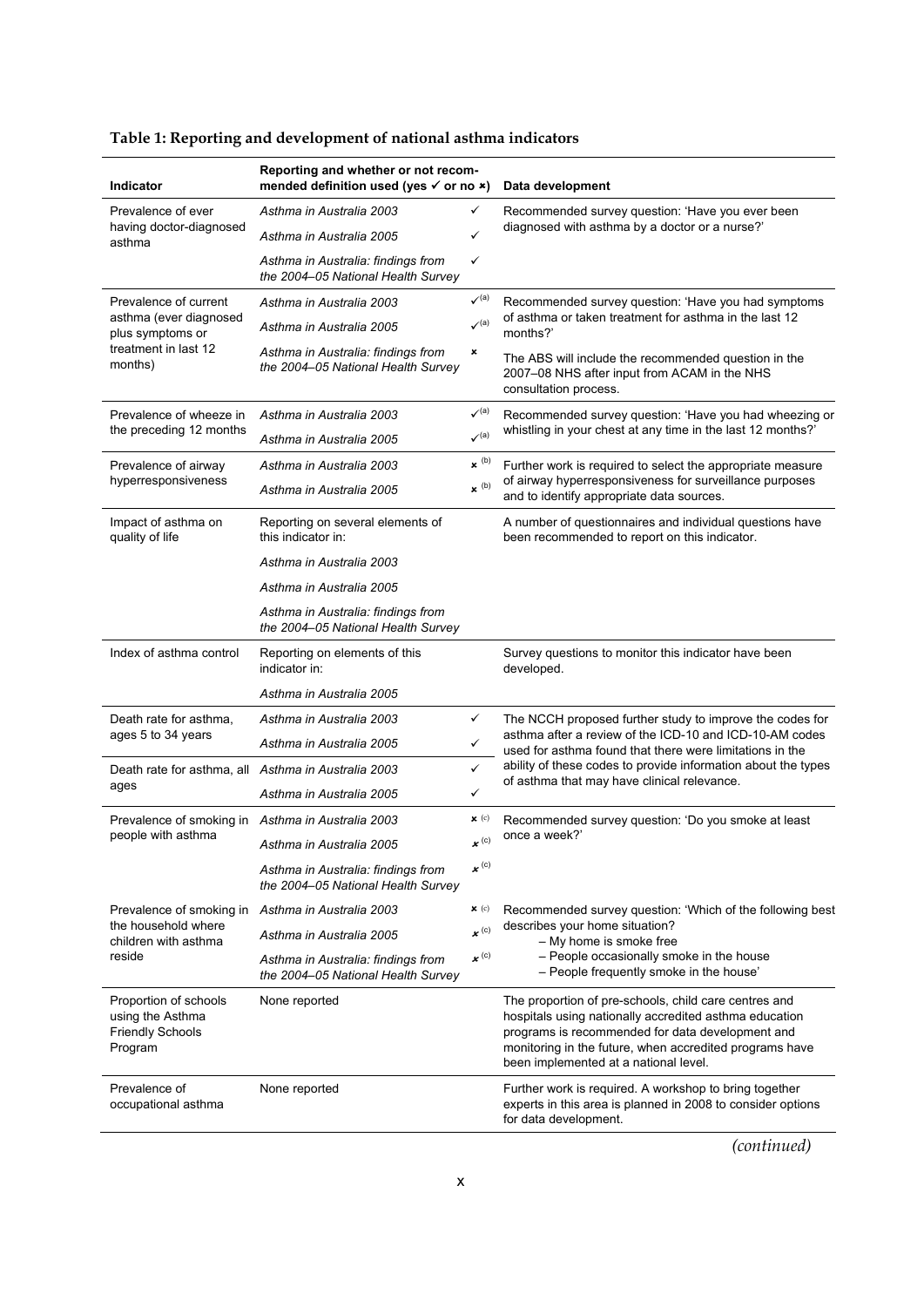| <b>Indicator</b>                                        | Reporting and whether or not recom-<br>mended definition used (yes $\checkmark$ or no $\checkmark$ ) |                             | Data development                                                                                                                                                                                                                                      |  |  |
|---------------------------------------------------------|------------------------------------------------------------------------------------------------------|-----------------------------|-------------------------------------------------------------------------------------------------------------------------------------------------------------------------------------------------------------------------------------------------------|--|--|
| Rate of hospital                                        | Asthma in Australia 2003<br>✓                                                                        |                             | ACAM developed age-group-specific comparability factors                                                                                                                                                                                               |  |  |
| separations for asthma                                  | Asthma in Australia 2005                                                                             | ✓                           | using a dual coded data set which should be incorporated<br>into the analysis of time series extending prior to 1998.                                                                                                                                 |  |  |
|                                                         | Asthma and COPD among older<br>✓<br>people in Australia: deaths and<br>hospitalisations              |                             |                                                                                                                                                                                                                                                       |  |  |
| Patient days for asthma                                 | Asthma in Australia 2003                                                                             | ✓                           |                                                                                                                                                                                                                                                       |  |  |
|                                                         | Asthma in Australia 2005                                                                             | ✓                           |                                                                                                                                                                                                                                                       |  |  |
| Hospital re-admissions<br>for asthma                    | $\checkmark$ <sup>(a)</sup><br>Asthma in Australia 2005                                              |                             | Complexities in linking hospitalisation records for the same<br>person to enable the observation of individuals, rather than<br>overall hospital episodes, need to be overcome before this<br>indicator can be monitored with a national data source. |  |  |
| Number of individuals<br>with separations for<br>asthma | None reported                                                                                        |                             | Further work is required to establish data linkage models<br>enabling this indicator to be measured.                                                                                                                                                  |  |  |
| Rate of emergency                                       | Asthma in Australia 2003                                                                             | $\checkmark$ <sup>(a)</sup> | Further development is required to establish a national                                                                                                                                                                                               |  |  |
| department attendance<br>for asthma                     | Asthma in Australia 2005                                                                             | $\mathcal{V}^{(a)}$         | database of emergency department attendances.                                                                                                                                                                                                         |  |  |
| Rate of asthma-related                                  | Asthma in Australia 2003                                                                             | ✓                           | Options for new means of developing primary care data are                                                                                                                                                                                             |  |  |
| general practice<br>encounters                          | Asthma in Australia 2005                                                                             | ✓                           | being investigated.                                                                                                                                                                                                                                   |  |  |
| Rate of Asthma 3+ Visit                                 | Asthma in Australia 2003                                                                             | ✓                           | It is envisaged that this 'program-specific indicator' will be                                                                                                                                                                                        |  |  |
| Plan payments                                           | Asthma in Australia 2005                                                                             | ✓                           | monitored for the duration of the Plan and its replacement,<br>the Asthma Cycle of Care.                                                                                                                                                              |  |  |
| Health-care visits for<br>acute asthma                  | None reported                                                                                        |                             | Data sources require development. ACAM have<br>recommended a series of survey questions:                                                                                                                                                              |  |  |
|                                                         |                                                                                                      |                             | 'At any time in the last 12 months, was your asthma worse<br>or out of control?' If yes,                                                                                                                                                              |  |  |
|                                                         |                                                                                                      |                             | 'In the last 12 months, how many times have you gone to a<br>hospital or ED because your asthma was worse or out of<br>control?'                                                                                                                      |  |  |
|                                                         |                                                                                                      |                             | 'In the last 12 months, how many times have you consulted<br>a GP or local doctor because your asthma was worse or out<br>of control?'                                                                                                                |  |  |
| Proportion of people with                               | Asthma in Australia 2003                                                                             | $\mathbf{x}$ (c)            | Recommended survey question:                                                                                                                                                                                                                          |  |  |
| asthma who have a<br>written asthma action<br>plan      | Asthma in Australia 2005                                                                             | $\times$ (c)                | 'Do you have a written asthma action plan; that is, written<br>instructions of what to do if your asthma is worse or out of<br>control?'                                                                                                              |  |  |
| Proportion of people with                               | Asthma in Australia 2003                                                                             | ×                           | Recommended survey question: 'What are the names or                                                                                                                                                                                                   |  |  |
| asthma who use<br>preventers regularly                  | Asthma in Australia 2005                                                                             | ×                           | brands of all the asthma medications you have used in the<br>last 4 weeks?'                                                                                                                                                                           |  |  |
|                                                         | Patterns of Asthma Medication Use<br>in Australia                                                    | ×                           | If any medications identified: 'How often did you use {name<br>of medication} in the last 4 weeks?' (loop for each type of                                                                                                                            |  |  |
|                                                         | Asthma in Australia: findings from<br>the 2004-05 National Health Survey                             | ×                           | medication)                                                                                                                                                                                                                                           |  |  |

## **Table 1 (continued): Reporting and development of national asthma indicators**

*(continued)*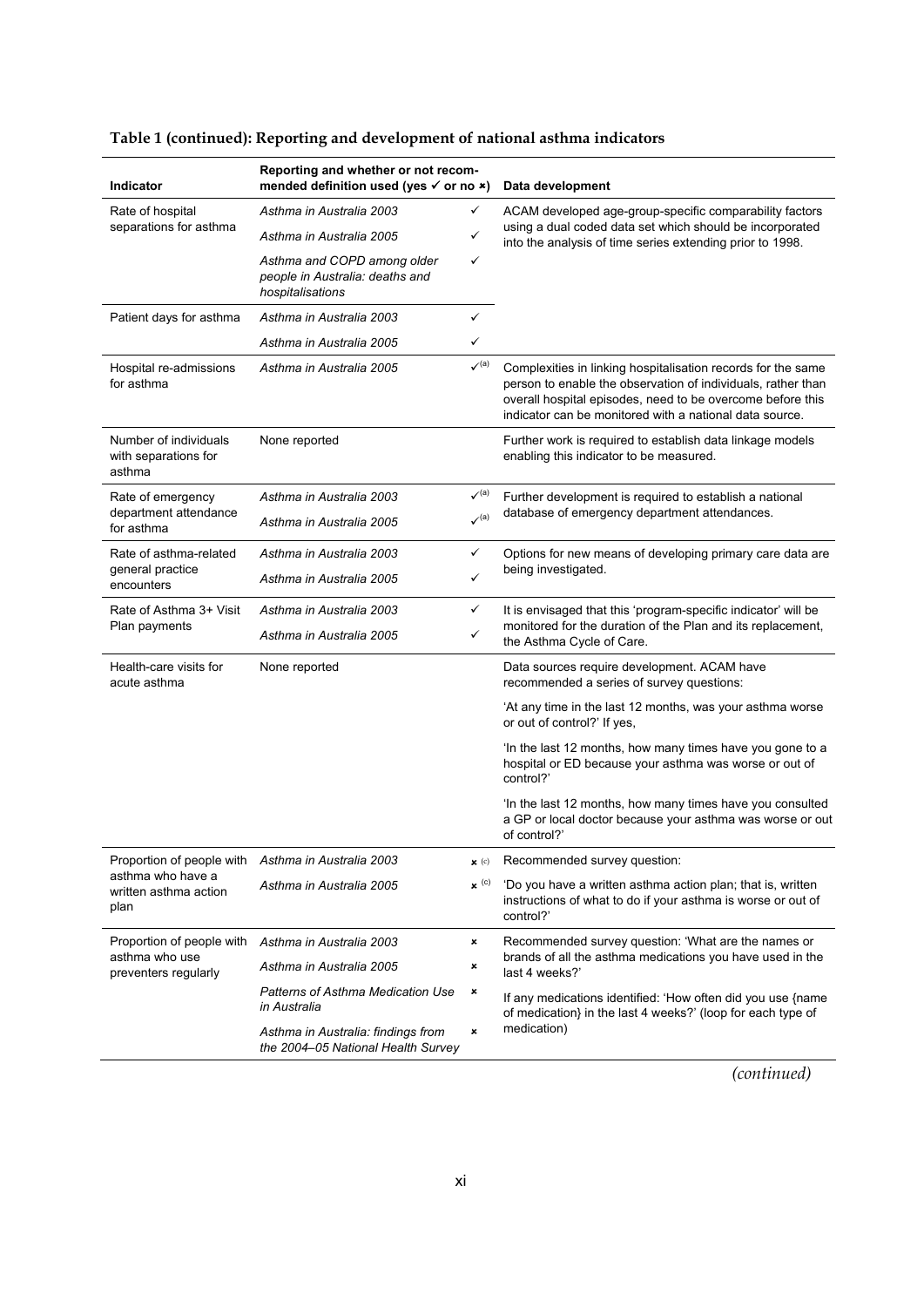| Indicator                                | Reporting and whether or not recom-<br>mended definition used (yes $\checkmark$ or no $\checkmark$ ) |             | Data development                                                                                                                                                   |  |
|------------------------------------------|------------------------------------------------------------------------------------------------------|-------------|--------------------------------------------------------------------------------------------------------------------------------------------------------------------|--|
| Proportion of people with                | Asthma in Australia 2003                                                                             | ×           | Development of a data source that is able to identify when                                                                                                         |  |
| asthma who have had<br>recent spirometry | Asthma in Australia 2005                                                                             | $\mathbf x$ | spirometry is performed for the assessment of asthma, as<br>opposed to other respiratory conditions, is needed if this<br>indicator is to be monitored accurately. |  |
| Expenditure on asthma                    | Reporting on elements of this<br>indicator in the following:                                         |             | The ability to do a formal economic analysis of the<br>expenditure on asthma is currently beyond the role of                                                       |  |
|                                          | Health Care Expenditure and the<br>Burden of Disease Due to Asthma in<br>Australia                   |             | monitoring using routinely available data sources. Further<br>development of this indicator is required.                                                           |  |
|                                          | Asthma in Australia 2005                                                                             |             |                                                                                                                                                                    |  |

#### **Table 1 (continued): Reporting and development of national asthma indicators**

(a) State-level data reported using recommended definition.

(b) Reported in association with prevalence of recent wheeze, not AHR alone.

(c) Questions used to define current asthma not in line with the recommended definition.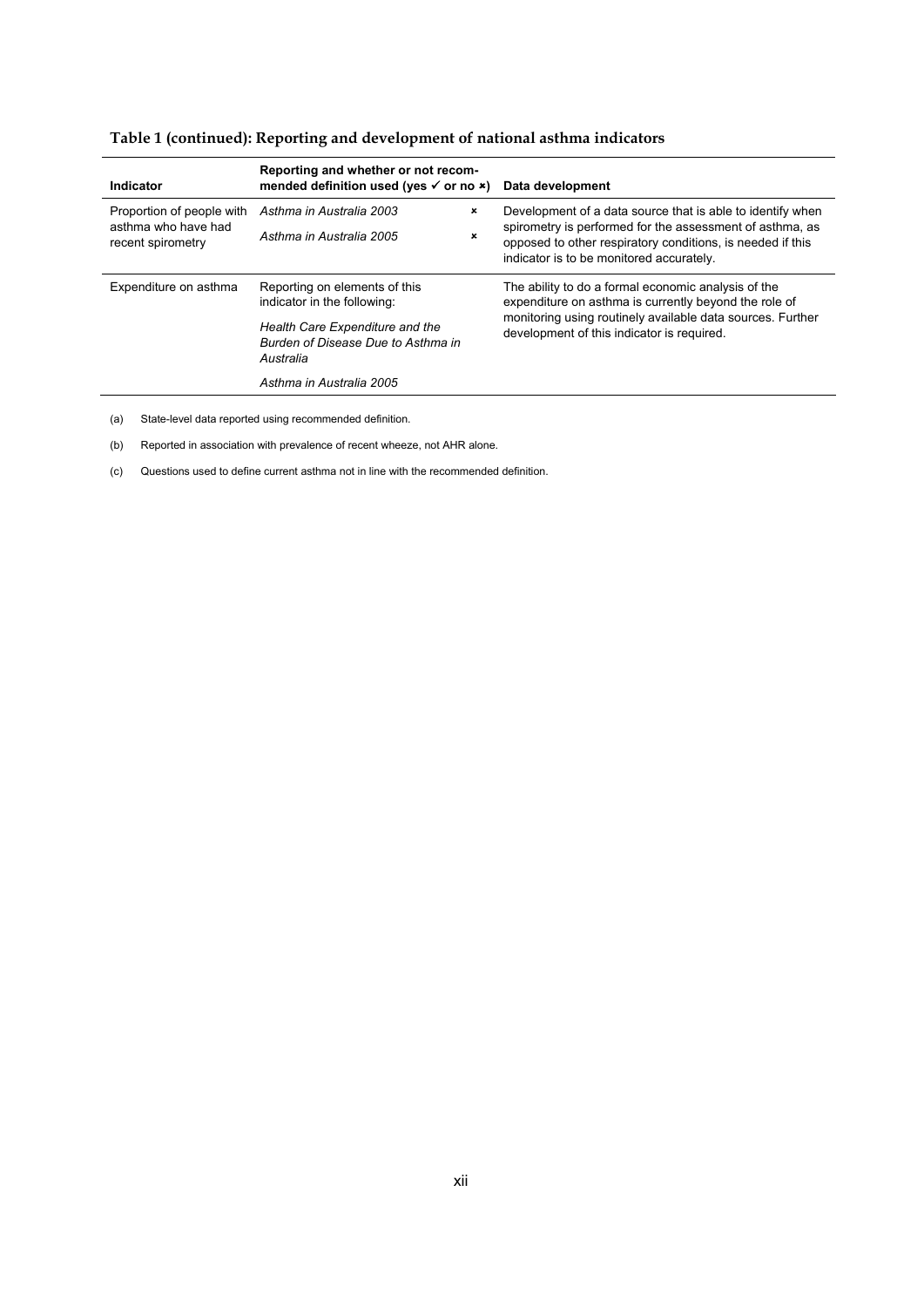# **1 Introduction**

Health indicators are measures of aspects of health and the health system that can be used to monitor the effectiveness and impact of the health system and of specific interventions to improve health and provide effective, accessible and quality health care. Indicators may be disease-specific or focus on particular aspects of the health system. They summarise data that allow the regular reporting of disease levels, burden and trends and can be used to monitor changes over time. They are used to examine social, geographical and environmental differentials in the medical condition of interest. Indicators can identify problems that need action, but are usually unable to identify the reasons for the problem. Health indicators can monitor and help in the development of potential prevention and management strategies as well as tracking the impact of such strategies. In addition, indicators allow the evaluation of the impact of health policy and monitoring of progress towards targets.

Asthma was made a National Health Priority Area in Australia in 1999. As a part of this action, there was recognition of the need for data to support an informed response to this disease. Therefore, a workshop conducted in August 2000 by the Australian Institute of Health and Welfare (AIHW 2000) developed a proposal for an initial set of indicators that could be useful for asthma monitoring. These were to be developed under the auspices of the Australian System for Monitoring Asthma (ASMA).

The Australian Centre for Asthma Monitoring (ACAM) was established in 2002 as a collaborating unit of the Australian Institute of Health and Welfare (AIHW) to develop a system for population-based monitoring of asthma. Since its inception, ACAM has been overseen by the ASMA Steering Committee, which comprises members from the Australian Government Department of Health and Ageing (DoHA), the AIHW, the National Asthma Council Australia and the Asthma Foundations of Australia, as well as content area experts.

In 2004, ACAM published a review of the proposed indicators (Baker et al. 2004), which assessed their feasibility and value and, where possible, provided data definitions and identified suitable data sources. In addition, the report proposed a number of new indicators for monitoring asthma and highlighted issues that needed to be resolved before appropriate indicators could be incorporated into an asthma-monitoring system.

In parallel with this process, ACAM has also published several reports including *Asthma in Australia 2003* and *2005* that used a wide range of administrative and research data collections from federal and state agencies and other sources, including industry, to publish a comprehensive record of asthma statistics (ACAM 2003; 2005a). A further key component of ACAM's activities has been to undertake a program of data development to follow on from the indicator review and to develop the data sources for monitoring the recommended indicators. This was guided by ACAM's data development plan, published in 2005 (ACAM 2005b).

This report reviews the outcomes of the indicator review, the lessons learnt through experience with various data sources, progress so far with asthma data development and suggests future directions for national asthma monitoring.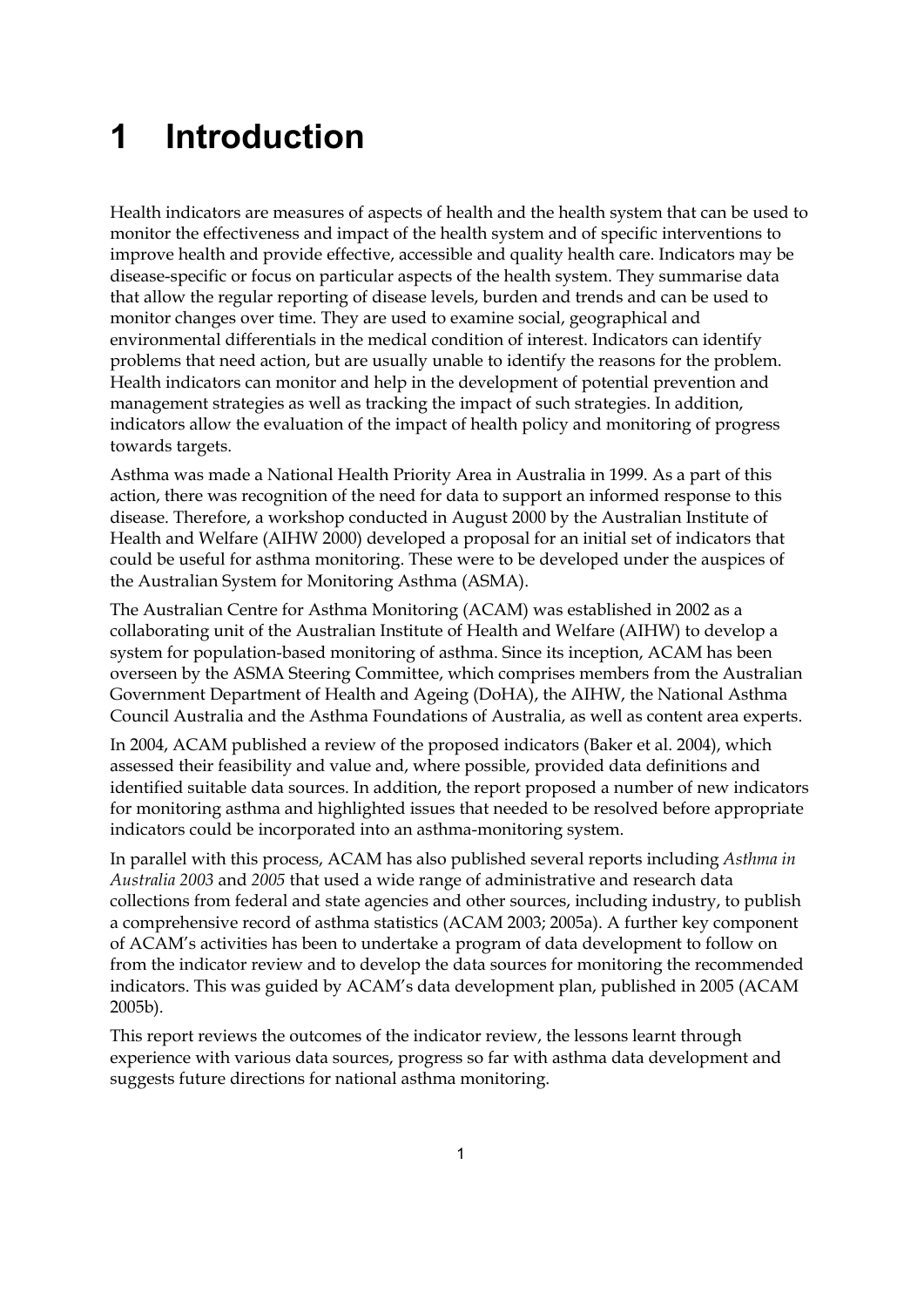# **2 Status of current recommended asthma indicators**

This section will examine each of the asthma indicators that were recommended by ACAM in the technical review (Baker et al. 2004) and provide an update of how each is being monitored.

## **2.1 Prevalence of ever having doctor-diagnosed asthma**

Four indicators were recommended for monitoring asthma prevalence. The first of these is the prevalence of ever having doctor-diagnosed asthma. This indicator is considered a 'supplementary' indicator because it is necessary to measure this in order to measure the core prevalence indicator; 'Prevalence of current doctor-diagnosed asthma' (see 2.2).

## **Operational definition**

Numerator: The number of people who report having ever been diagnosed with asthma by a doctor or nurse.

Denominator: Australian population as at 30 June for same calendar year as numerator.

## **Data sources**

This indicator can be monitored using data from the National Health Survey (NHS) and other state and local health surveys.

## **Summary of monitoring activities**

The main source of data for this indicator has been the NHS, which is conducted every three years by the Australian Bureau of Statistics (ABS). Data have also been analysed from state Computer-Assisted Telephone Interview (CATI) surveys.

ACAM have presented data for this indicator from the 2001 NHS, state CATI surveys and a number of other local area studies in both the *Asthma in Australia 2003* (ACAM 2003) and *Asthma in Australia 2005* (ACAM 2005a) reports. More recently, ACAM updated this information using the 2004–05 NHS in the report: *Asthma in Australia: findings from the 2004–05 National Health Survey* (ACAM 2007a).

While, as indicated in the technical review, it is possible to present these data by age and sex, state, rural and remote areas of residence, socioeconomic status (using residential postcodes), English-speaking background status (using country of birth) and Indigenous status, only breakdowns by age and sex have been recently published for this indicator (ACAM 2007a). This is because it is supplementary to the indicator 'Prevalence of current asthma'. The latter indicator (see 2.2) is considered to have more relevance for informing policy and practice.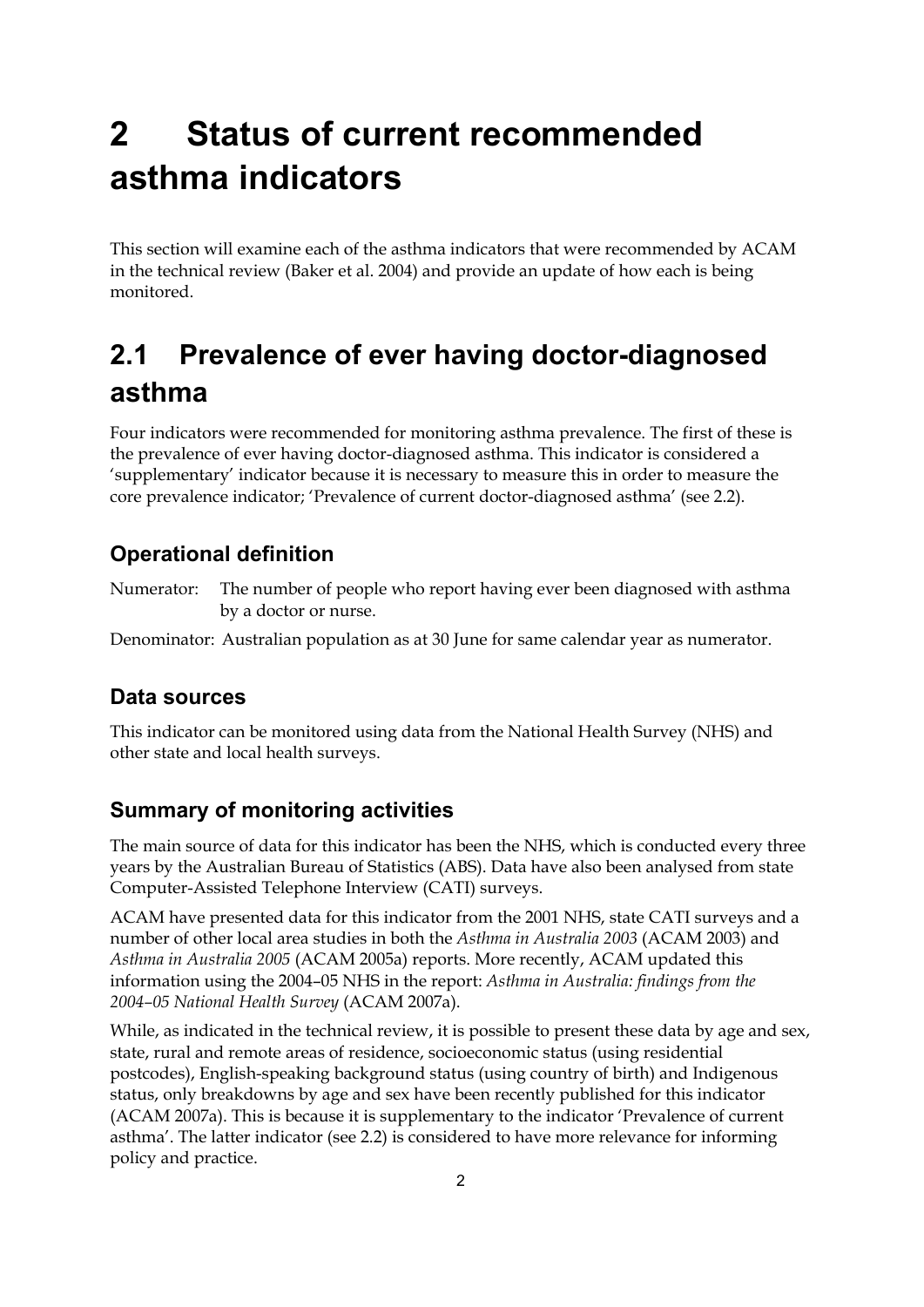#### **Summary of findings**

From the 2004–05 NHS, it was estimated that 3,979,486 Australians (20%) had ever been diagnosed with asthma by a doctor (ACAM 2007a). In addition, a number of state, territory and locally based surveys have estimated that, among adults, the prevalence of reporting ever having been diagnosed with asthma ranges from 17% to 25%, with most estimates between 19% and 21%. In four surveys conducted among children, estimates of the number who had ever been diagnosed with asthma ranged from 20% to 26% (ACAM 2005a).

#### **Data development issues**

As the indicator has an established national data source, there has been no further data development required. For monitoring this indicator, ACAM have recommended (ACAM 2007c) that surveys use the following question:

*'Have you ever been diagnosed with asthma by a doctor or a nurse?'*.

## **2.2 Prevalence of current asthma**

### **Operational definition**

Numerator: The number of people who report having ever been diagnosed with asthma by a doctor or nurse and who have experienced symptoms (wheeze, shortness of breath or chest tightness) of asthma or taken treatment for asthma in the last 12 months.

Denominator: Australian population as at 30 June for same calendar year as numerator.

#### **Data sources**

Data relating to this indicator are available in the NHS and other state and local health surveys.

#### **Summary of monitoring activities**

At the time ACAM recommended this indicator, state CATI surveys were the most feasible source of data for this indicator. The NHS was limited in being able to monitor this indicator because the questions asked did not clearly identify those people who met the above operational definition.

Within the NHS, the prevalence of current asthma was assessed by asking the following question among respondents who had indicated they had ever been diagnosed with asthma:

*'Do you still get asthma?'* 

People who answered 'yes' to this question have been analysed (with qualification) as those with current asthma in ACAM reports (ACAM 2003; 2005a; 2007a). However, this is not completely consistent with the operational definition because this question does not establish that current asthma was based on self-reporting of asthma symptoms or treatment in the last 12 months.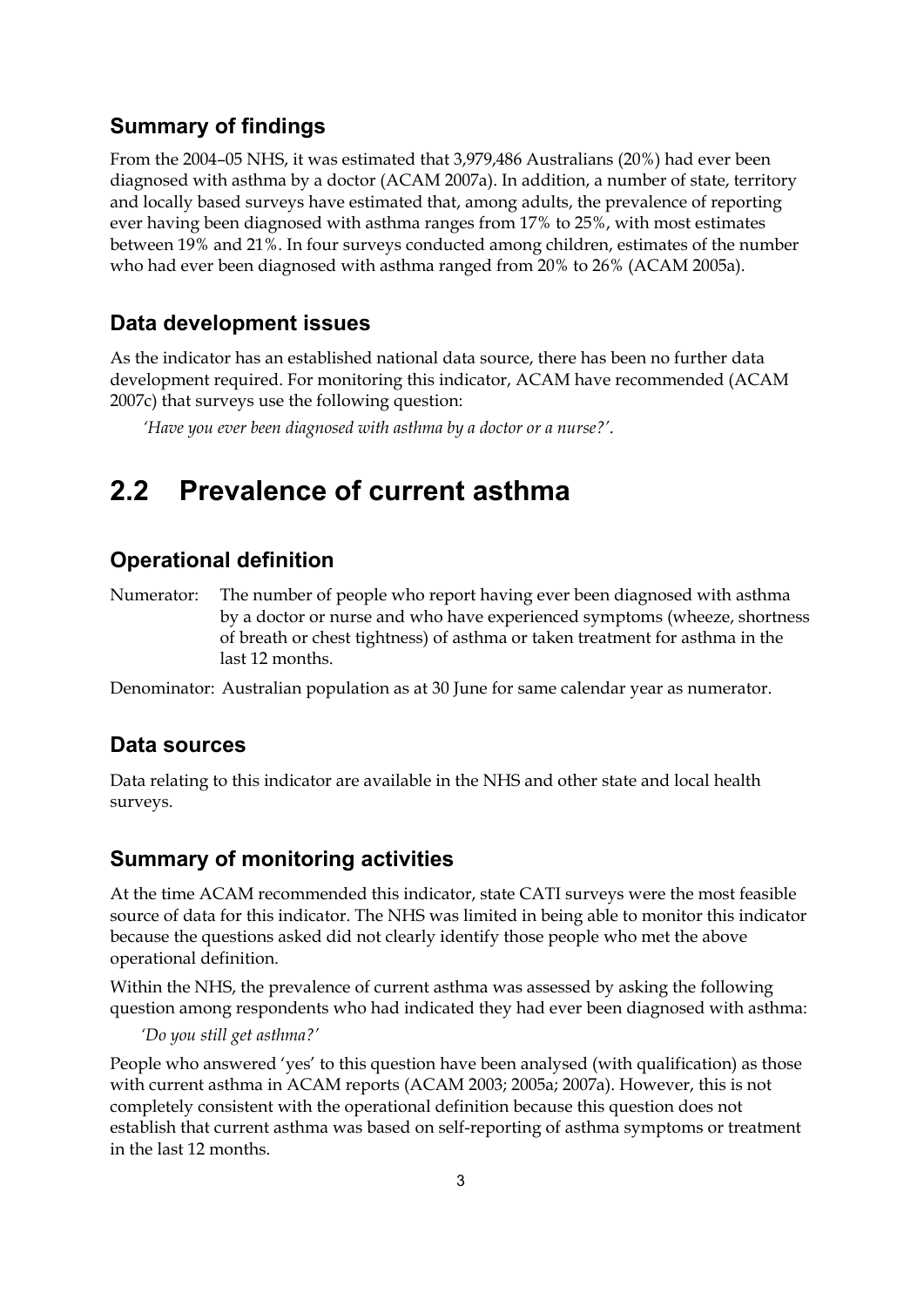Data from state CATI and other smaller surveys were also available, and some have been consistent with the ACAM operational definition. The results from these surveys have also been reported by ACAM (ACAM 2003; 2005a). However, there was variation in the survey methods used, the age ranges surveyed, the sample sizes and, most importantly, the way in which current asthma was measured. Therefore, it is necessary to examine the range of values obtained in these surveys to get an idea of the likely true prevalence of current asthma in the population.

Both NHS and CATI survey data have been analysed by age, sex, state, remoteness and socioeconomic status. It should be noted that CATI surveys have sampled insufficient numbers of Aboriginal and Torres Strait Islander Australians to yield reliable estimates of prevalence in this population—more reliable information has generally been obtained from the ABS National Aboriginal and Torres Strait Islander Health Survey. However, as with the NHS, this survey has also not applied the recommended ACAM operational definition.

## **Summary of findings**

In the 2004–05 NHS, 2,010,212, or 10.3% of the population, stated that they 'still get asthma' (ACAM 2007a). Among other state and locally based surveys, the prevalence of current asthma among adults has ranged from 9% to 15%, with most estimates falling between 10% and 12%. The proportion of children with current asthma ranged between 14% and 16% (ACAM 2005a). These estimates are high by international standards.

Several findings have been consistent across the range of data. Among children, boys have a higher rate of asthma than girls. However, after the teenage years, asthma is more common in women than in men. The prevalence of asthma is higher among Aboriginal and Torres Strait Islander people than among other Australians, particularly women aged 35 years and over. It is also lower among those from non-English-speaking backgrounds.

## **Data development issues**

The major data development issue for this indicator is to establish national data that are based on a consistent and meaningful definition of current asthma. This has been an important area of survey question development and a question to monitor current asthma that had been recommended in ACAM's review of indicators, has been field-tested and recommended for use among people who indicated they had ever been diagnosed with asthma (ACAM 2007c):

*'Have you had symptoms of asthma or taken treatment for asthma in the last 12 months?'* 

Through its NHS consultation process, the ABS have indicated that they will include the recommended question in the 2007–08 NHS to monitor current asthma. The previous question used by the NHS will also be asked, so that the difference in estimates of current asthma obtained by each question can be evaluated.

Application of this recommended definition for identifying people with current asthma is also important for many of the other indicators which are monitored among the subset of Australians with current asthma.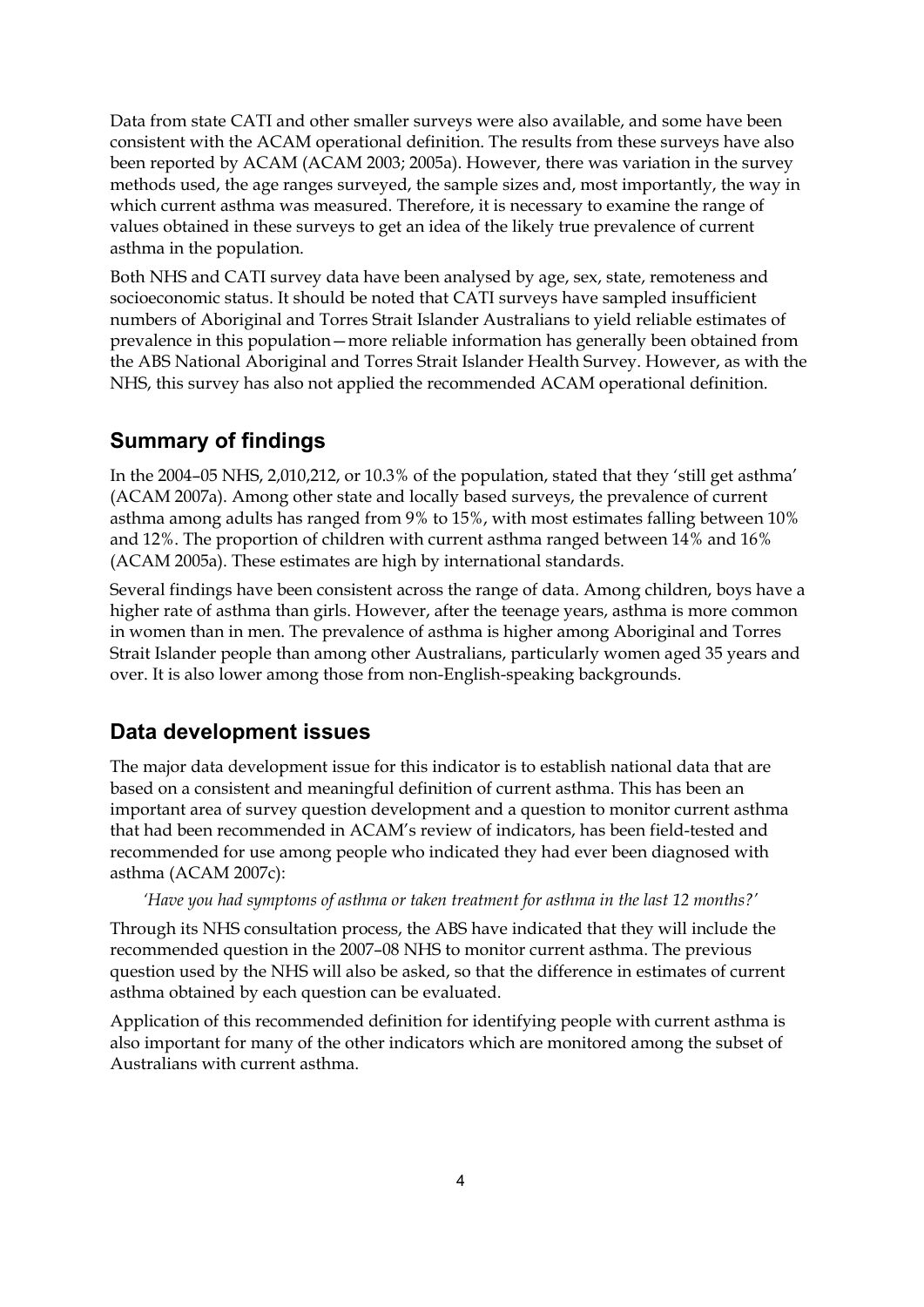## **2.3 Prevalence of recent wheeze**

### **Operational definition**

It is proposed that this indicator be monitored separately in children and adults.

Numerator: The number of children/adults (age 18–44 years) who report wheeze or whistling in the chest in the previous 12 months.

Denominator: Australian population as at 30 June for same calendar year as numerator.

### **Data sources**

This indicator can be monitored using data from state and local health surveys; however, there is no single, national data source.

#### **Summary of monitoring activities**

Data relating to this indicator from a range of surveys and studies were reported in *Asthma in Australia 2003* (ACAM 2003).

While some data can be analysed by age and sex, state, remoteness, socioeconomic status (using postcode of residence) and English-speaking status, these disaggregations have not been included in ACAM reports to date as, similarly to the 'Prevalence of ever asthma' (2.1), it is not considered to have key importance for policy and practice compared to the 'Prevalence of current asthma' indicator (2.2).

## **Summary of findings**

The prevalence of recent wheeze is substantially higher than the prevalence of asthma, particularly among children. Between 1992 and 2002, estimates of current wheeze in studies of children ranged from 16% to nearly 34%. Among adults during the 1990s these estimates ranged from 22 to 26%. The age ranges sampled in these surveys varied widely and the extent to which this higher prevalence of wheeze represents undiagnosed asthma, as opposed to non-asthma, viral-associated wheeze, cannot be ascertained from the available data (ACAM 2003).

#### **Data development issues**

There has been no further data development required for this indicator. For monitoring this indicator, ACAM have recommended that surveys use the following question:

*'Have you had wheezing or whistling in your chest at any time in the last 12 months?'* (ACAM 2007c).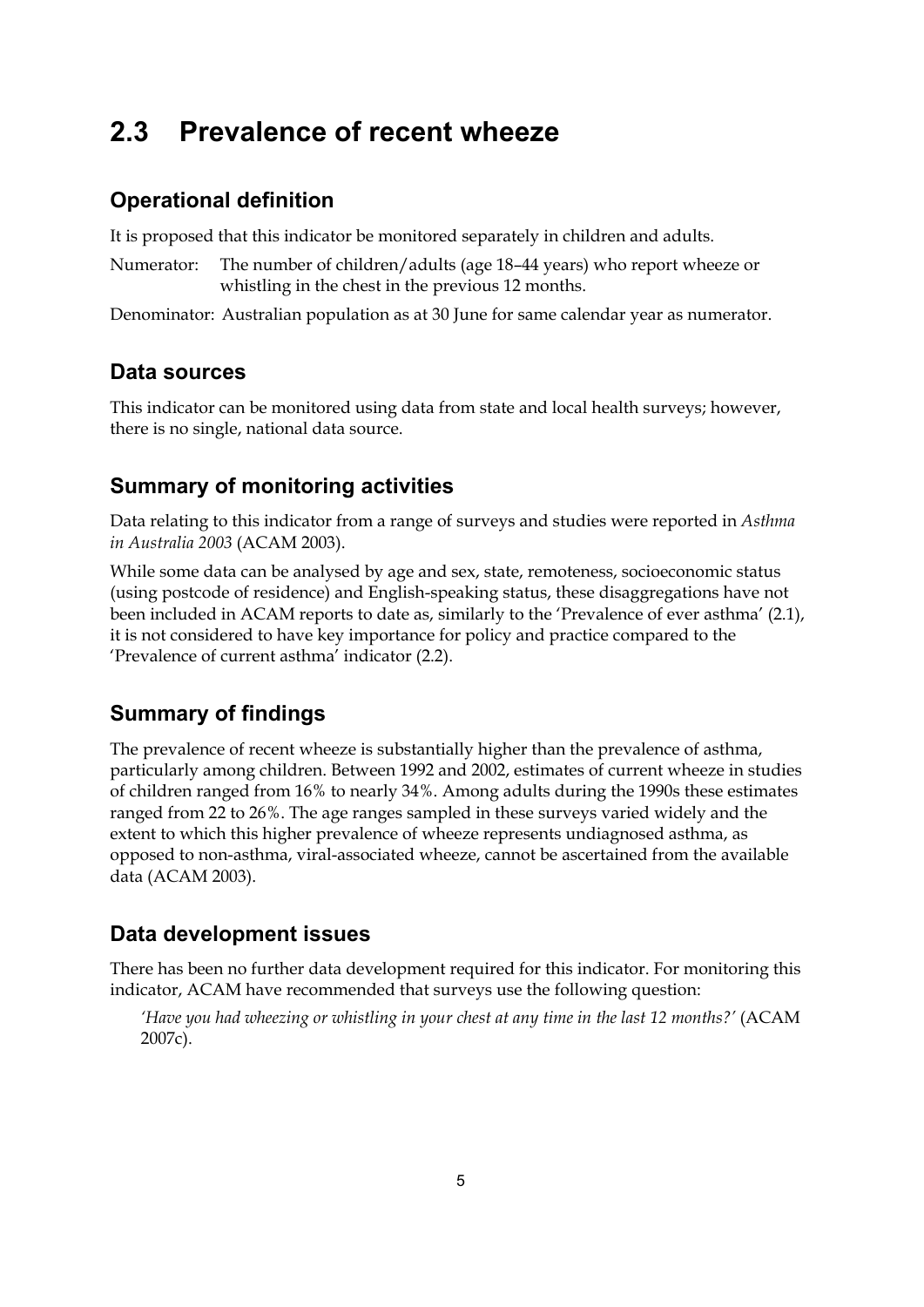## **2.4 Prevalence of airway hyperresponsiveness**

### **Operational definition**

This indicator was recommended by ACAM because it provides an objective measure of asthma prevalence in contrast with the three previous measures, which are all based on selfreporting. An operational definition for this indicator has not been established.

#### **Data sources**

No national data source has been identified, although some local and regional data collections have been recognised.

## **Summary of monitoring activities**

ACAM have cited data from the Belmont (Toelle et al. 2004) and Wagga Wagga (Downs et al. 2001) studies, which used airway hyperresponsiveness to indicate the prevalence of current asthma in children. In *Asthma in Australia 2003*, data from these studies on the presence of both airway hyperresponsiveness and self-reported wheeze in the last 12 months were used to define current asthma.

## **Summary of findings**

As previously stated, the availability of data for this indicator is extremely limited. The prevalence of both wheeze in the last 12 months and airway hyperresponsiveness among children in the Belmont area of coastal New South Wales was 11.3% in 2002 (Toelle et al. 2003 cited in *Asthma in Australia 2003*).

#### **Data development issues**

Further work is required to select the appropriate measure of airway hyperresponsiveness for surveillance purposes and to identify appropriate data sources. For further information see Section 3.4.

## **2.5 Impact of asthma on quality of life**

## **Operational definition**

The proportion of people with current asthma who report having poor health-related quality of life.

It is proposed that this indicator be monitored separately in adults and children and with consideration for the domains of health-related quality of life. This is discussed in the report: *Measuring the impact of asthma on quality of life in the Australian population* (ACAM 2004).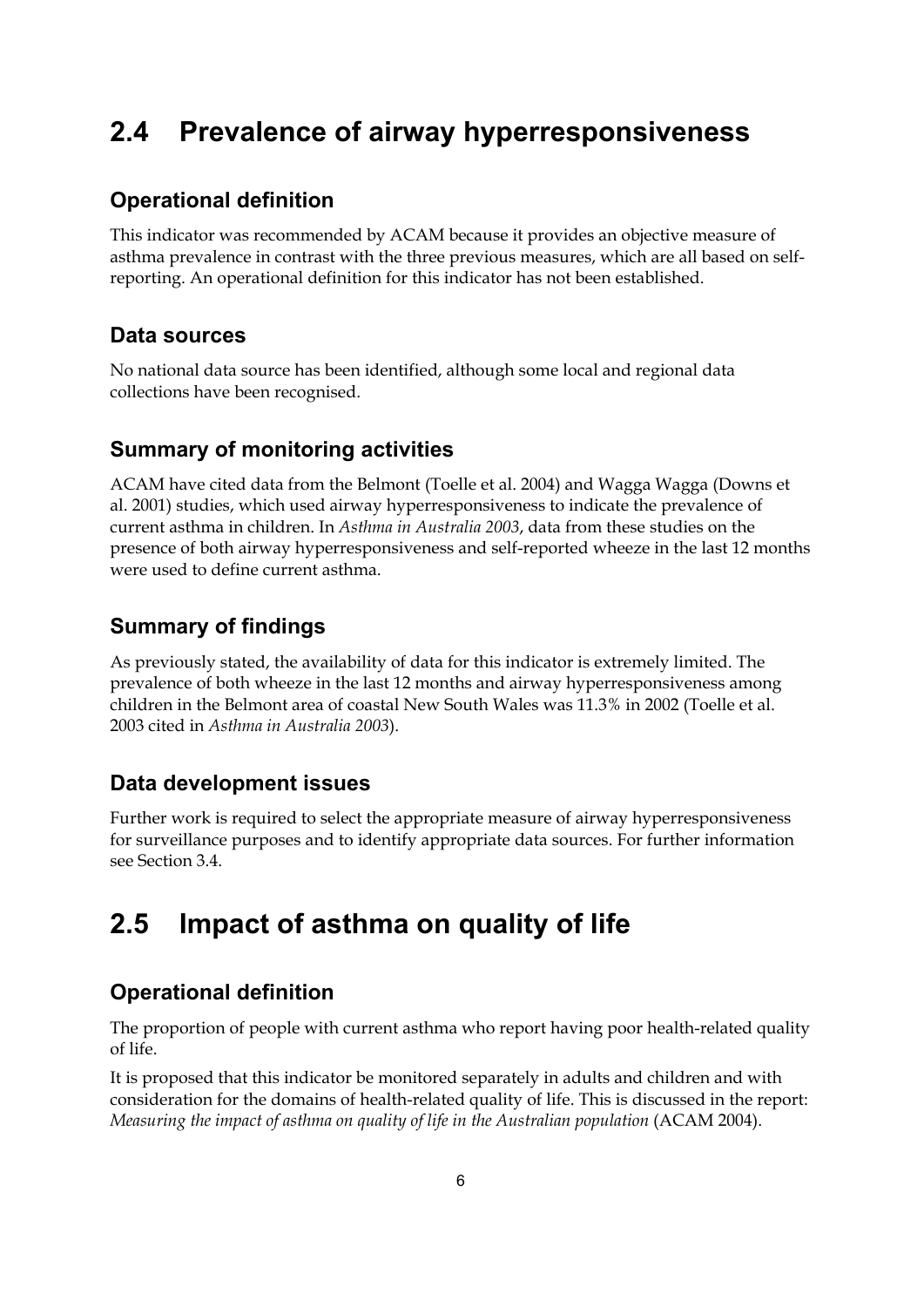## **Data sources**

Data relating to this indicator are available in the NHS and other state/territory and local health surveys.

## **Summary of monitoring activities**

Some measures relevant to quality of life were reported by ACAM in *Asthma in Australia 2003* and *2005* (ACAM 2003; 2005a) and from the 2004–05 NHS (ACAM 2007a). These include self-assessed health status, levels of psychological distress, days off work or study and sick days due to asthma.

## **Summary of findings**

Findings from survey data consistently find that people with asthma rate their health worse than people without asthma. In the 2004–05 NHS, fewer people with current asthma (42%) rated their health as 'excellent' or 'very good' than people without current asthma (52%) (ACAM 2007a), and more rated their health as 'poor' (28%) than people without current asthma (14%). However, based on data from the 2004–05 NHS, people with current asthma were more likely to rate their health better than their counterparts in the 2001 NHS.

Data from the 2004–05 NHS also identified that a greater proportion of people with asthma have days away from work or study (16.6%) than people without asthma (10.7%) or other days of reduced activity (19% and 10%, respectively). Again, these proportions had decreased for people with current asthma compared with those reported in the 2001 NHS, suggesting some improvement in these impacts over time.

People with asthma also generally scored higher on the psychological distress scale and, in the 2004–05 NHS, people with current asthma were 1.9 times more likely to have high or very high psychological distress than people without current asthma (ACAM 2007a).

## **Data development issues**

In 2004, ACAM published its report *Measuring the impact of asthma on quality of life in the Australian population* (ACAM 2004). The purpose of this report was to further develop an approach to monitoring the effects of asthma on quality of life. This report reviewed and identified a range of questionnaire-based measures that could be used to assess the impact of asthma on quality of life. Further development occurred in the process undertaken by ASMA to develop survey questions for monitoring asthma indicators (Section 3.1). ACAM have recommended a number of questionnaires and individual questions to report on this indicator (ACAM 2007c).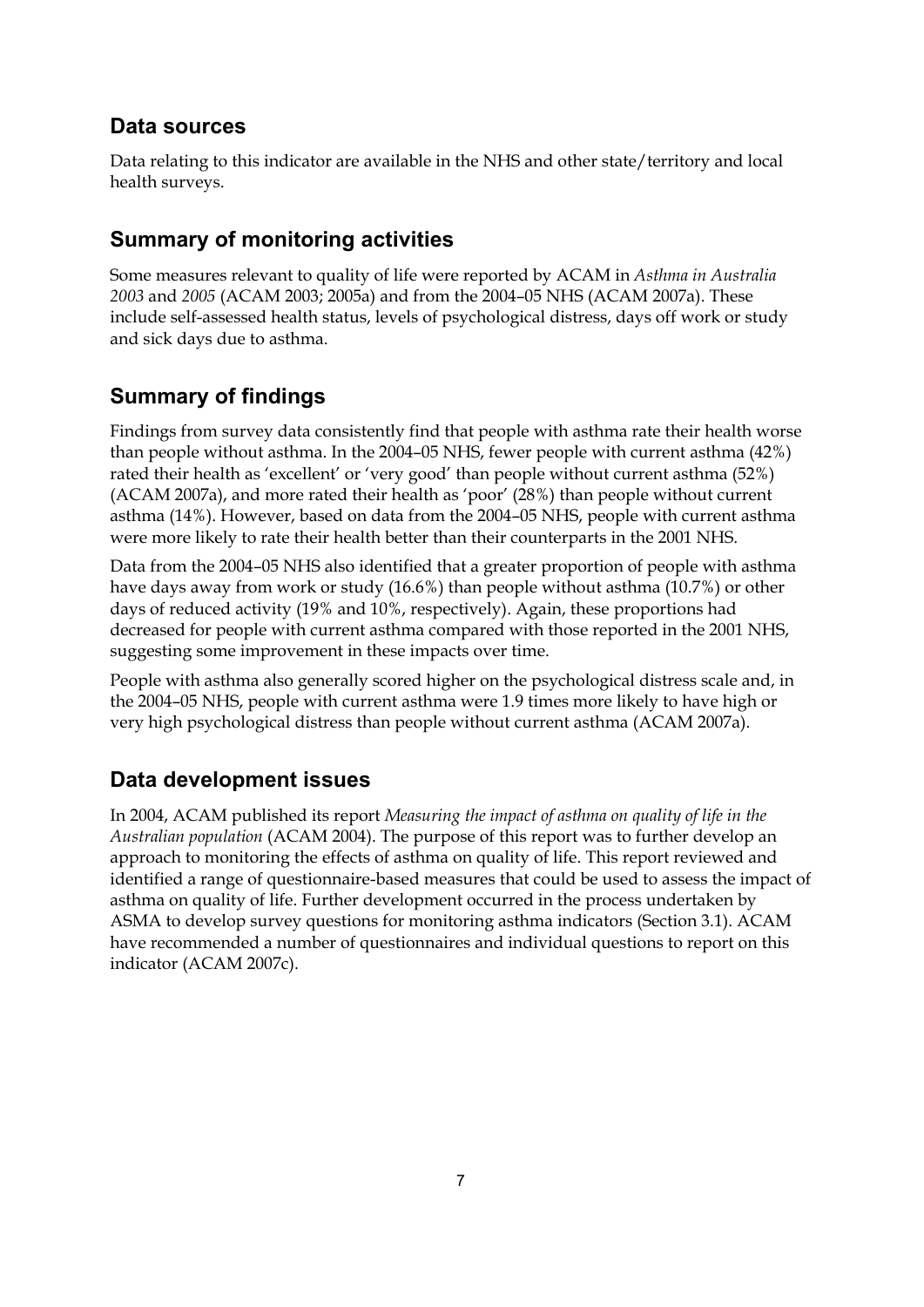## **2.6 Index of asthma control**

## **Operational definition**

This is a composite indicator comprising measures of asthma severity and control among people with current asthma.

## **Data sources**

There is currently no identified national data source. However, some data relating to this indicator are available in state/territory and local health surveys and the situation will improve if there is implementation of the ACAM recommendations for a module of survey questions to monitor asthma indicators (ACAM 2007c).

## **Summary of monitoring activities**

Some data were reported from state/territory and local surveys in *Asthma in Australia 2005*  for the proportion of adults with current asthma whose sleep was disturbed by asthma. Evaluation of sleep disturbance has been recommended as a component of this index (see below).

## **Summary of findings**

Approximately 40% of adults with current asthma report disturbed sleep due to their asthma in the last month. Among children with current asthma the interruption is more prevalent, with almost half reporting one or more nights of disturbed sleep in the last month (ACAM 2005a).

## **Data development issues**

Survey questions to monitor this indicator have been developed as a part of the ASMA data development activities (see Section 3.1). Recommended measures include:

- proportion of people who experience severe enough wheezing to limit speech
- frequency of asthma symptoms in the last 4 weeks
- proportion of people with asthma who have been woken from sleep due to asthma symptoms in the preceding week.
- rate of use of short-acting bronchodilator medication

These have been recommended in the module of survey questions to monitor asthma indicators (provided in Appendix A). It is expected that the implementation of the recommended asthma question module (ACAM 2007c) would provide data for this indicator.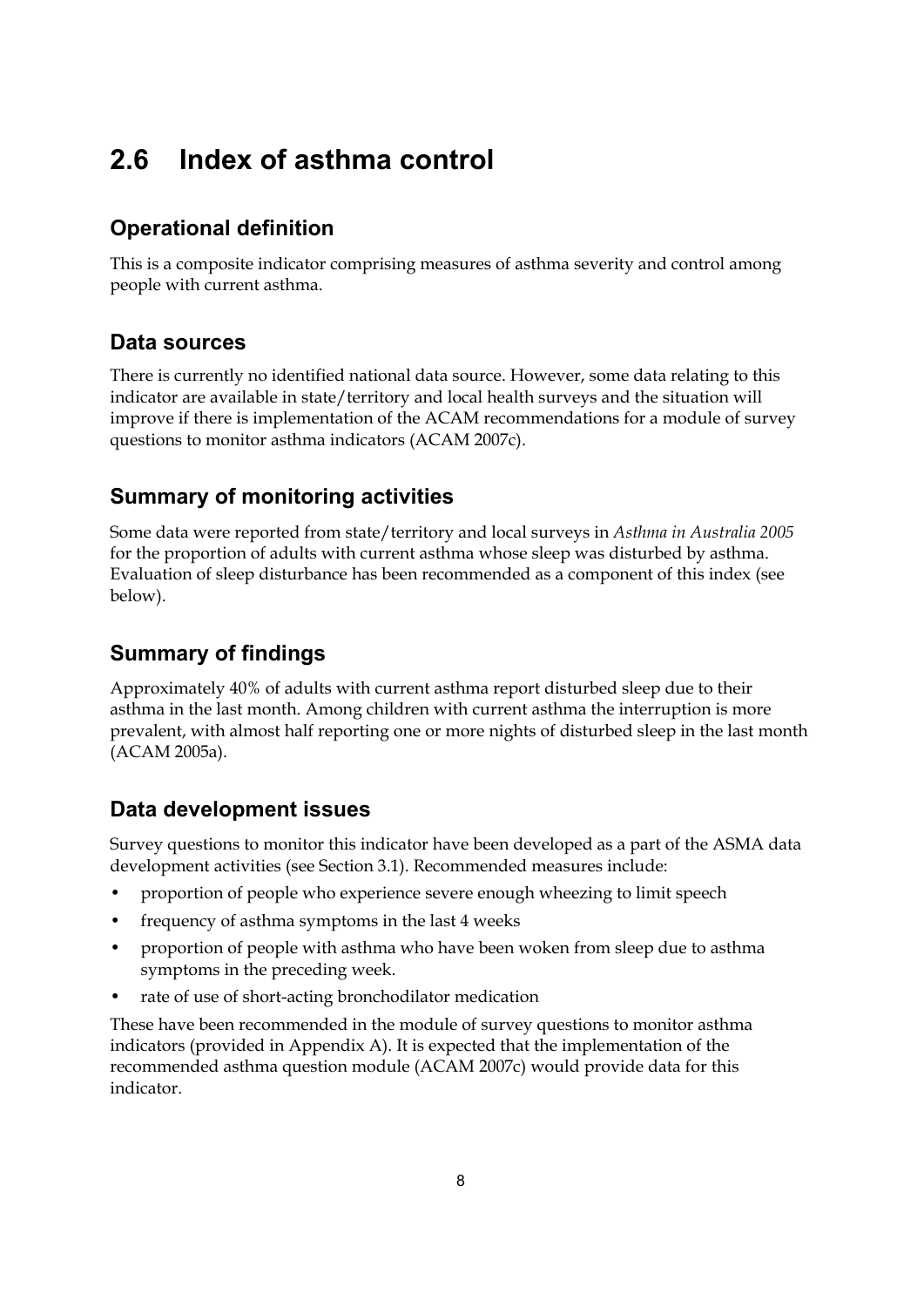## **2.7 Death rate for asthma, all ages**

## **Operational definition**

Numerator: Total number of death occurrences in Australia assigned to ICD-9 code 493 or ICD-10 code J45 or J46 as underlying cause of death for a particular calendar year.

Denominator: Australian population as at 30 June for same calendar year as numerator.

#### **Data sources**

National data for this indicator are available in the National Mortality Database.

## **Summary of monitoring activities**

This indicator was included in the *Asthma in Australia 2003* and *2005* reports. Time trends since 1979, using 3-year moving averages, and seasonal variations were reported. Data where deaths occurred in people aged five years and over from the most recent five years were disaggregated by sex, age, state or territory, English-speaking background status, socioeconomic status and remoteness of residence.

## **Summary of findings**

The death rate due to asthma in Australia is moderately high by international standards. However, trends in asthma deaths have declined since the most recent peak in 1989. There were 318 deaths in which asthma was the underlying cause in 2004—representing 0.2% of all deaths in that year (ABS 2006).

Death rates are higher among people aged 35 to 64 years who live in outer regional and remote areas, people of lower socioeconomic status and older people (ACAM 2005a). From 1992, mortality rates have been higher in females than males.

## **Data development issues**

The accuracy of coding will impact on the accuracy of mortality data. This is discussed further in Section 3.3. Validation of coding in all ages, particularly in older age groups, is needed.

Analysis has not been carried out using the Aboriginal and Torres Strait Islander status variable as it is not sufficiently reliable in most states. At this stage, data for South Australia, Western Australia and the Northern Territory can be considered sufficiently reliable from 1990 and Queensland from 1998. Trend analysis of Aboriginal and Torres Strait Islander status data is not considered reliable.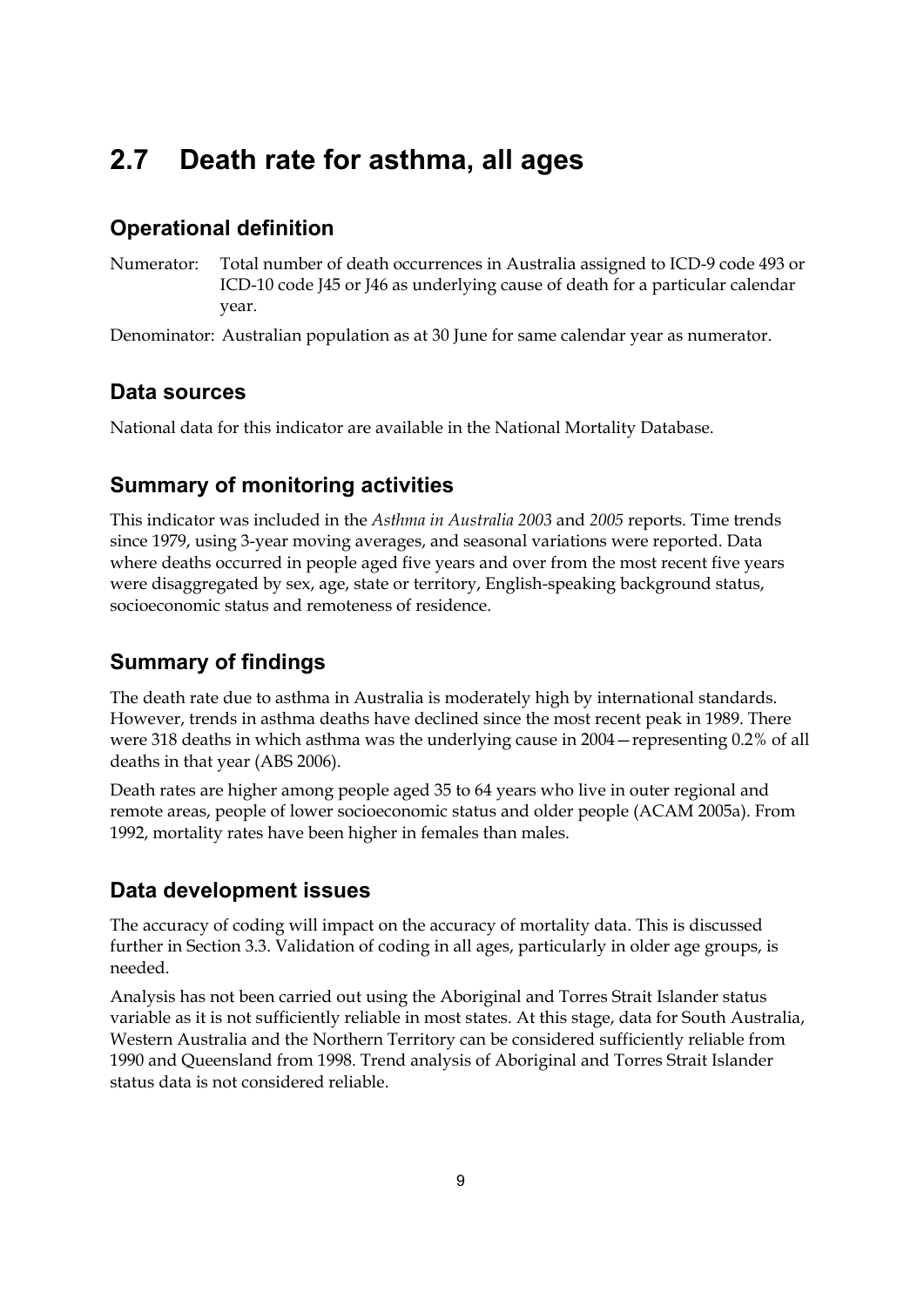## **2.8 Death rate for asthma, persons aged 5–34 years**

## **Operational definition**

- Numerator: Total number of death occurrences in Australia (among people aged 5 to 34 years) assigned to ICD-9 code 493 or ICD-10 code J45 or J46 as underlying cause of death for a particular calendar year.
- Denominator: Australian population (aged 5 to 34 years) as at 30 June for same calendar year as numerator.

## **Data sources**

National data for this indicator are available in the National Mortality Database.

## **Summary of monitoring activities**

This indicator was included in *Asthma in Australia 2003* and *2005* (ACAM 2003; ACAM 2005a). Time trends since 1979, using 3-year moving averages, and seasonal variation were reported. Data from the most recent five years were disaggregated by sex, English-speaking background status, socioeconomic status and remoteness of residence.

## **Summary of findings**

Deaths due to asthma among people aged 5 to 34 years have declined since the most recent peak in 1986, although the decline is less marked than that observed among all ages. In 2004 there were 31 deaths due to asthma in people aged 5 to 34 years (0.37 per 100,000 population, 95% confidence interval (CI): 0.26–0.51) (ABS 2006).

## **Data development issues**

These are the same as those described under the previous section (2.7). This indicator, which includes only the subset of people aged 5 to 34 years, is considered more specific for monitoring asthma than using all ages because there may be diagnostic confusion and misclassification with chronic obstructive pulmonary disease (COPD) in older age groups. No additional data development issues have been identified.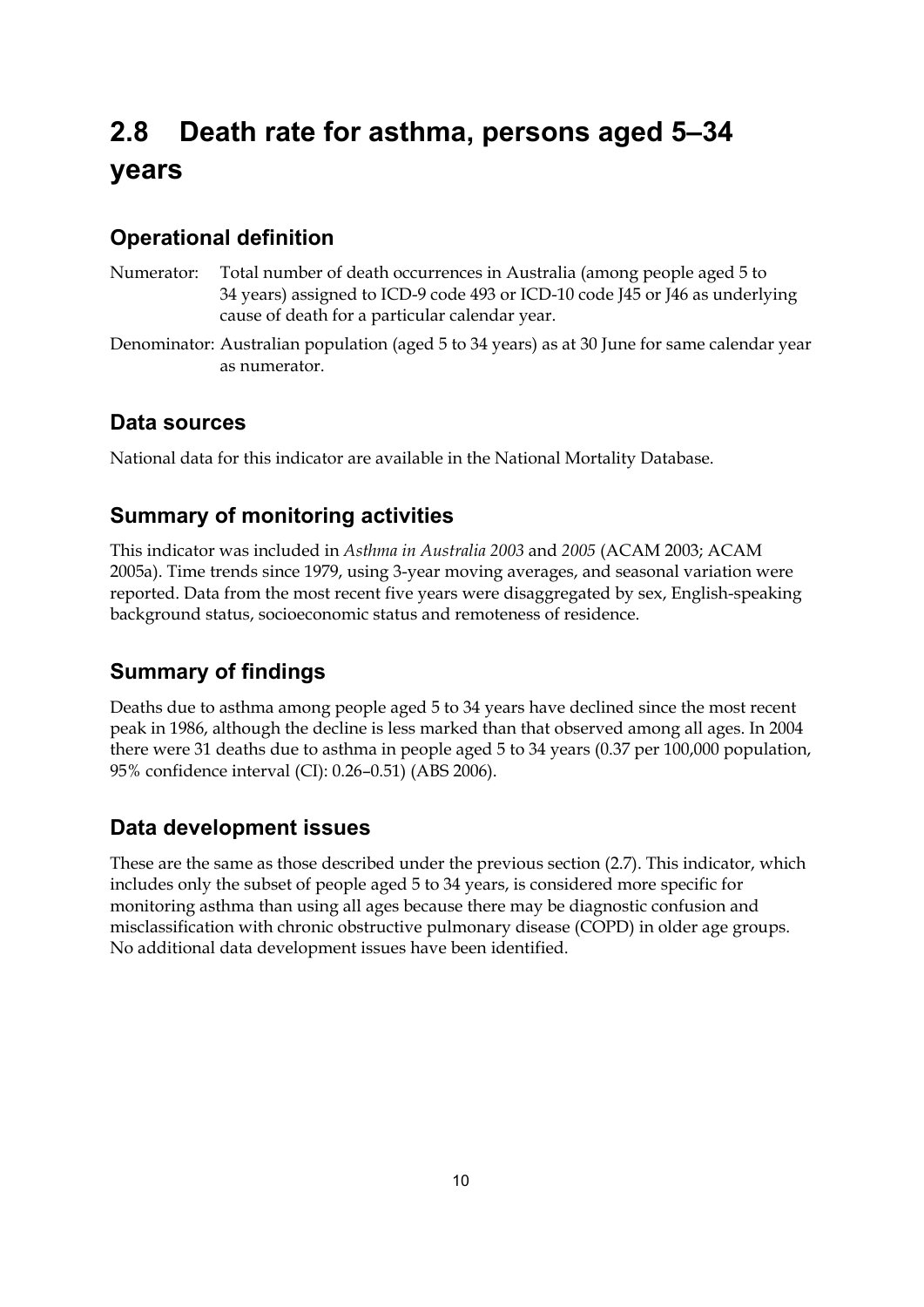## **2.9 Prevalence of smoking in people with asthma**

#### **Operational definition**

- Numerator: The number of people aged 18 years and over who have current asthma and who smoke any tobacco product weekly or more frequently.
- Denominator: The estimated number of Australians aged 18 years and over with current asthma.

#### **Data sources**

Data relating to this indicator are available in the NHS and other state and local health surveys.

#### **Summary of monitoring activities**

The NHS was limited in being able to monitor this indicator because the questions asked did not clearly identify those people who met the above operational definition. However, the NHS includes the question:

*'Do you currently smoke?'* 

ACAM has used this question in conjunction with those used to identify current asthma to report on people with current asthma who smoke from the 2001 and 2004–05 NHS. Despite not being completely consistent with the recommended operational definition, these data were used to present information relevant to this indicator in *Asthma in Australia 2003* and *2005* and the report *Asthma in Australia: findings from the 2004–05 National Health Survey*. Data were disaggregated by age, sex and socioeconomic status, with additional comparisons drawn between those with and without current asthma and those who were current and ex-smokers. Further data disaggregations, such as remoteness, English-speaking background status and Indigenous status have not been undertaken because of small numbers.

#### **Summary of findings**

In the 2004–05 NHS, it was reported that 24.5% (95% CI 23.5–28.2%) of people with current asthma were current smokers. This rate was not significantly different from that observed among people without asthma. Among people with asthma, those who are younger and live in localities that are relatively socioeconomically disadvantaged are most likely to smoke.

#### **Data development issues**

It is noteworthy that the NHS question used by ACAM to identify current smoking does not define people who smoke weekly or more frequently. In addition, this indicator requires the identification of people with current asthma and, as noted in Section 2.2, the questions used from the NHS do not clearly identify current asthma consistently with the operational definition for that indicator.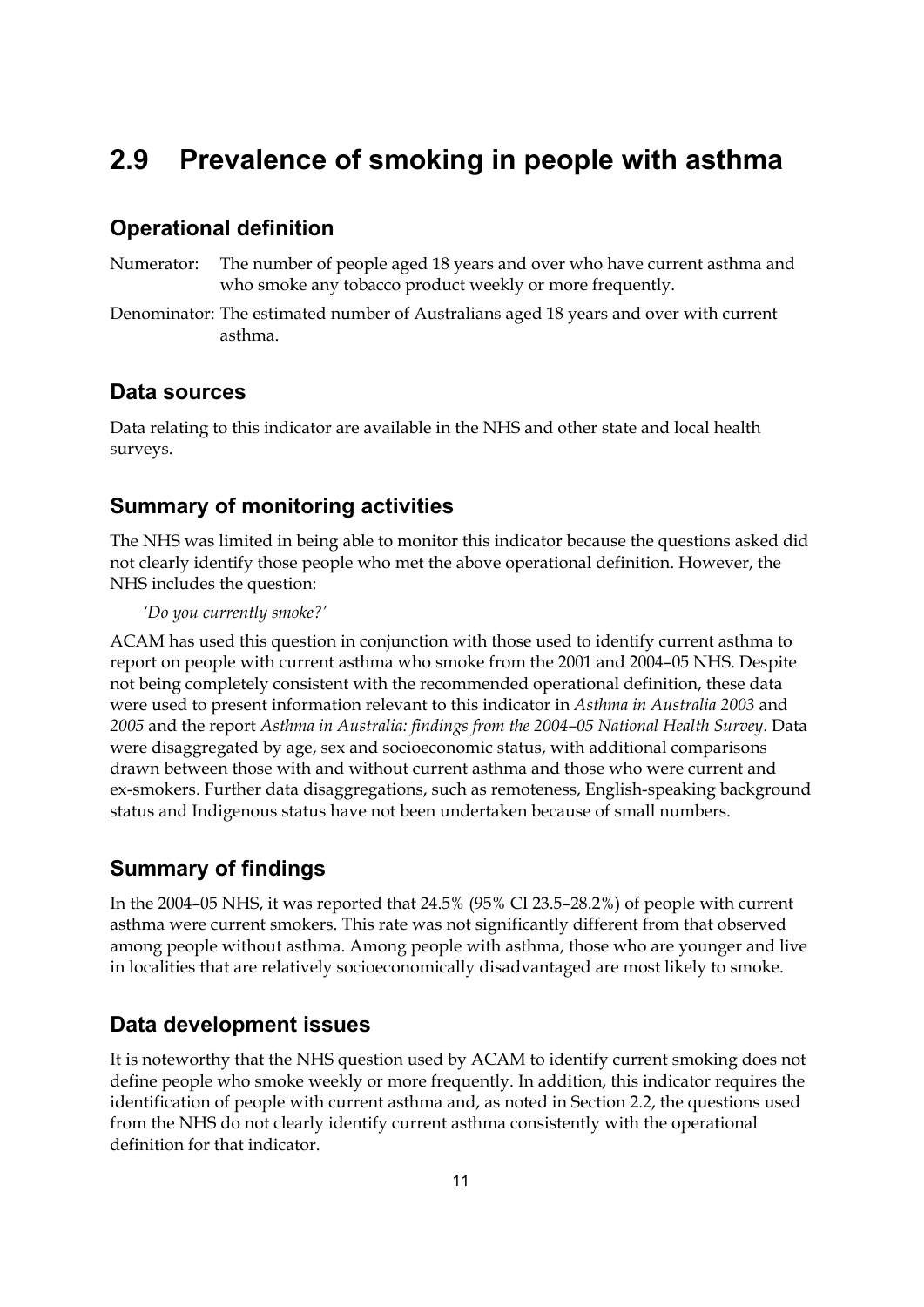In the 2004–05 NHS, people who answered 'Yes' when asked if they currently smoke were asked an additional question:

*'Do you smoke at least once a week?'* 

This question was endorsed in the ASMA survey question development process and can be used in the future to identify individuals who meet the operational definition criteria for a current smoker (ACAM 2007c). Furthermore, as already noted, the ABS indicated that they will modify their questions to identify current asthma to be consistent with the ASMA operational definition in the 2007–08 NHS. With these changes, the NHS will be a feasible source of national data for monitoring this indicator in accordance with its recommended operational definition.

## **2.10 Prevalence of smoking in the household where children with asthma reside**

#### **Operational definition**

- Numerator: The number of people aged less than 15 years with (a) current asthma or (b) wheeze in the previous 12 months and who live in a household where one or more regular smokers resides.
- Denominator: The number of people aged less than 15 years with (a) current asthma or (b) wheeze in the previous 12 months.

#### **Data sources**

Data relating to this indicator are available in the NHS and other state and local health surveys.

#### **Summary of monitoring activities**

National data relating to this indicator have been examined from the NHS by analysing data for children aged 0 to 14 years with current asthma who live with a current smoker (current smokers were identified in the NHS, see 2.9). These data have been presented in *Asthma in Australia 2003* and *2005* and the report *Asthma in Australia: findings from the 2004–05 National Health Survey*. Data were disaggregated by age, sex and socioeconomic status, with comparisons of the proportion of children with and without asthma. Further disaggregations were not undertaken due to small numbers.

Information was also published from two state CATI surveys (New South Wales and Western Australia) that related to this indicator but which focussed on whether the child lived in a household in which smoking occurred. This issue is explored further below.

#### **Summary of findings**

Similar proportions of children with and without asthma live with one or more regular smokers (39.1% and 36.2%, respectively). Of these, 11% and 9.4%, respectively, resided in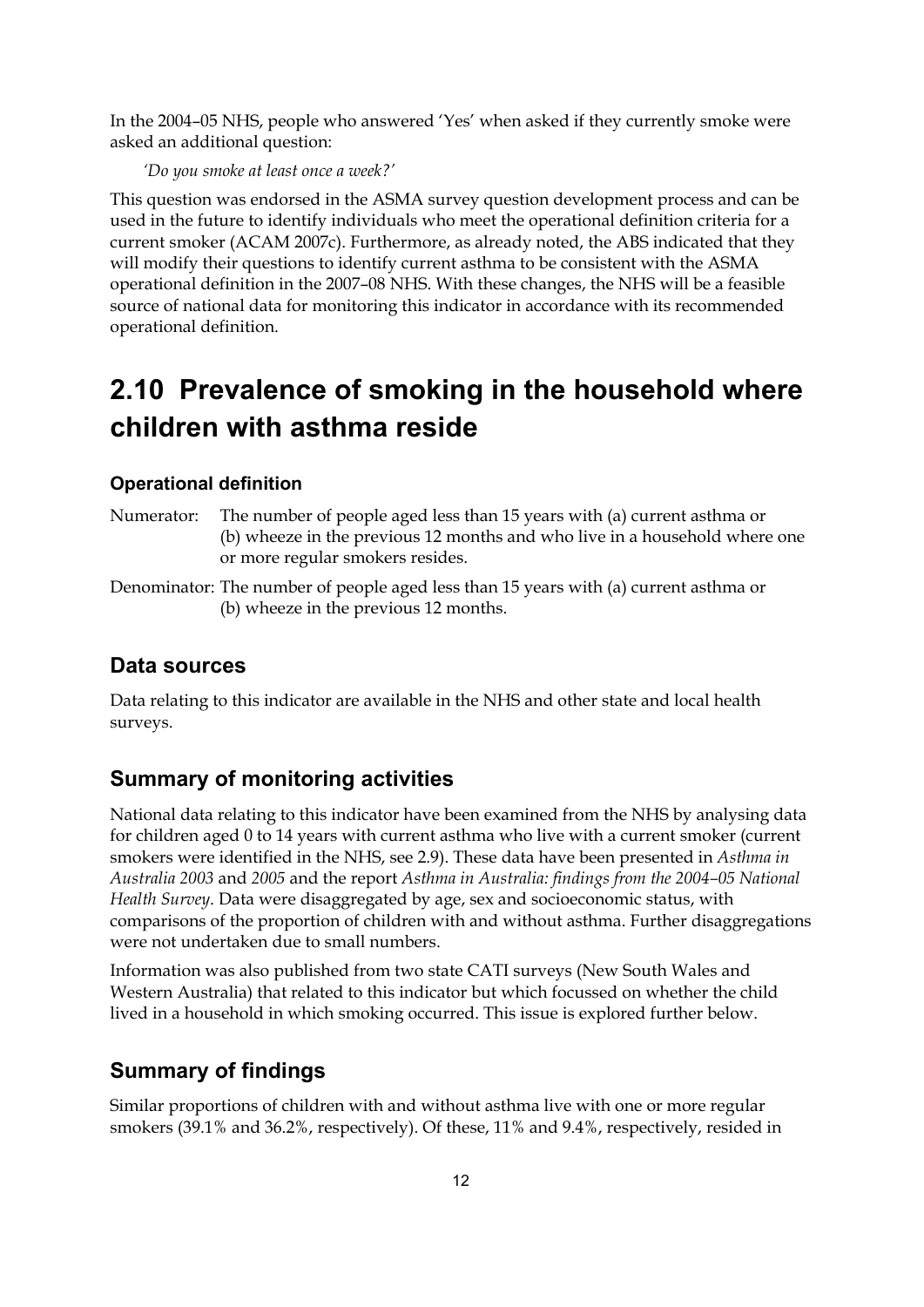homes in which smoking occurred indoors (ACAM 2007a). The higher rate of household exposure to smokers is most evident in more socioeconomically disadvantaged areas.

#### **Data development issues**

While operational definitions provided in the review of asthma indicators (Baker et al. 2004) defines passive smoke exposure as living with a smoker, more recent recommendations are that information should focus on whether a child lives in a household in which smoking occurs (ACAM 2007c). Some CATI surveys currently collect data using the question:

*'Which of the following best describes your home situation?* 

*–My home is smoke free* 

*–People occasionally smoke in the house* 

*–People frequently smoke in the house'* 

This question has been recommended for this indicator (ACAM 2007c). Currently it has been included in South Australia and New South Wales health surveys. Revisions to the operational definition may also be appropriate. For example, it may be more meaningful to monitor the number of children with current asthma who live in houses in which smoking occurs as opposed to those who reside with adults who currently smoke. Also, it may be relevant to quantify the extent of exposure to passive smoke.

## **2.11 Prevalence of occupational asthma**

#### **Operational definition**

Numerator: The total number of asthma cases attributed to exposure at work at a given time within the survey population.

Denominator: Denominator populations for the two surveys.

#### **Data sources**

No national or reliable state/local data sources have been identified.

#### **Summary of monitoring activities**

There is no ongoing data source for reporting on this indicator. Various *ad hoc* collections provide some data to report on the prevalence of occupational asthma at the present time.

#### **Summary of findings**

There has been no information reported for this indicator to date. A review of the literature on this topic has been carried out under the auspices of the Australian System for Monitoring Asthma in 2006, but this is yet to be published.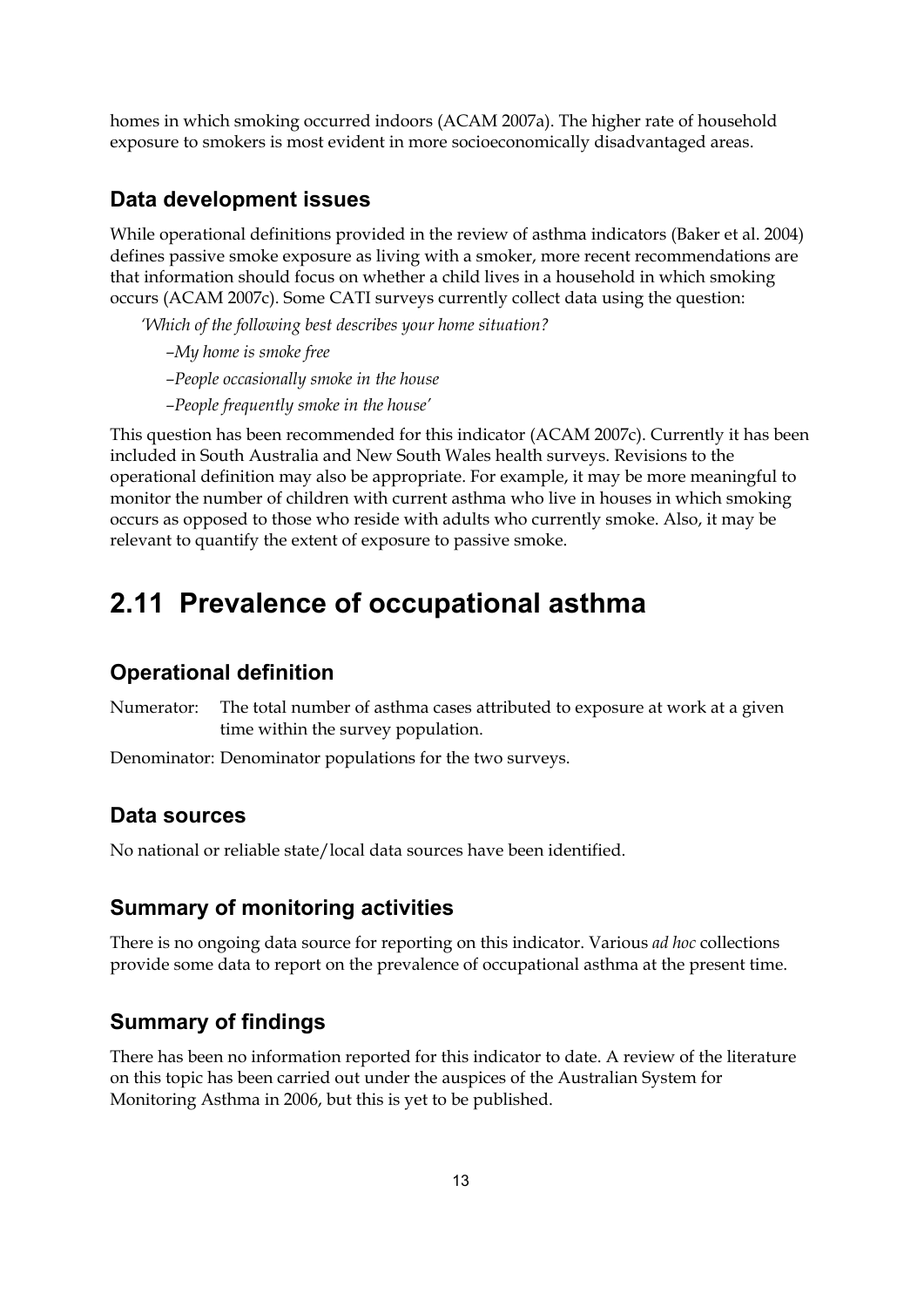## **Data development issues**

This is an important area for asthma monitoring because it concerns cases of potentially preventable asthma. However, it is also very difficult to ascertain these cases in data that can be used for monitoring purposes.

The review of asthma indicators (Baker et al. 2004) provided an evaluation of available data that included two *ad hoc* surveys carried out in Victoria and New South Wales and a voluntary reporting scheme: Surveillance of Australian workplace Based Respiratory Events (SABRE) that operates in New South Wales, Victoria and Tasmania. All of these data sources are prone to selection bias arising from low response rates in surveys and low reporting rates to SABRE. The method of attribution of asthma to an occupational exposure is also indirect.

Data development is required to enhance the currently available data on the incidence of occupational asthma. Currently, a workshop to bring together experts in this area is planned in 2008 to consider options for further data development. It seems likely that the definition will need to be revised.

## **2.12 Proportion of schools using the Asthma Friendly Schools program**

#### **Operational definitions**

Numerator: Number of schools recognised as using the Asthma Friendly Schools program.

Denominator: Total number of schools in Australia.

Numerator: Number of students in schools recognised as using the Asthma Friendly Schools program.

Denominator: Total number of students in Australian schools.

#### **Data sources**

Data are recorded at state level by the individual Asthma Foundations after a follow-up to check that the essential criteria for Asthma Friendly Schools have been met. However, there are differences in the way compliance with the criteria for accreditation is assessed. While Asthma Foundations in some states require evidence to support the claim that the accreditation criteria have been met, in other states accreditation is awarded on the basis of the signed statement of compliance from the school principal.

#### **Summary of monitoring activities**

This indicator has not been reported on as further data development is required before this can be reported using a national data source.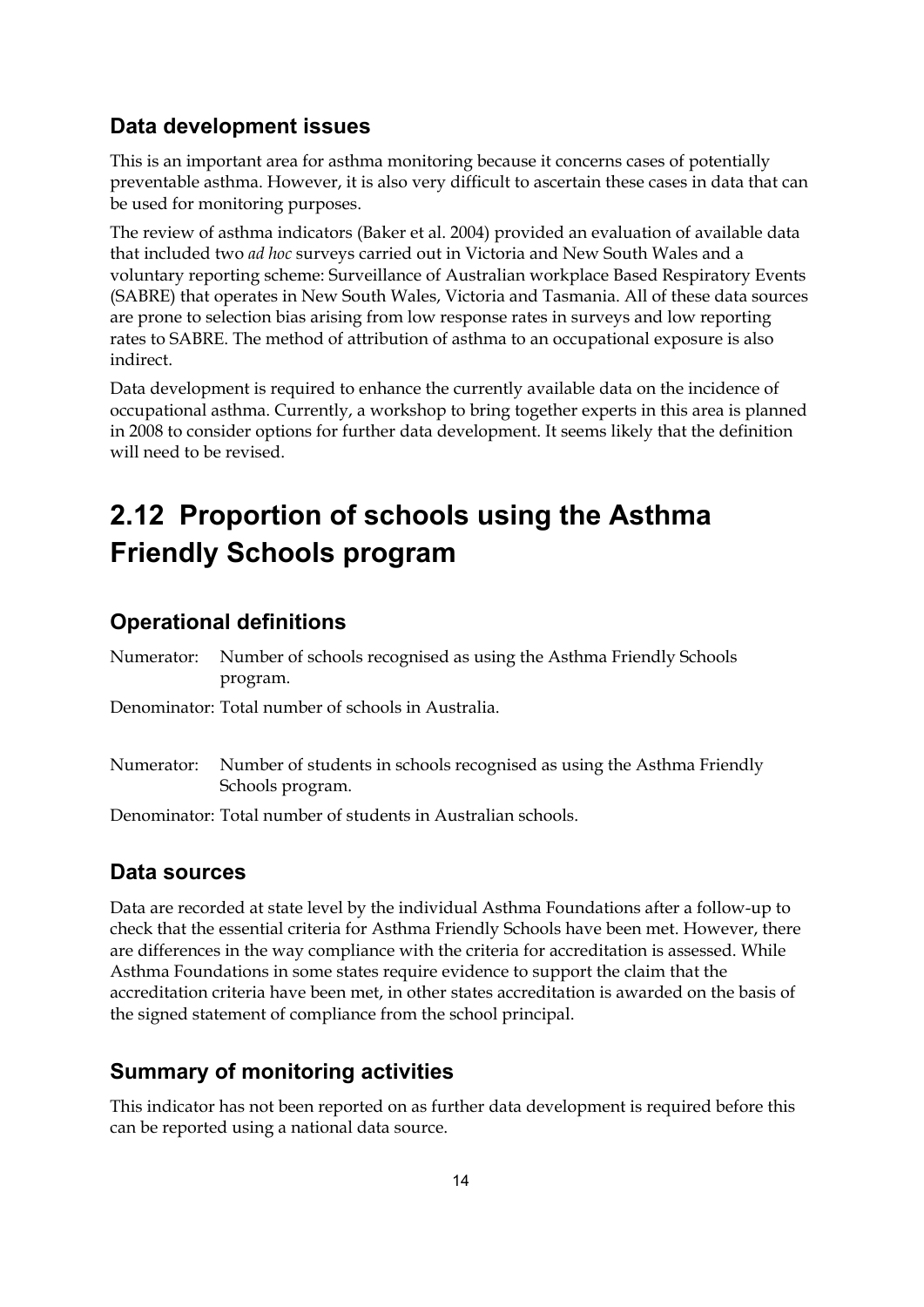The proportion of schools and students can be disaggregated into primary and secondary, as well as the type of school (government, Catholic or independent).

Individual schools will be disaggregated by remoteness classification.

Schools and students will also be analysed by state, as there have been slight variances in the rollout of the Asthma Friendly Schools program in each state due to differences in the time frames and methods of approaching the schools.

#### **Summary of findings**

No information on this indicator has been reported in any ACAM reports.

#### **Data development issues**

The proportion of pre-schools, child care centres and hospitals using nationally accredited asthma education programs is recommended for data development and monitoring in the future, once accredited programs have been implemented at a national level. The relevance of this indicator as a core asthma indicator will be reviewed in future work.

## **2.13 Hospital separation rate for asthma**

#### **Operational definition**

Numerator: Total number of hospital separations from Australian private and public hospitals assigned to a principal diagnosis of ICD-9-CM code 493 or ICD-10-AM code J45 or J46 for a particular calendar year.

Denominator: Australian population as at 30 June for same calendar year as numerator.

#### **Data sources**

State/territory hospital separations data are compiled from all public general and psychiatric hospitals, private hospitals and private day surgery facilities. These data are considered to be close to complete and are, therefore, largely representative of the population who use hospital services. Each state/territory contributes an agreed subset of variables from their hospital data collections for inclusion on the National Hospital Morbidity Database (NHMD). Therefore, the NHMD held at the AIHW provides a national source of data to monitor this indicator.

#### **Summary of monitoring activities**

This indicator has been reported in *Asthma in Australia 2003* and *2005* (ACAM 2003; 2005a). Time trends since 1993 and seasonal variation were reported. Data from the most recent year were disaggregated in these reports by age, sex, English-speaking background status, socioeconomic status, remoteness and Indigenous status. Information on the number of separations for asthma among people aged 55 years and over was also reported in *Asthma*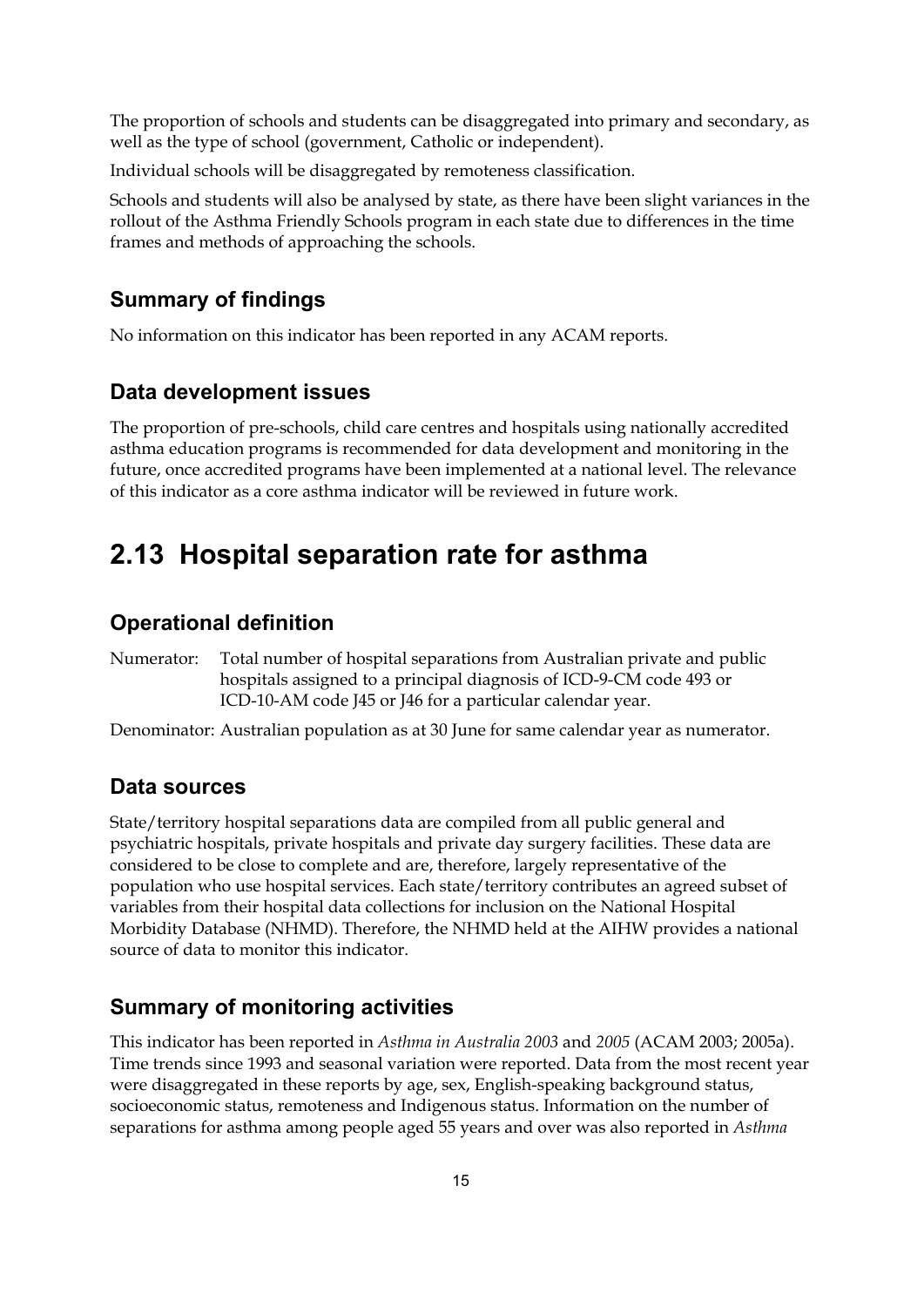*and chronic obstructive pulmonary disease among older people in Australia: deaths and hospitalisations* (ACAM 2006).

#### **Summary of findings**

There are approximately 40,000 hospital separations each year in which the principal diagnosis is asthma. The highest hospitalisation rates have occurred among children, particularly those aged less than 5 years, and these rates decreased by 43% between 1993–94 and 2003–04. Among adults, hospitalisation rates have also decreased by 17% over this time.

Among people aged 65 years and over, rates of hospitalisation for asthma are highest in the winter months, whereas among children, the peaks occur in February and May.

Among children, boys have higher rates of hospitalisation for asthma than girls, which reflects the higher prevalence of asthma in boys. However, this trend is reversed after the age of 15 years when more females than males are admitted to hospital for asthma. Rates of hospitalisation are higher among people living in more remote areas, Indigenous Australians and people living in more socioeconomically disadvantaged areas (ACAM 2005a).

#### **Data development issues**

Changes to coding practice will affect the quality of this indicator. Validation studies have demonstrated that diagnostic accuracy is higher in younger age groups. The impact of changes to ICD coding has been less well studied. A dual coded data set has been used to quantify age-group-specific comparability factors. These need to be incorporated into the analysis of time series extending prior to 1998. This is also discussed in Section 3.3.

## **2.14 Hospital patient days for asthma**

#### **Operational definition**

Numerator: Total number of patient days from Australian private and public hospitals assigned to ICD-9-CM code 493 or ICD-10-AM code J45 or J46 for a particular calendar year.

Denominator: Australian population as at 30 June for same calendar year as numerator.

#### **Data sources**

As for the previous indicator (2.13), the NHMD held at the AIHW is the best data source for monitoring hospital patient days for asthma.

#### **Summary of monitoring activities**

Included in the NHMD are both admission date, separation date and the total number of days hospitalised. This indicator has been monitored using these variables in both *Asthma in Australia 2003* and *2005* (ACAM 2003; 2005a). Time trends in the total number of hospital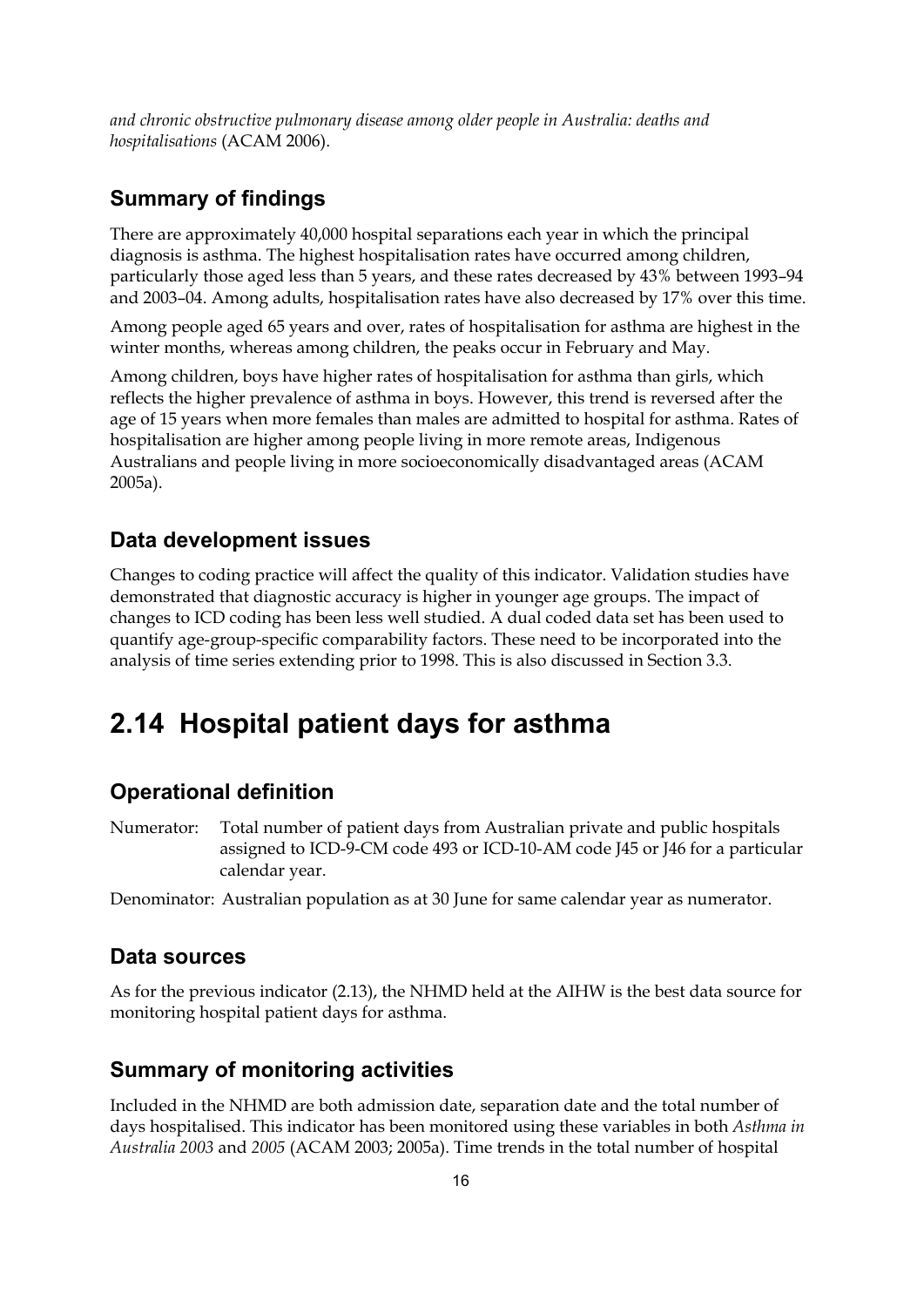days were provided since 1993, and data were disaggregated by age, sex, English-speaking backgrounds status, socioeconomic status, remoteness, and Indigenous status.

#### **Summary of findings**

The overall number of hospital bed-days occupied by patients with asthma has declined by 49% between 1993–94 and 2003–04. The reduction in hospital bed-days, combined with the decrease in hospital separations for asthma, has resulted in a fall in the average length of stay for all age groups from 2.9 days to 2.2 days (ACAM 2005a).

### **Data development issues**

These are the same as those described under Section 2.13.

## **2.15 Hospital re-admissions for asthma within 28 days**

### **Operational definition**

Numerator: Number of people discharged from hospital with a principal diagnosis of asthma (ICD-10-AM code J45 or J46) who are re-admitted within 28 days to the same hospital with a diagnosis of asthma.

Denominator: (1) number of hospital separations for asthma in the year.

(2) Australian population as at 30 June for same calendar year as numerator.

#### **Data sources**

Currently, state hospital data collections, particularly in New South Wales, Victoria and Western Australia, are the most feasible data sources for this indicator. In future, the NHMD may be used as a data source.

#### **Summary of monitoring activities**

Data relating to this indicator were reported for the first time in *Asthma in Australia 2005* (ACAM 2005a). However, reporting was limited to two states: namely New South Wales and Victoria. These data were disaggregated by age and sex, and represent 60% of the Australian population.

An extension to this indicator was foreshadowed in the indicator review (Baker et al. 2004). This was to include both hospital emergency department visits and admissions to hospital to ascertain overall 're-attendances' at hospital for asthma. This was also reported in *Asthma in Australia 2005* (ACAM 2005a) for Victoria and New South Wales by age and sex.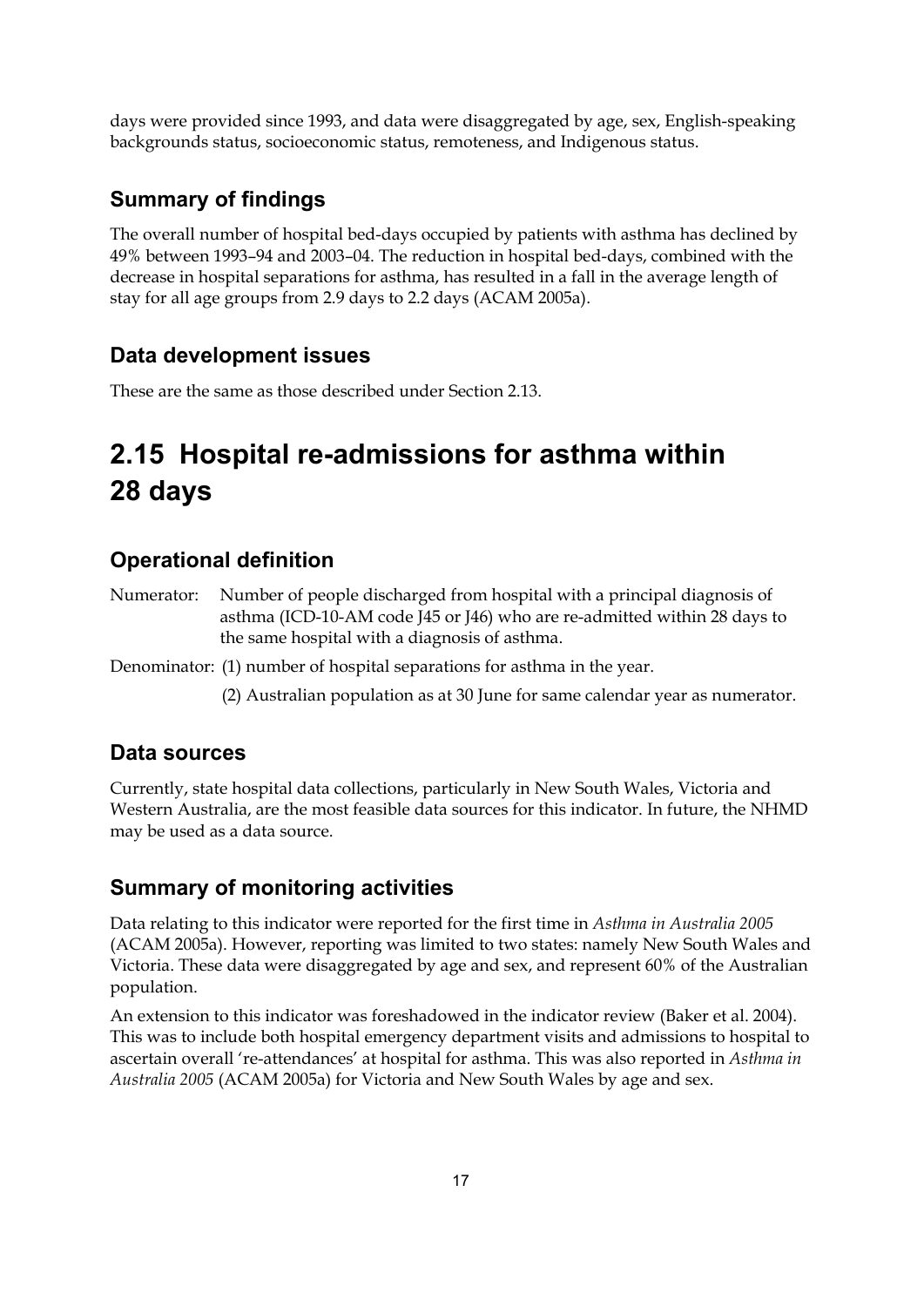## **Summary of findings**

Analysis of data for New South Wales and Victoria has shown that, following a hospitalisation for asthma, 5% of people are re-admitted to hospital for asthma within 28 days. The highest rate of re-admissions is among people aged 15 to 64 years and readmission rates are higher in females than males.

## **Data development issues**

Currently, this indicator has only been monitored in two states using state-based data sources. There are a number of complexities that have to be overcome before it is possible to report on this indicator with a national data source. In Australia, hospitalisation data are based on hospital admissions, rather than the individuals hospitalised. Therefore, hospitalisation records for the same person need to be linked to be able to track individuals rather than overall hospital episodes.

For national monitoring purposes, it is desirable to identify a single national source of data. The most likely source is the NHMD because it contains data routinely forwarded from all states and territories. However, the data forwarded are very limited, and data development is required in order to determine the feasibility of linkage within this data set. This is discussed further in Section 3.2.

## **2.16 Number of individuals with separations for asthma**

## **Operational definition**

Numerator: Total number of individuals who had hospital separations from Australian private and public hospitals assigned to a principal diagnosis of ICD-9-CM code 493 or ICD-10-AM code J45 or J46 for a particular calendar year.

Denominator: Australian population as at 30 June for same calendar year as numerator.

## **Data sources**

Currently, state hospital data collections, particularly in New South Wales, Victoria and Western Australia, are the only feasible data sources for this indicator. In future, it is envisaged that the NHMD may be used as a data source.

## **Summary of monitoring activities**

This indicator has not been monitored as further data development is required before a national data source becomes available.

## **Summary of findings**

This indicator has not been reported in any ACAM publications to date.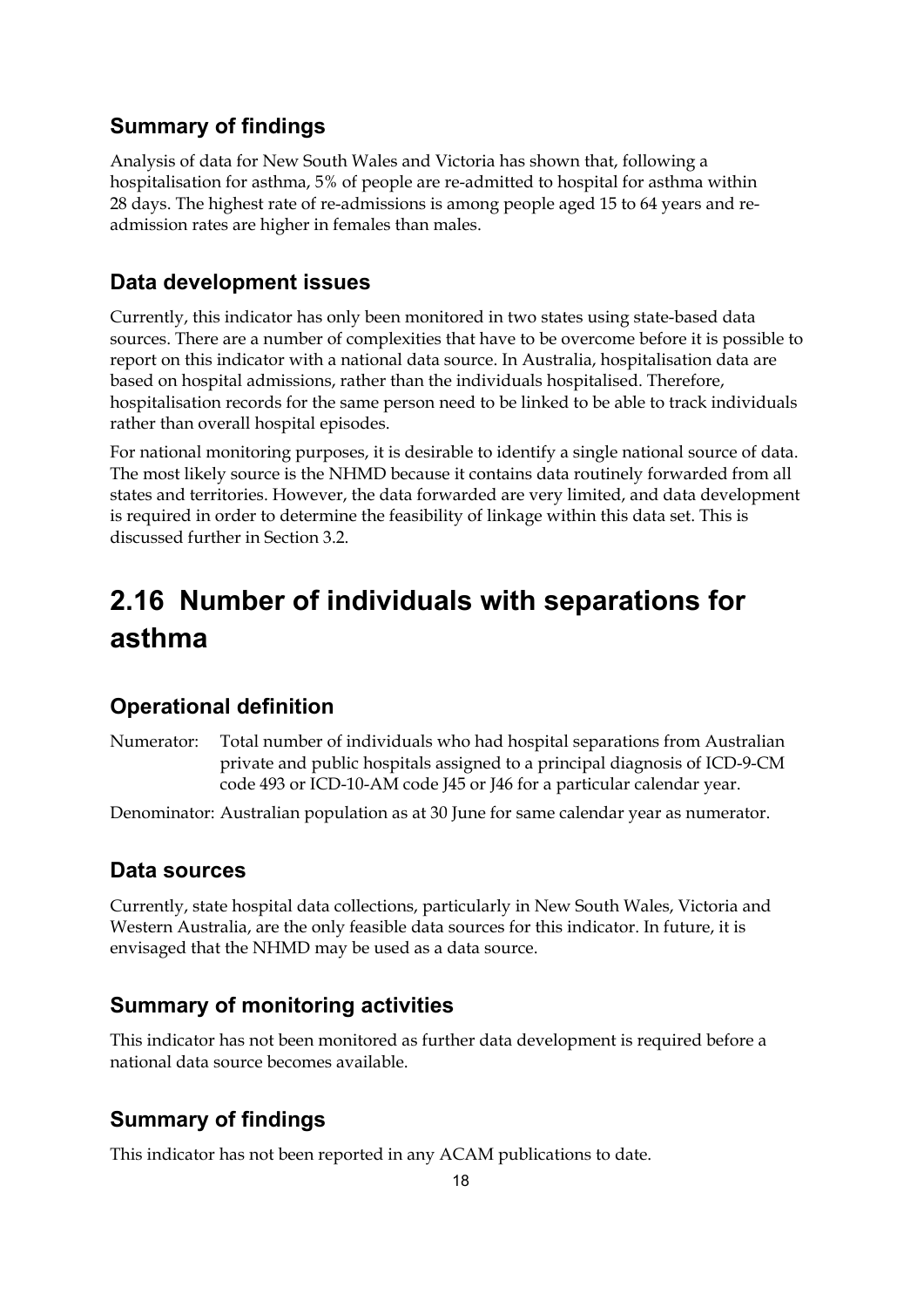## **Data development issues**

Data development will be required to establish data linkage models to enable this indicator to be measured. It is most likely that this linkage will be developed once it is possible to also measure hospital re-admissions for asthma (see Section 2.15).

## **2.17 Rate of emergency department attendance for asthma**

## **Operational definition**

Numerator: Number of hospital emergency department attendances with a principal diagnosis of asthma (ICD-9 code 493 or ICD-10 codes J45 or J46) for a particular calendar year

Denominator: Australian population as at 30 June for same calendar year as numerator.

## **Data sources**

Currently, state data collections, particularly in New South Wales, Victoria and partial data from Western Australia, are the only feasible data sources for this indicator.

## **Summary of monitoring activities**

Data relating to this indicator were reported in *Asthma in Australia 2003* and *2005* (ACAM 2003; 2005a). However, reporting was limited to two states: New South Wales (both reports) and Victoria (2005 report only). Time trends and seasonal variation over the period 1999 to 2004 were reported and data were disaggregated by age, sex, attendance outcome (for example, hospital admission), triage category and socioeconomic status.

## **Summary of findings**

The highest rate of emergency department visits for asthma occurs among children aged 0 to 4 years. Children in this age group, along with the elderly, are most likely to be admitted to hospital as a result of going to the emergency department (ACAM 2005a). Visits to emergency departments peak among children in mid February, while, among adults, the peaks occur during the winter months.

## **Data development issues**

Ideally, a national database of emergency department attendances would be developed. Further development is needed to determine the feasibility of such an undertaking. However, at the time of this review, there were no plans for such development to occur.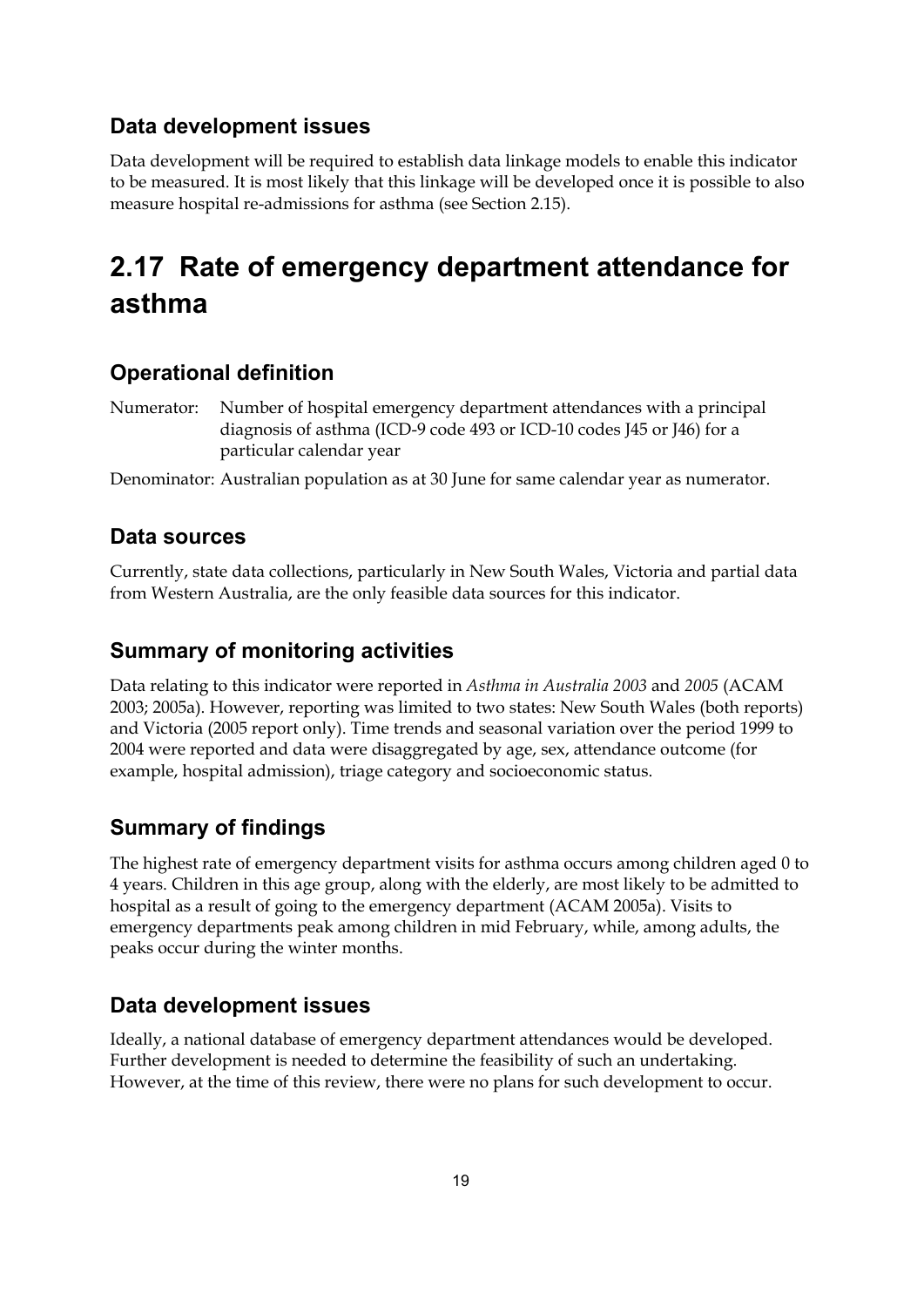## **2.18 Rate of asthma-related general practice encounters**

### **Operational definition**

Numerator: Estimated proportion of general practice encounters where asthma was managed (for designated year) multiplied by the number of claims for Medicare reimbursement for Professional Attendances group A1 and A2 (for that year).

Denominator: Australian population as at 30 June for same calendar year as numerator.

#### **Data sources**

This indicator has been predominantly monitored by ACAM using the survey known as BEACH (Bettering the Evaluation And Care of Health). This survey invites a sample of 20 general practitioners (GPs) per week to complete the survey for 100 consecutive patient encounters. The findings can then be applied to total Medicare Benefits Scheme claims for GPs to extrapolate on the national patterns of general practice encounters.

#### **Summary of monitoring activities**

BEACH data were used to monitor this indicator in *Asthma in Australia 2003* and *2005* (ACAM 2003; 2005a). Time trends in BEACH data have been reported from 1998 and data have been disaggregated by age, sex, socioeconomic status, and remoteness. In addition to rates being reported as a rate of the estimated resident population, rates were also reported as a rate of total general practice encounters.

#### **Summary of findings**

During the period 1998–99 to 2003–04, the rate of general practice encounters for asthma decreased from 3.1% to 2.5% of all general practice encounters. Boys aged 0 to 4 years have the highest rate of asthma-related general practice encounters.

#### **Data development issues**

There are limitations to this data source because of the low participation rates by GPs (28.1% in 2004–05) in the BEACH program. Although post-stratification weighting is used to adjust for differences between the sample and the GP population, the sample may not be representative of general practice and, therefore, data on morbidity may not be an accurate reflection on the current situation in general practice. However, BEACH still remains the most reliable and representative source for these data.

The future of the BEACH data collection is currently being reviewed and options for new means of developing primary care data are being investigated.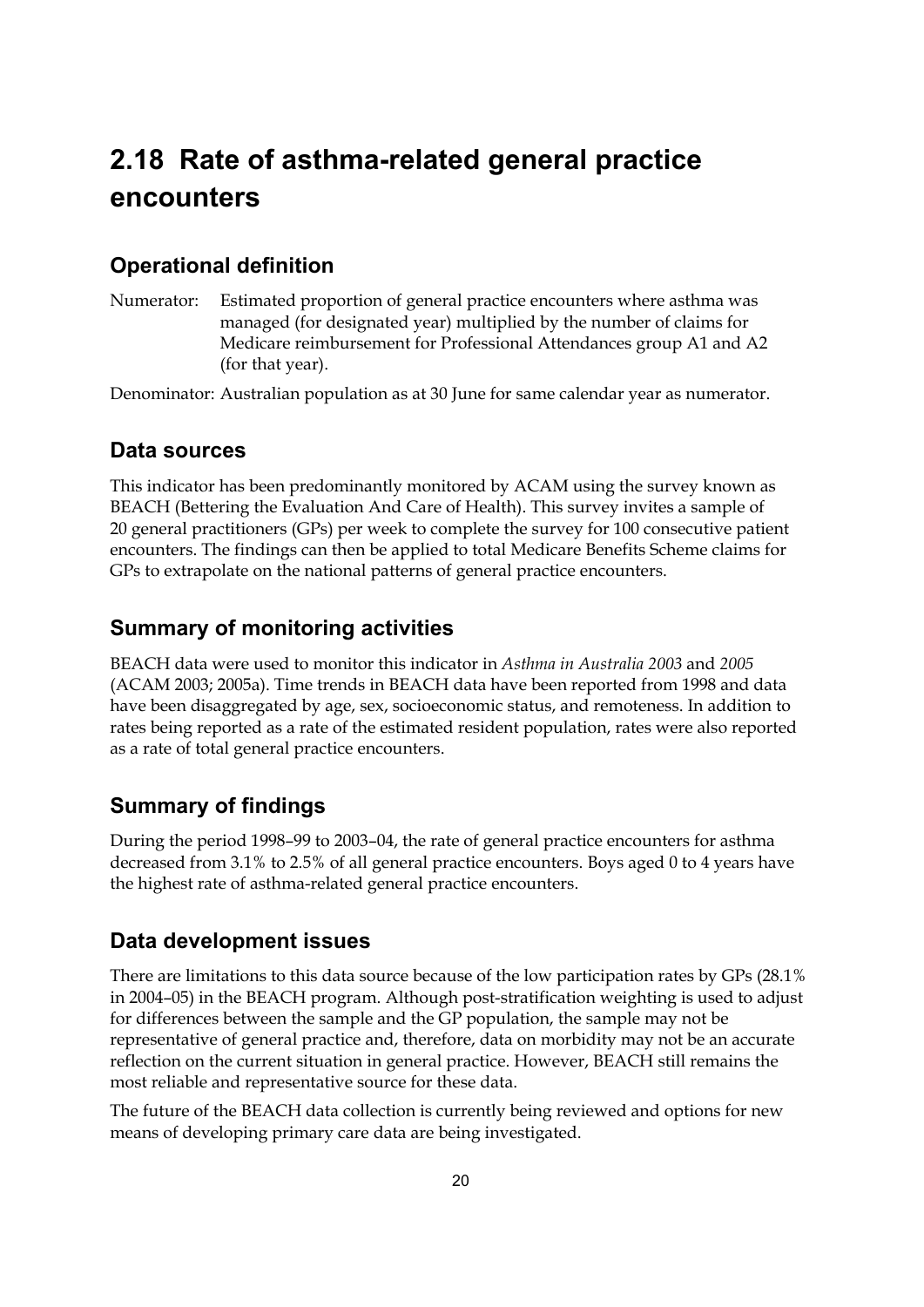## **2.19 Rate of Asthma 3+ Visit Plan payments**

## **Operational definition**

Numerator: Number of claims for completed Asthma 3+ Visit Plan Practice Incentive Program Payments.

Denominator: Australian population as at 30 June for same calendar year as numerator.

## **Data sources**

The Asthma 3+ Visit Plan Practice Incentive Program (PIP) was replaced by the Asthma Cycle of Care in November 2006. The Program is funded by the Australian Government and aims to improve general practice care for patients with moderate or severe asthma. It entails the development and ongoing review of an asthma management plan over at least two general practice visits (DoHA 2002; 2003). Data from the Asthma Cycle of Care Program are reported through Medicare Australia, based on claims for remuneration for structured asthma review visits made by GPs.

## **Summary of monitoring activities**

ACAM have summarised data reported through Medicare Australia by age and sex, and by state/territory of residence in *Asthma in Australia 2003* and *2005* (ACAM 2003; 2005a). In these reports, ACAM also presented the rate of claims using 'people with current asthma' as the denominator.

## **Summary of findings**

Since being introduced in 2001, it is estimated that 3.9% of people with current asthma, or 12.9% of people with moderate or severe asthma, have used the Asthma 3+ Visit Plan. Children and older adults were the most likely to access it, and young adults aged 15 to 34 years were least likely (ACAM 2005a).

## **Data development issues**

This indicator was proposed as a temporary, 'program-focused' indicator to report on the uptake of the Asthma 3+ Visit Plan PIP. With the recent changes, the number of claims for the replacement program—the Asthma Cycle of Care PIP, will be measured for the duration of the Program, using total counts, cumulative counts and rates.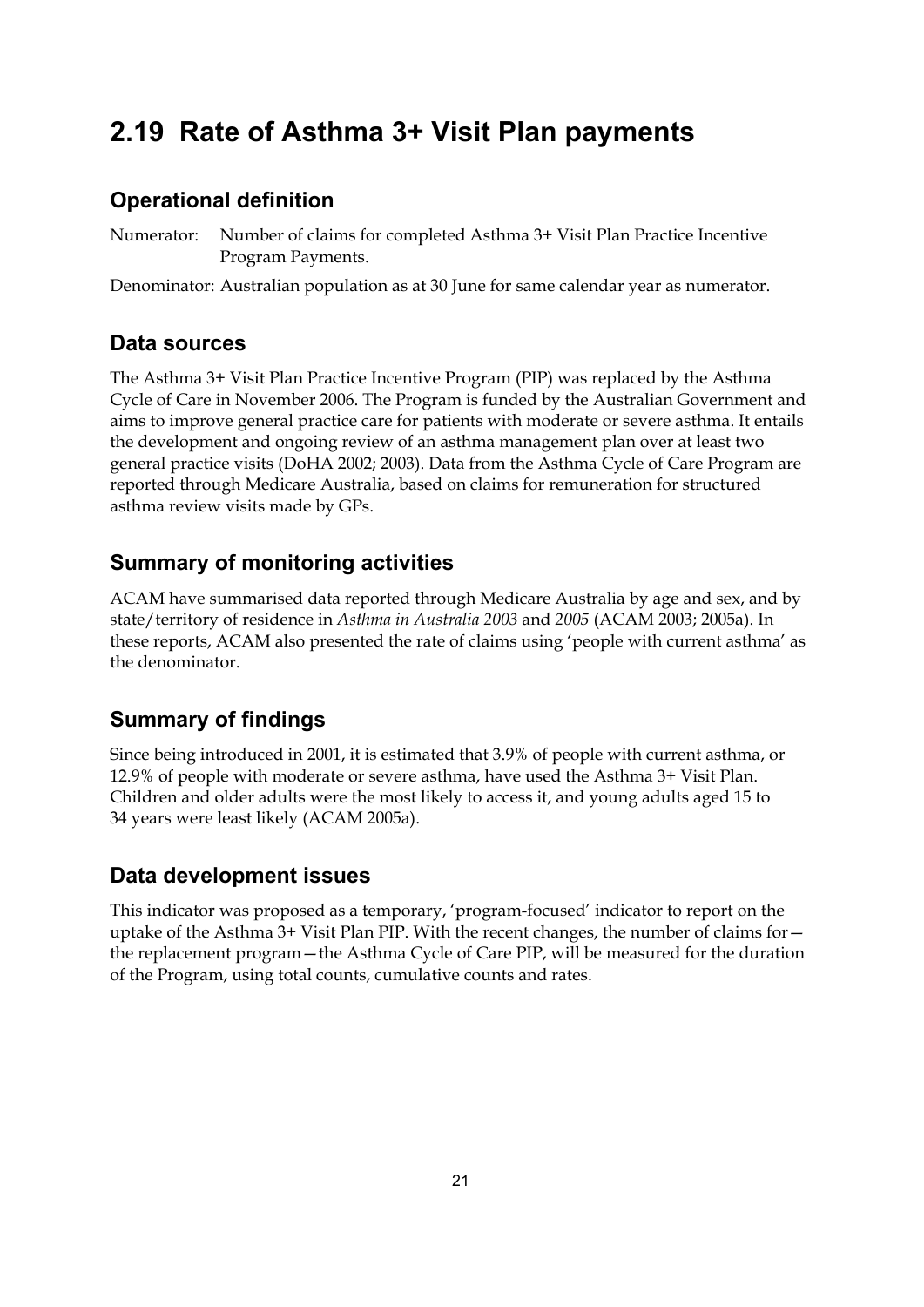## **2.20 Health-care visits for acute episodes of asthma**

## **Operational definition**

This is a composite indicator that would include rates of general practice visits for acute episodes of asthma as well as emergency department visits and hospitalisations for asthma.

Numerator: Number of acute asthma-related general practice visits, number of emergency department visits with a principal diagnosis of asthma (ICD-9 code 493 and ICD-10 codes J45 and J46) and hospital separations with a principal diagnosis of asthma (ICD-9-CM code 493 and ICD-10-AM codes J45 and J46).

Denominator: Australian population as at 30 June for same year as numerator.

### **Data sources**

Data relating to this indicator are available in the NHS and other state and local health surveys. There may also be other sources of data that could inform this indicator, particularly hospitalisation, emergency department and general practice data.

## **Summary of monitoring activities**

Data are only complete for the hospital separation component of this indicator and further development is required before it can be monitored.

## **Summary of findings**

No information has been reported on this indicator in any ACAM reports to date.

## **Data development issues**

While existing administrative data may be useful for informing this indicator, it is more likely that it will be monitored using self-reported data from health surveys. The data sources for this indicator require development. ACAM have recommended questions to monitor this indicator in its module of survey questions to monitor national asthma indicators (ACAM 2007c) which are summarised in Appendix A of this report.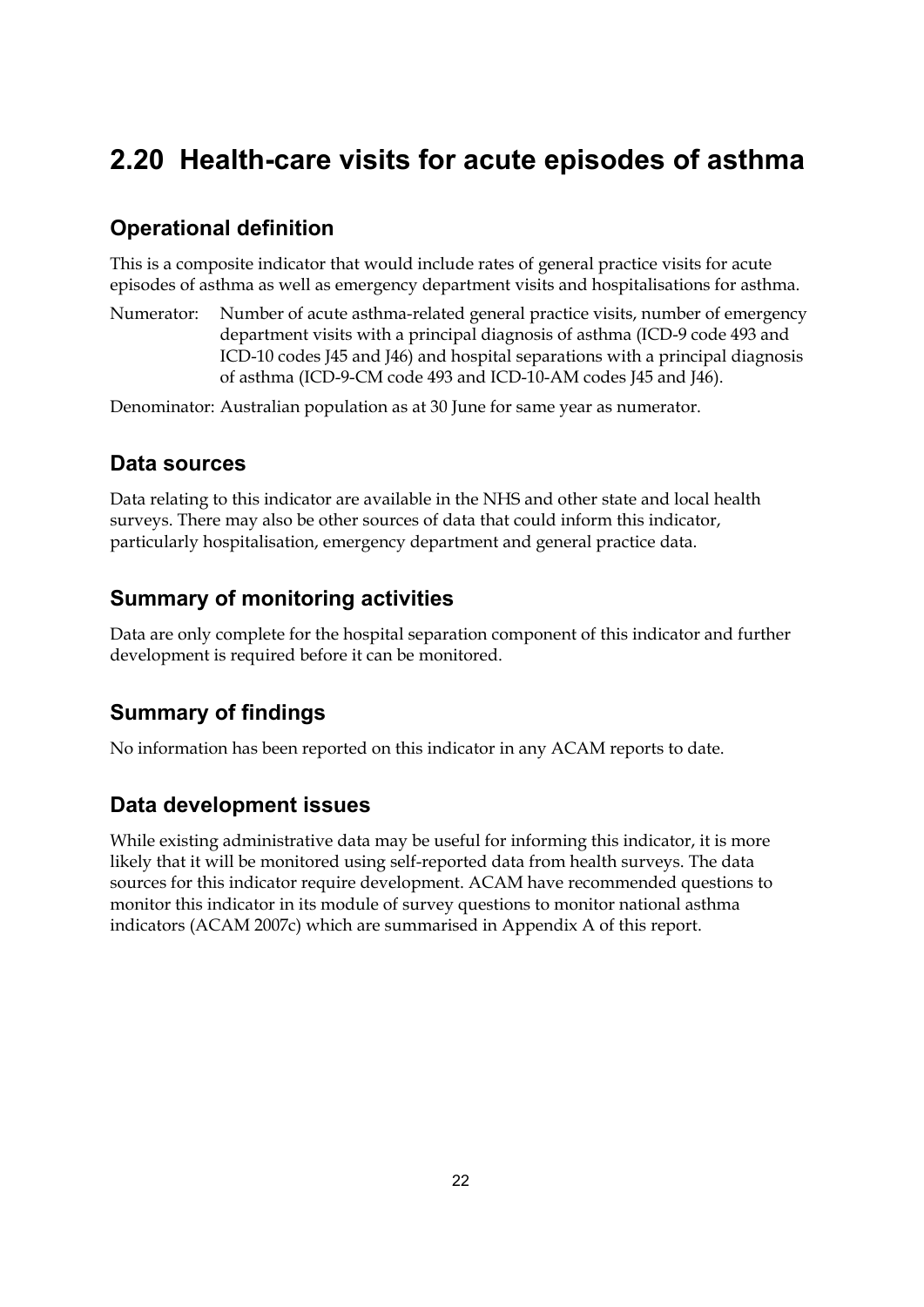## **2.21 Proportion of people with asthma who have a written asthma action plan**

## **Operational definition**

Numerator: Number of people with current asthma who have an individualised, written asthma action plan incorporating information on how to recognise the onset of an exacerbation of asthma and information on what action to take in response to that exacerbation, developed in consultation with a health professional.

Denominator: Total population of people with asthma.

### **Data sources**

Data relating to this indicator are available in the NHS and other state and local health surveys. However, these data often fail to adequately define the criteria defining a written asthma action plan as stated in the above operational definition.

There may also be other sources of data that could inform this indicator, particularly from general practices.

## **Summary of monitoring activities**

Among people with current asthma, the NHS collected information about possession of a written asthma action plan in the 2001 and 2004–05 surveys. These data have been analysed and presented in *Asthma in Australia 2003* and *2005* (ACAM 2003; 2005a) and the report *Asthma in Australia: findings from the 2004–05 National Health Survey* (ACAM 2007a). Data were disaggregated by age, sex, state, remoteness, socioeconomic status and Indigenous status. Data have not been disaggregated by English-speaking background status due to small numbers.

Data on rates of possession of action plans were also compiled from state surveys (New South Wales, South Australia and 'Eastern' Australia) in *Asthma in Australia 2003* and *2005* (ACAM 2003; 2005a).

## **Summary of findings**

Less than a quarter (23%) of people with current asthma have a written asthma action plan (ACAM 2007a). The possession of asthma action plans increased in the early 1990s and then decreased until 2002 (ACAM 2005a). However, the latest figures from the 2004–05 National Health Survey indicate a small increase in the rate of possession. Adults, particularly men, and the elderly, and persons living in less well-off areas are least likely to have a written asthma action plan.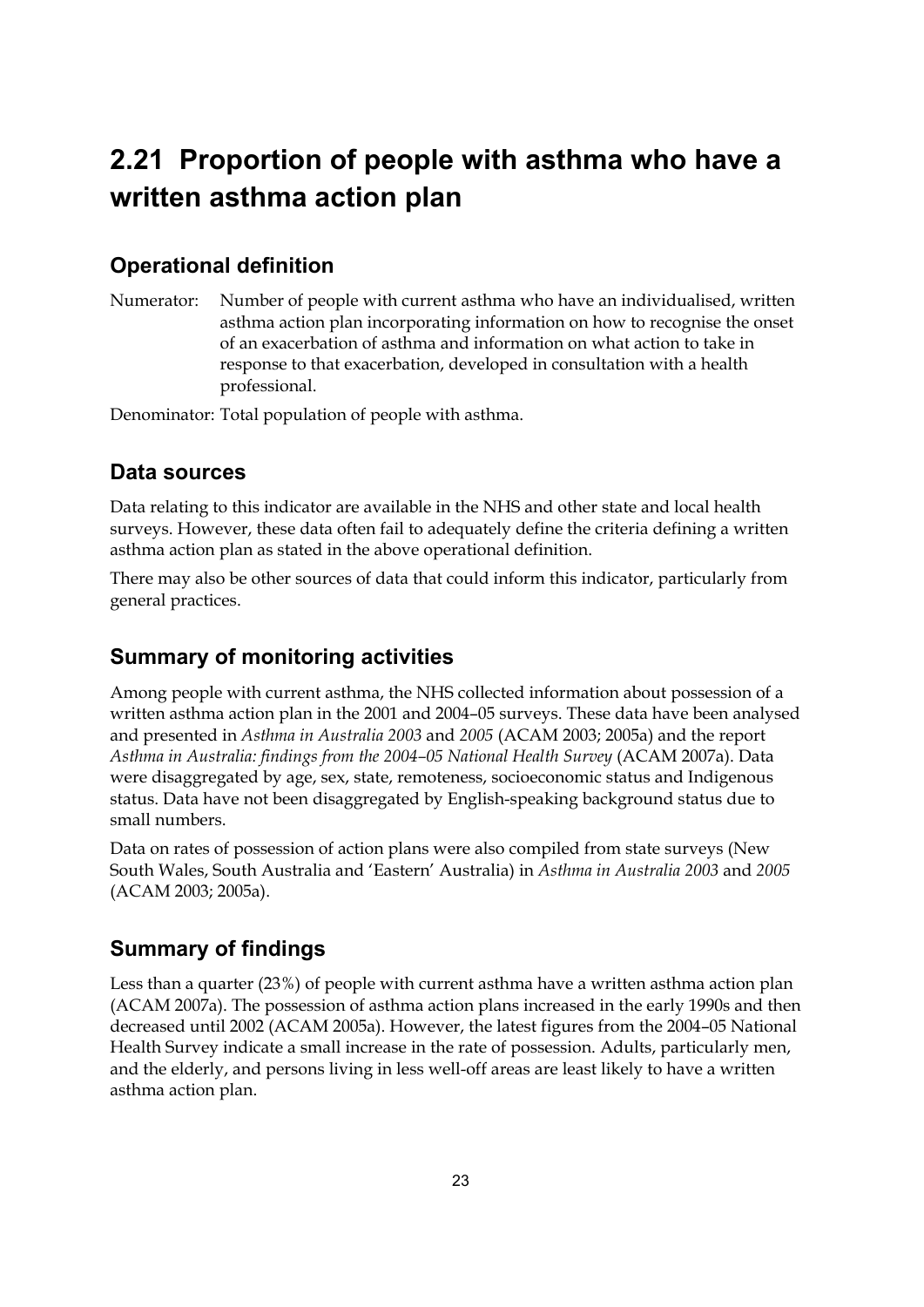#### **Data development issues**

The questions used to accurately define individuals who possess a written asthma action plan as described in the above operational definition have been the subject of survey question development. Reliable questions to monitor this indicator have been suggested in the recommended module of survey questions to monitor national asthma indicators (ACAM 2007c). Further data development for this indicator may occur using general practice data (see Section 3.4).

## **2.22 Proportion of people with asthma who use 'preventers' regularly**

#### **Operational definition**

Numerator: Number of people with current asthma for whom preventers are indicated and who report using a 'preventer' medication daily.

Denominator: Number of people with current asthma for whom preventers are indicated (that is, who meet the National Asthma Council Australia criteria for preventer medication or similar).

#### **Data sources**

Data relating to this indicator are available in the NHS and in state/territory CATI health surveys. Data are also available form the Pharmaceutical Benefits Scheme (PBS) and IMS Health pharmaceutical supply data. However, these data do not show whether the medications were used for asthma or for other obstructive respiratory diseases.

#### **Summary of monitoring activities**

Information relating to this indicator using data from the 2001 NHS, the PBS and IMS Health was published in *Asthma in Australia 2003* and *2005* (ACAM 2003; 2005a). More recently, ACAM have used newly available PBS data that links the prescription history of individuals and includes their basic demographic characteristics. This has been published in the report: *Patterns of asthma medication use in Australia* (ACAM 2007b). These data were able to assess the use of the main 'preventer' medication, inhaled corticosteroids, and disaggregate data by age group, sex, socioeconomic status and remoteness of residence. However, they were not able to identify those individuals who were prescribed the treatment specifically for asthma.

More recent NHS data have been reported in ACAM's report: *Asthma in Australia: findings from the 2004–05 National Health Survey* (ACAM 2007a).

#### **Summary of findings**

The data consistently suggest that many people with asthma who would benefit from using inhaled corticosteroids do not use them regularly. Analysis of individuals in PBS data identified that most people who purchased inhaled corticosteroids only filled one to three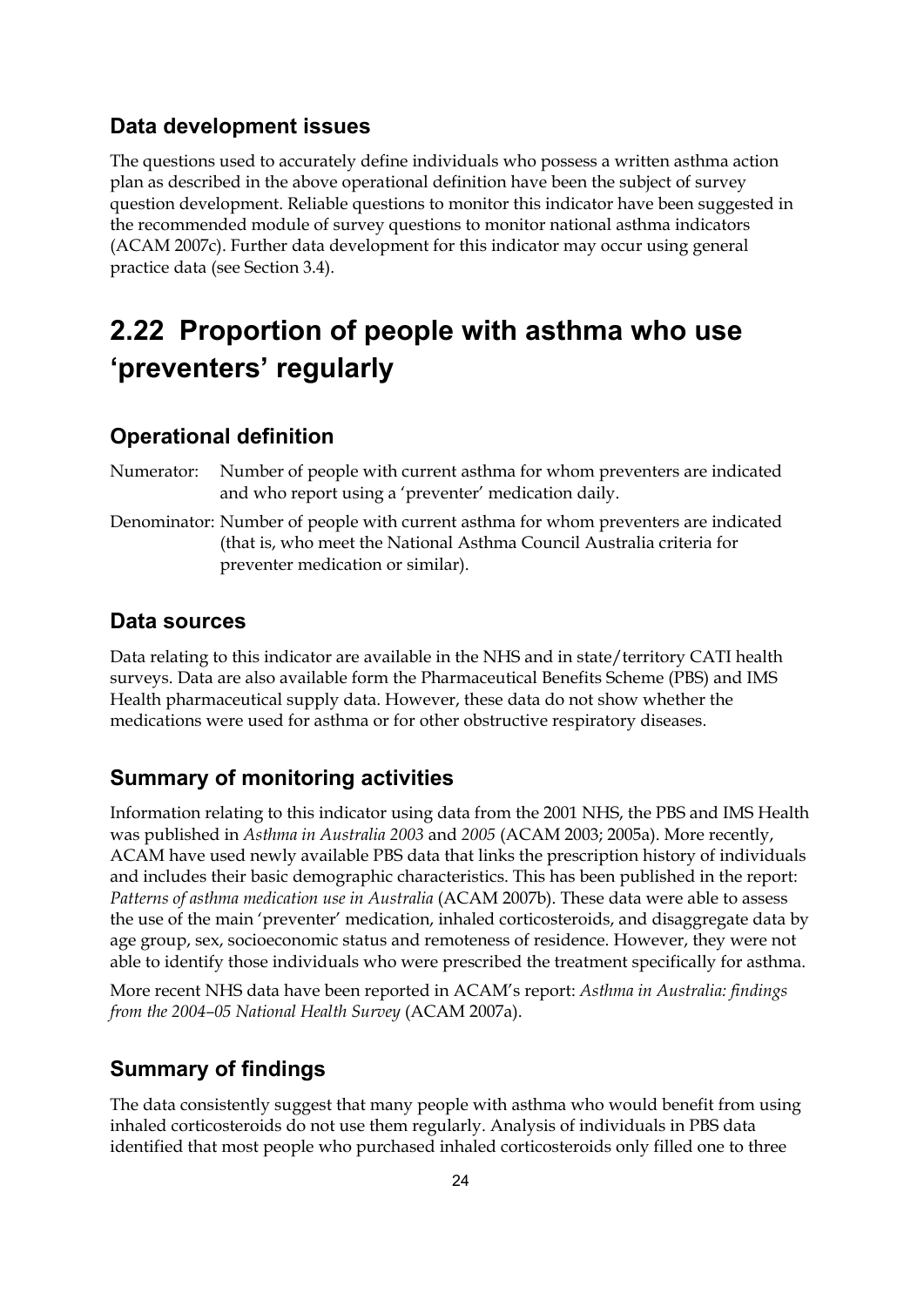prescriptions over a two-year period. Also, the majority of inhaled corticosteroids were taken in the most potent formulation. It is likely that, for many people, their asthma could be well controlled with less potent inhaled corticosteroids that carry fewer risks of side effects. The majority of inhaled corticosteroids are now administered in a combined formulation with long-acting beta agonists. This should also allow the use of lower potency of inhaled corticosteroids, with equivalent efficacy.

Inhaled corticosteroids were used more than twice as much among people who obtained them at a concessional rate, which suggests that the price of these medications impedes their regular use by many individuals (ACAM 2007b).

### **Data development issues**

The data sources for this indicator require development so that use of medications for asthma can be more accurately ascertained. Questions have been proposed in the recommended module of survey questions to monitor national asthma indicators that would obtain self-reported measures of medication use for acute asthma (ACAM 2007c).

## **2.23 The proportion of people with asthma who have had recent spirometry**

#### **Operational definition**

Numerator: Number of claims for spirometry in a given year for people with asthma. Denominator: Total number of people with current asthma.

#### **Data sources**

Limited information relating to this indicator has been reported in *Asthma in Australia 2003* and *2005* (ACAM 2003; 2005a) using claims data from the Medicare Benefits Scheme. A major limitation of these data is that there is no clinical information that enables the identification of spirometry that was performed for asthma as opposed to other respiratory conditions. This is particularly a problem among older people who may have spirometry to assess COPD. Therefore data were separately presented in these reports for people aged 5 to 34 years, for whom it was highly probable that spirometry was used in the management of asthma.

#### **Summary of monitoring activities**

Available data relating to this indicator were reported in *Asthma in Australia 2003* and *2005* (ACAM 2003; 2005a)*.* These analyses presented information about the overall use of spirometry based on claims for these services in Australia. Time trends since 1994 were provided and differentiated between lab-based and office-based claims. The most recent three years of data were disaggregated by age, sex, state, and socioeconomic status. As it was not possible to differentiate claims made for asthma, data were presented as a rate per 100,000 population rather than as a proportion of people with asthma. In addition,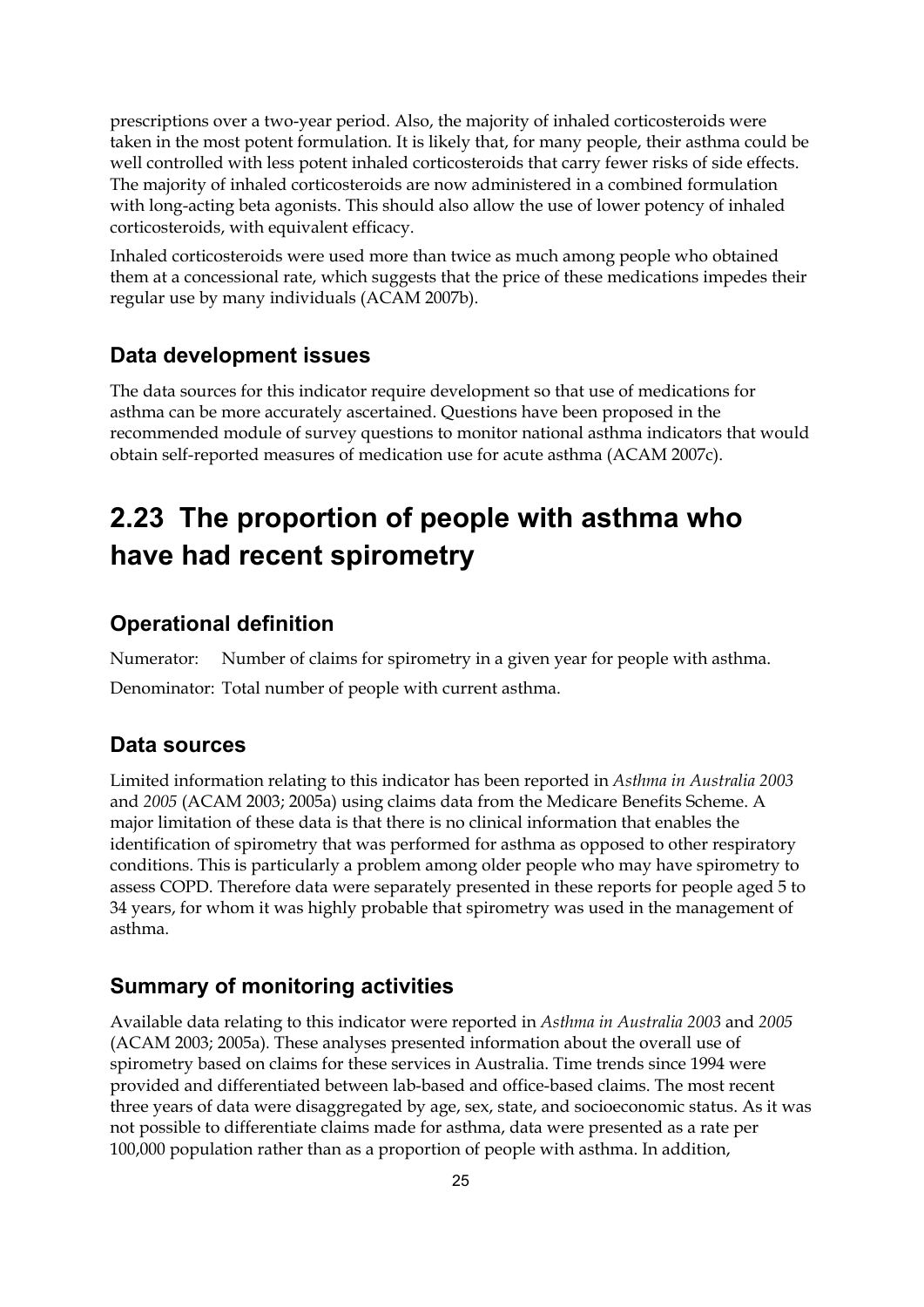subsidiary analyses were carried out to estimate the rate of spirometry among people aged 5 to 34 years because this subgroup would have been most likely to have had the procedure for asthma rather than some other chronic respiratory condition.

## **Summary of findings**

Most claims for spirometry occur in the winter months. Between 1994 and 2004, spirometry claims decreased slightly, particularly among people aged 5 to 34 years. This decrease was mainly observed among office-based spirometry, while laboratory-based spirometry (which comprise a minority of all claims) increased.

The highest rate of spirometry was among elderly people aged 65 to 84 years among whom it was more common among males than females. Spirometry was also more common among boys than girls; however, among people aged 15 to 64 years, spirometry was more common among women.

There was substantial variation between states and territories in spirometry rates.

## **Data development issues**

At present the indicator is not measurable in the recommended form. Data on Medicare Benefits Schedule (MBS) claims for the performing spirometry are available, but it is not possible to separately identify the occasions of service for the performance of spirometry in people with asthma.

Development of a data source that is able to determine when spirometry is performed for the assessment of asthma, rather than for other respiratory conditions, is needed if this indicator is to be monitored accurately. At the time of this review, plans for enhancing the currently available data source were not under development.

## **2.24 Costs of asthma**

## **Operational definition**

This is a composite indicator that uses data from a range of sources.

## **Data sources**

Two data sources have been used for this indicator; the AIHW National Health Expenditure Database, and data from the Australian Burden of Disease Study.

## **Summary of monitoring activities**

ACAM have produced a report: *Health care expenditure and burden of disease due to asthma in Australia* (ACAM 2005c) which covers the above data sources. Expenditure data were also included in *Asthma in Australia 2005* (ACAM 2005a)*.* These data were examined by age, sex and health-care sector.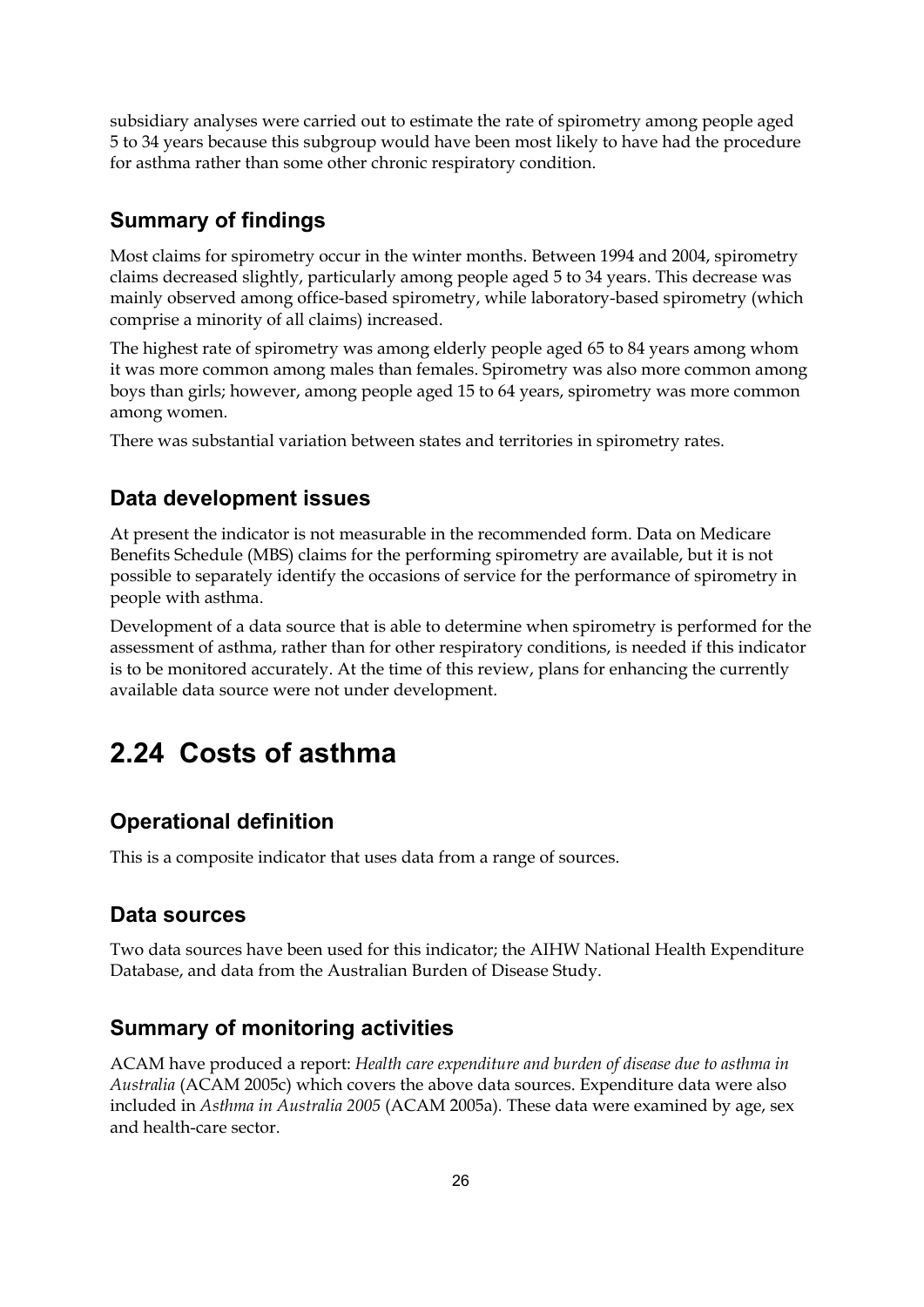## **Summary of findings**

In the 2000–01 financial year, health expenditure on asthma was \$693 million. This was 1.4% of total health expenditure in that year. Over half (54%) of expenditure allocated to asthma in 2000–01 was attributed to pharmaceuticals. The proportion of health expenditure attributed to asthma care was highest (over 25%) among children; particularly boys aged 5 to 14 years.

Overall, health expenditure on asthma increased by 21% between 1993–94 and 2000–01 (adjusted to 2000–01 dollar values). However, expenditure for asthma due to GPs and specialists decreased.

The Australian Burden of Disease Study estimated that asthma was the leading contributor to burden of disease among children aged 0 to 14 years—accounting for an estimated 18% of disability adjusted life years in this age group in 1996. The estimated financial equivalent of the burden of disease in Australia due to asthma in 1996 was \$4.3 billion (2000–01 dollars).

## **Data development issues**

The ability to carry out a formal economic analysis of the costs of asthma is currently beyond the role of monitoring using routinely available data sources and further development of this indicator is needed to ensure its intent is clear.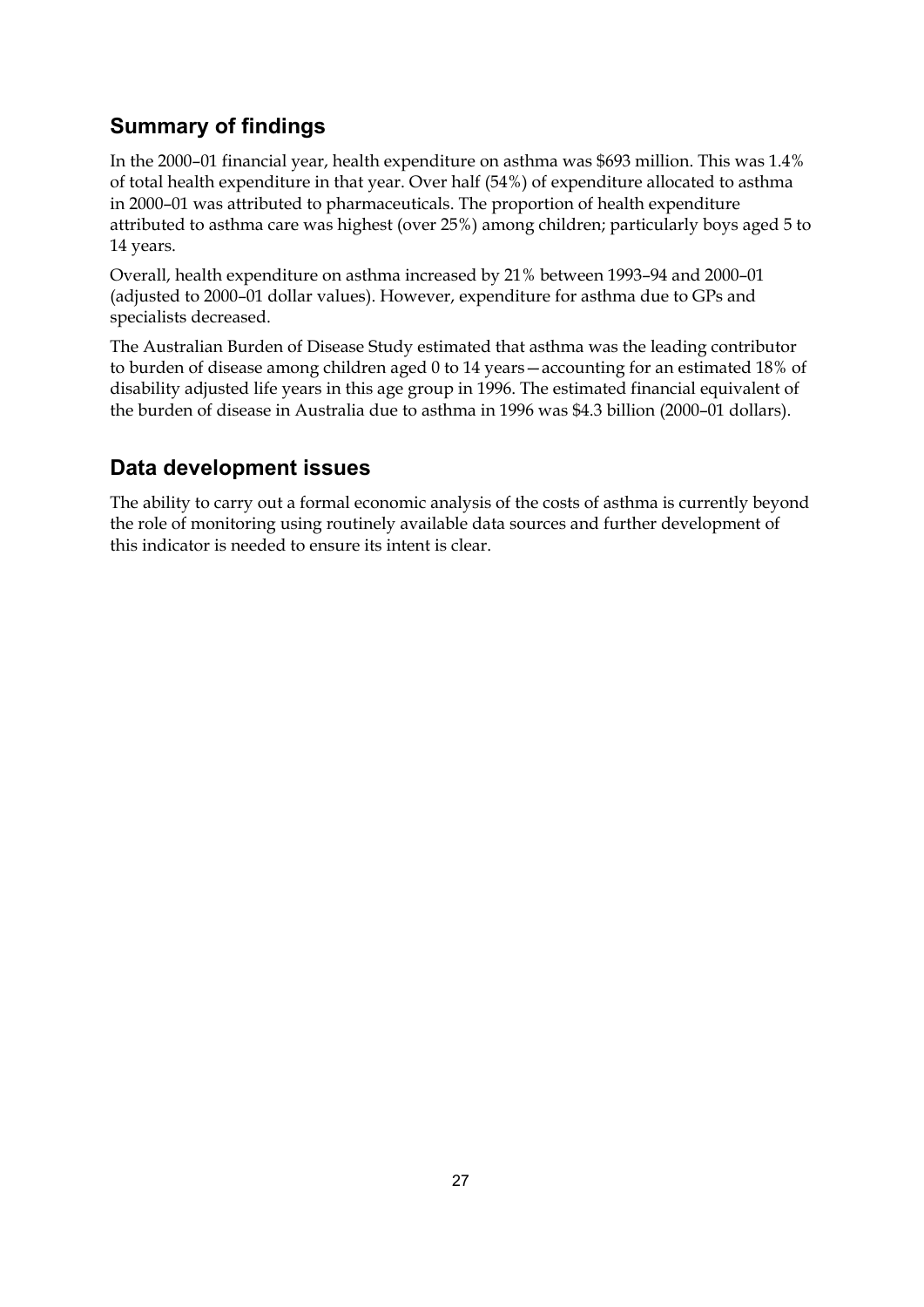# **3 Review of data development activities**

In 2005, a detailed asthma data development plan was released (ACAM 2005b), which outlined a range of projects that would address the data deficiencies for monitoring the recommended asthma indicators. These projects were grouped into a number of areas that would engage specific collaborations including:

- development of survey questions
- data linkage
- validation of coding (hospital and mortality data)
- development of general practice data
- further investigation into dynamic health assessment to study health outcomes
- working with multiple cause of death and with multiple diagnosis hospital data
- input into national data development processes.

Here, these project areas are reviewed to evaluate the extent to which the data development plan has been implemented.

## **3.1 Survey questions**

In 2004, ASMA implemented a process of survey question development to identify reliable and valid questions that can be used in health surveys to monitor the recommended asthma indicators. This process involved key groups including the ABS and CATI Health survey experts. The following indicators were considered in this process:

- prevalence of ever having diagnosed asthma
- prevalence of recent wheeze
- rate of exacerbations of asthma
- number of people with current asthma who have an asthma action plan
- impact of asthma on quality of life
- asthma control in people with current asthma
- prevalence of smoking in the household where children with asthma reside
- prevalence of smoking in people with current asthma
- proportion of people with current asthma who use 'preventers' regularly.

The process involved a detailed review of available survey questions, development of new questions where existing questions were not available, and testing of questions for which reliability was uncertain. The outcome was a recommended module of questions for monitoring Australian asthma indicators (ACAM 2007c).

It is expected that the implementation of the asthma question module in a range of surveys will facilitate improved data for asthma monitoring as well as strengthen comparisons between surveys. Already a number of key surveys have agreed to adopt these recommendations. The ABS have indicated that they will include the recommended question for the 'Prevalence of current asthma' in the 2007–08 NHS to monitor current asthma. The previous question used by the NHS will also be asked, so that the difference in estimates of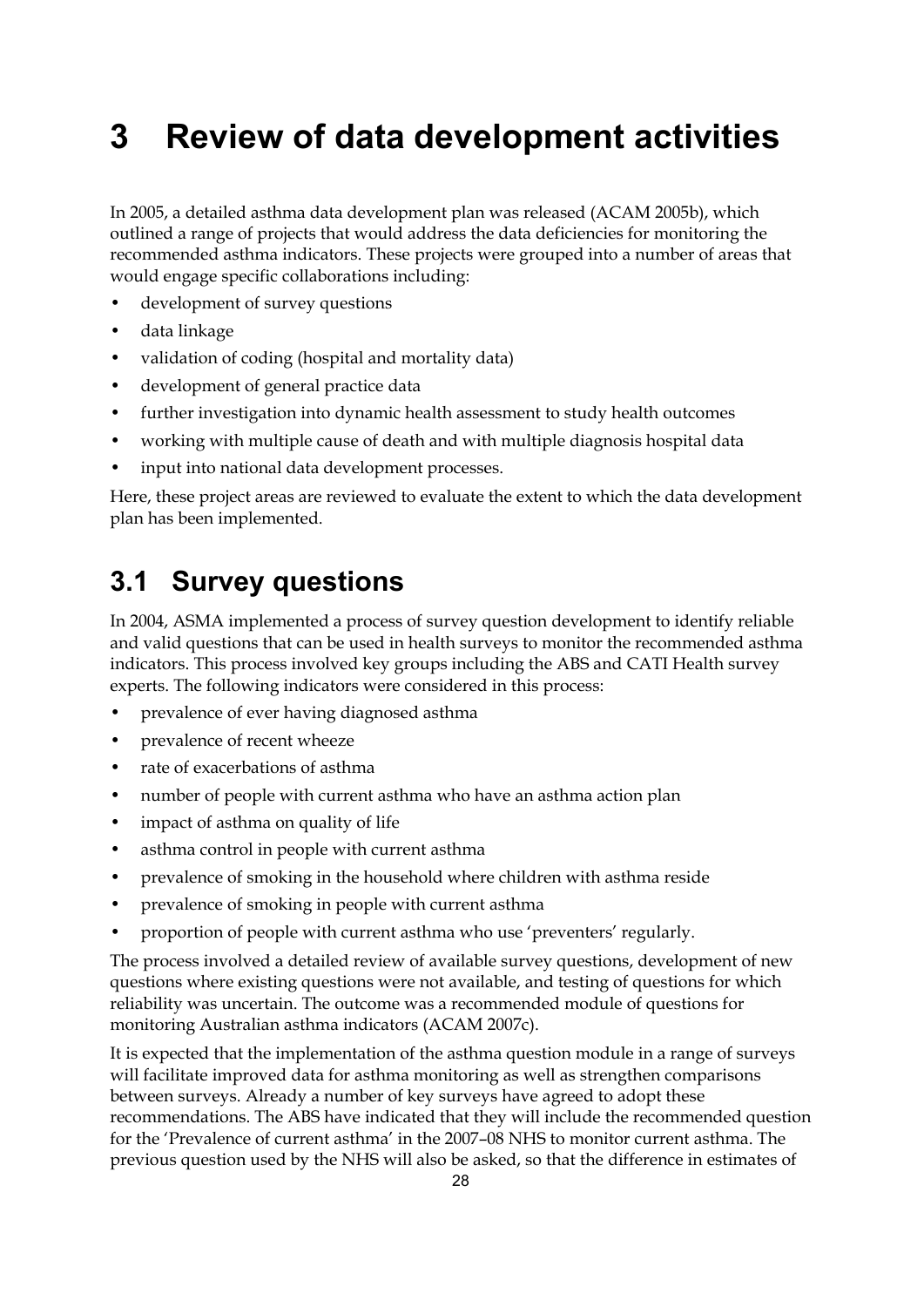current asthma obtained by each question can be evaluated. The New South Wales Health Survey program has also indicated that they will implement most of the recommended questions in their asthma modules in future health surveys.

The module of recommended questions has been included in Appendix A of this report.

## **3.2 Data linkage**

While survey data are a key source of information for monitoring several national asthma indicators, there are important limitations in the use of surveys including:

- 1) most measurements are based on self-report.
- 2) an increasing problem with low response rates in community-based surveys leading to possibly biased results.
- 3) surveys are expensive to implement.

Alternative data sources are required to complement the data obtained from surveys. One approach has been to use routinely collected administrative health data, such as hospitalisation and mortality statistics. In addition to their administrative purposes, these data may provide valuable epidemiological information. They have the advantage of being readily available and are usually complete, or nearly complete. The main disadvantage is that, because these data have been collected for administrative purposes, they are often not ideal for use as a source of epidemiological information. Furthermore, they represent a limited range of information about the burden and management of asthma in the community.

One way of enhancing the value of routinely collected administrative data has been to link information from related data sets and also to link data for individuals within data sets (Hall et al. 2005). Data linkage is a potentially powerful and cost effective means of achieving health research goals, provided consideration is given to ensuring that individual privacy is not compromised. To contend with this, anonymous linkage methods have been developed that might increase the feasibility of this approach to research (Kelman et al. 2002).

There are two recommended asthma indicators for which data linkage would be relevant. Both relate to hospital admissions:

- 2.15 Hospital re-admissions for asthma
- 2.16 Number of individuals with separations for asthma.

In Australia, hospitalisation records are based on hospital separations, rather than on the individuals hospitalised. In order to monitor indicators 2.15 and 2.16, hospitalisation records for the same person need to be linked to observe 'people' rather than hospital separations. This requires that the data contain suitable information to be able to group records that pertain to the same individual, such as a unique number for each person, or personally identifying information such as name, address and date of birth. State-level hospital data include personally identifying information that can be used to 'link' records of the same person with a high level of accuracy. Several states already undertake hospital record linkage on either a routine or *ad hoc* basis (for example, New South Wales, Victoria and Western Australia).

However, for national monitoring purposes, it is desirable to identify a single national source of data. The most obvious is the NHMD because it contains hospital data forwarded from all states and territories. However, the information in this data set is more limited than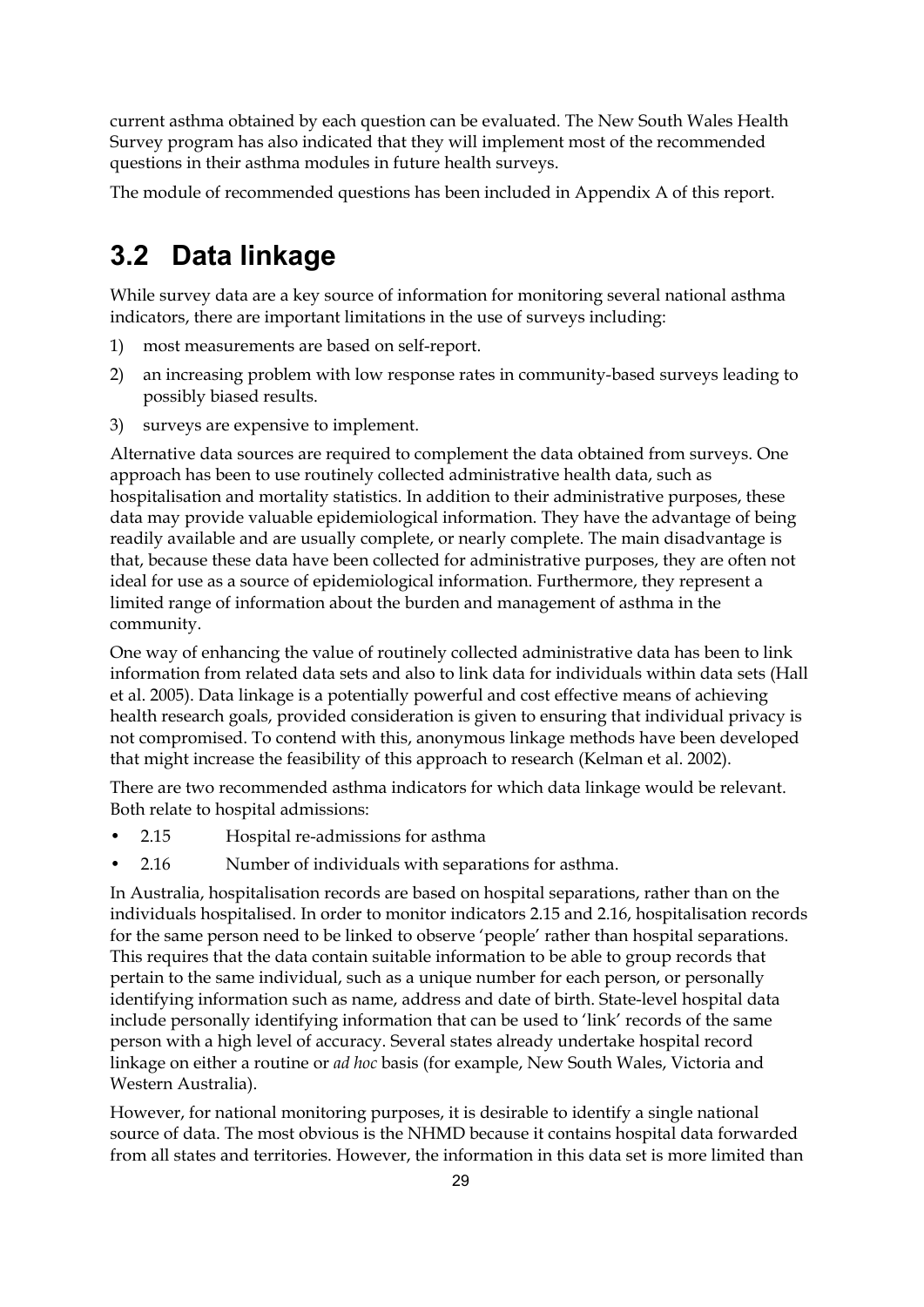that held by the states and does not include variables such as names and addresses that would typically be used in data linkage.

A major undertaking in this area by ACAM has been to investigate whether, with the more limited range of variables, it is still possible to link hospital separations that pertain to the same person in the NHMD. To do this, ACAM carried out a study in New South Wales using state hospitalisation data. This study compared linkage that used all available personally identifying information (that is names, addresses, dates of birth and other variables) with a 'restricted' linkage method that used only those variables that are forwarded to the NHMD (that is date of birth, postcode and sex) (Ringland et al. 2006). This study was applied only to records in which the principal diagnosis code was asthma, and found that over 95% of records identified by the first method were also identified in the restricted linkage method.

The results of ACAM's study suggest that hospital re-admissions for asthma can be reliably monitored using the NHMD. The next stage will be to implement this method in the NHMD, and approval has been given by all states and territories except Queensland to do this. If this is successfully implemented, it will provide a national data source for monitoring the relevant asthma indicators.

Linkage has also been used in analysing the data from the PBS database to investigate the patterns of use of asthma medications in Australia. Since early 2002, PBS prescriptions have included the patients' Medicare numbers. Use of the Medicare number, which is encrypted to protect patient confidentiality, has created the ability to anonymously identify prescriptions for the same individuals within the PBS data and also to link information on age, sex and home postcode. ACAM obtained these data from the DoHA for people who were prescribed asthma medications during the period July 2002 to July 2004 and the results of the analysis were presented in the report *Patterns of asthma medication use in Australia*, published in May 2007 (ACAM 2007b).

## **3.3 Validation of coding**

As already stated, administrative health data are a valuable source of data for monitoring a range of the agreed national asthma indicators, particularly hospital and mortality data. The variables within these data sets use codes from the International Classification of Diseases (ICD). These are essential for selecting records that pertain to people with asthma.

As such, the quality of coding across the range of data sets is critical for ensuring accuracy of the information obtained from these sources. Coding of hospital and mortality data is carried out by individuals trained in coding. The standards for coding hospital and mortality data are managed in Australia by the National Centre for Classification in Health (NCCH). With each revision of ICD, an associated set of 'coding rules' is provided to direct professional coders in the application of the codes. The NCCH also releases additional guidelines to ensure that coders interpret the coding rules consistently in all jurisdictions.

The ICD is reviewed regularly and updated. Currently in Australia, mortality data are coded using the 10th revision of ICD (ICD-10) and hospital data are coded using the Australian Modification of the 10th revision of ICD, (ICD-10-AM).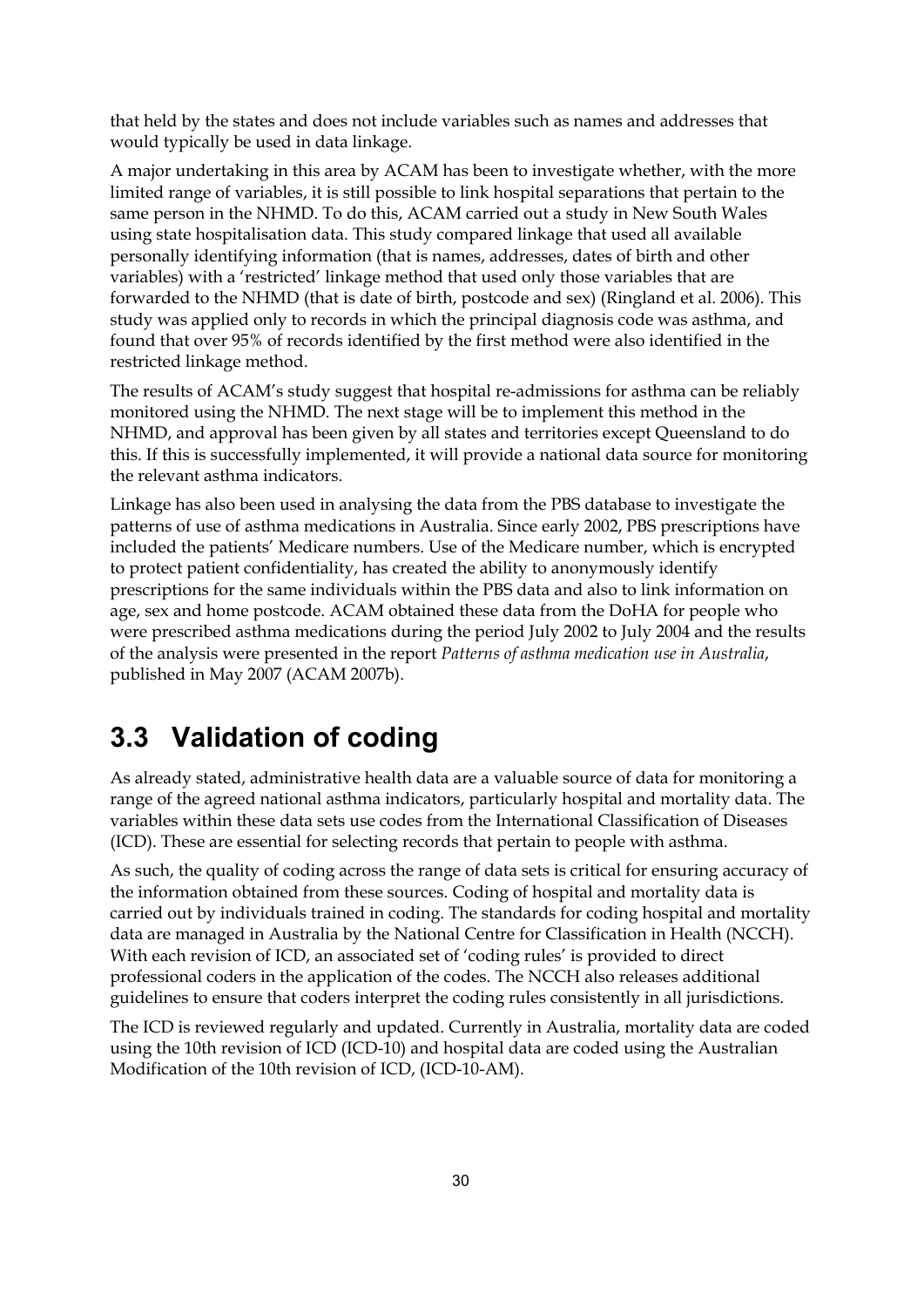### **Comparability factors**

ICD-10 replaced ICD-9 in Australia in the late 1990s at different times in various jurisdictions. During the transition period, dual coding projects were undertaken so that the impact of the revised ICD could be assessed. A change in ICD-10 rules, from the previous ICD-9, was that death certificates and hospital records that included both asthma and COPD were more likely to be coded to COPD, rather than asthma. ACAM obtained dual coded hospital and mortality data for asthma diagnoses to assess the impact of this change. This study found that the change from ICD-9 to ICD-10 had a substantial impact on asthma mortality and hospital separations data for persons aged over 35 years, but not for younger people (Baker et al. 2003). ACAM were able to use these data to calculate comparability factors for three broad age groups: 5 to 34 years: 1.0; 35 to 64 years: 0.84; and 65 years or over: 0.68. Time trends that span the period when ICD-9 changed to ICD-10 can be adjusted by multiplying data coded in ICD-9 by these comparability factors. It is now recommended that these be applied to time series analyses of hospital and mortality data that span across both ICD revisions so that trends are represented consistently over time (Baker et al. 2004).

#### **Review of asthma codes**

In 2005, a review by the NCCH of the ICD-10 and ICD-10AM codes used for asthma found that there were limitations in the ability of these codes to provide information about the types of asthma that may have clinical relevance. The NCCH proposed further study to investigate how medical practitioners record patient information relating to asthma with a view to making recommendations to improve the codes for asthma. This would inform submissions into future revisions of ICD. ACAM have been invited to provide consultation and advice on this activity.

## **3.4 Other data development**

#### **General practice data**

GPs play a central role in managing asthma in the community. This role includes assessment, prescription of regular medications, education and review, as well as managing acute exacerbations.

Currently the BEACH survey has provided the most detailed source of data about general practice activity in Australia. A sub-component of this survey are the SAND (Supplementary Analysis of Nominated Data) modules. While the data items collected in the BEACH survey are stable over time, SAND modules can be commissioned by organisations to survey issues of interest.

It may be possible for ACAM to develop a SAND module to collect further information about a number of indicators, including inhaled corticosteroid use, asthma severity and asthma action plans. However, some caution is needed in the use of SAND modules particularly in relation to the prescription of inhaled corticosteroids and the use of written asthma action plans. As noted in the review of asthma indicators, these may incur bias due to the Hawthorne effect (that is, the reporting GPs may be influenced by the survey itself to provide asthma action plans or prescribe inhaled corticosteroids) (Baker et al. 2004). This might be addressed by collecting information retrospectively, such as 'before this visit, did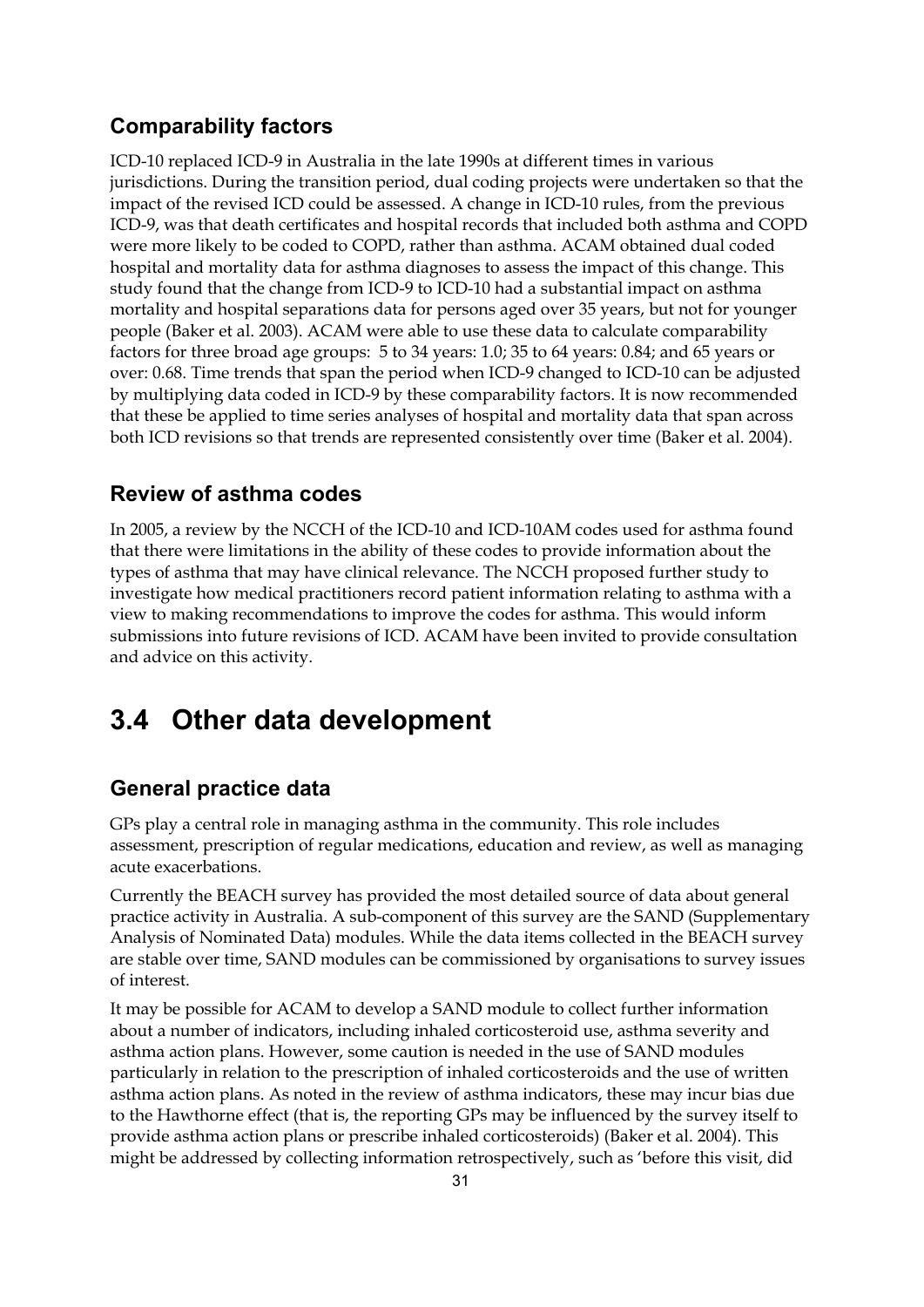the patient have a written asthma action plan/was the patient prescribed regular inhaled corticosteroids?'

The major limitation of BEACH and SAND data is that this survey has low response rates and limited coverage. It is also not possible to distinguish general practice visits for routine asthma maintenance from those for acute asthma episodes. ACAM carried out a study to see if a combination of the variables available in BEACH among asthma-related records could identify a subgroup of those with evidence of acute asthma (Belousova et al. 2005). This study was not able to identify such a combination of variables.

Given the importance of GPs in managing asthma and the limitations of existing data on primary care, developing new mechanisms for systematic collection of such data is crucial for monitoring asthma indicators relevant to policy and practice. Virtually all GP consultations are claimed on the Medicare Benefits Scheme. However, there is minimal data reported through this scheme. The data set does not include any information about the reason for the consultation or the actions undertaken. In the future, it may be possible to include additional information or link Medicare Benefits Scheme data with other data sources such as the PBS data set, hospital morbidity data and mortality data. This will require collaboration among the jurisdictions responsible for these data.

#### **Dynamic health assessment**

In the report: *Measuring the impact of asthma on quality of life in the Australian population*  (ACAM 2004) dynamic health assessment was discussed as an option for improving the precision of questionnaire measures, particularly those used to measure complex health outcomes such as quality of life and asthma control.

This approach contrasts with standard questionnaire approaches in which the same questions are administered to every person every time the instrument is used. Practical considerations in this approach dictate that relatively few questions are used in many health applications. This limits the precision that the questions can achieve, and may have problems with ceiling and floor effects whereby respondents are over-represented at the extreme ends of the scale (such as when most individuals respond 'none' or 'always' to a question).

Dynamic health assessment seeks to address these limitations and implement questionnaires more efficiently by using only those questions that are relevant to the individual. A way to achieve this is by basing subsequent questions on the responses to earlier questions (Hays et al. 2000). To do this, technology is used to select individually tailored questions from a large pool of potential questions. This enables increased sensitivity and precision with far fewer questions being asked.

As this is a developing area, the strengths and limitations of dynamic health assessment are probably not yet fully realised or understood, ACAM have recommended further investigation of this approach as a population monitoring tool (Baker et al. 2004). However, whether or not this will be a feasible approach to use in population health surveys in Australia is yet to be determined and currently this activity has not progressed.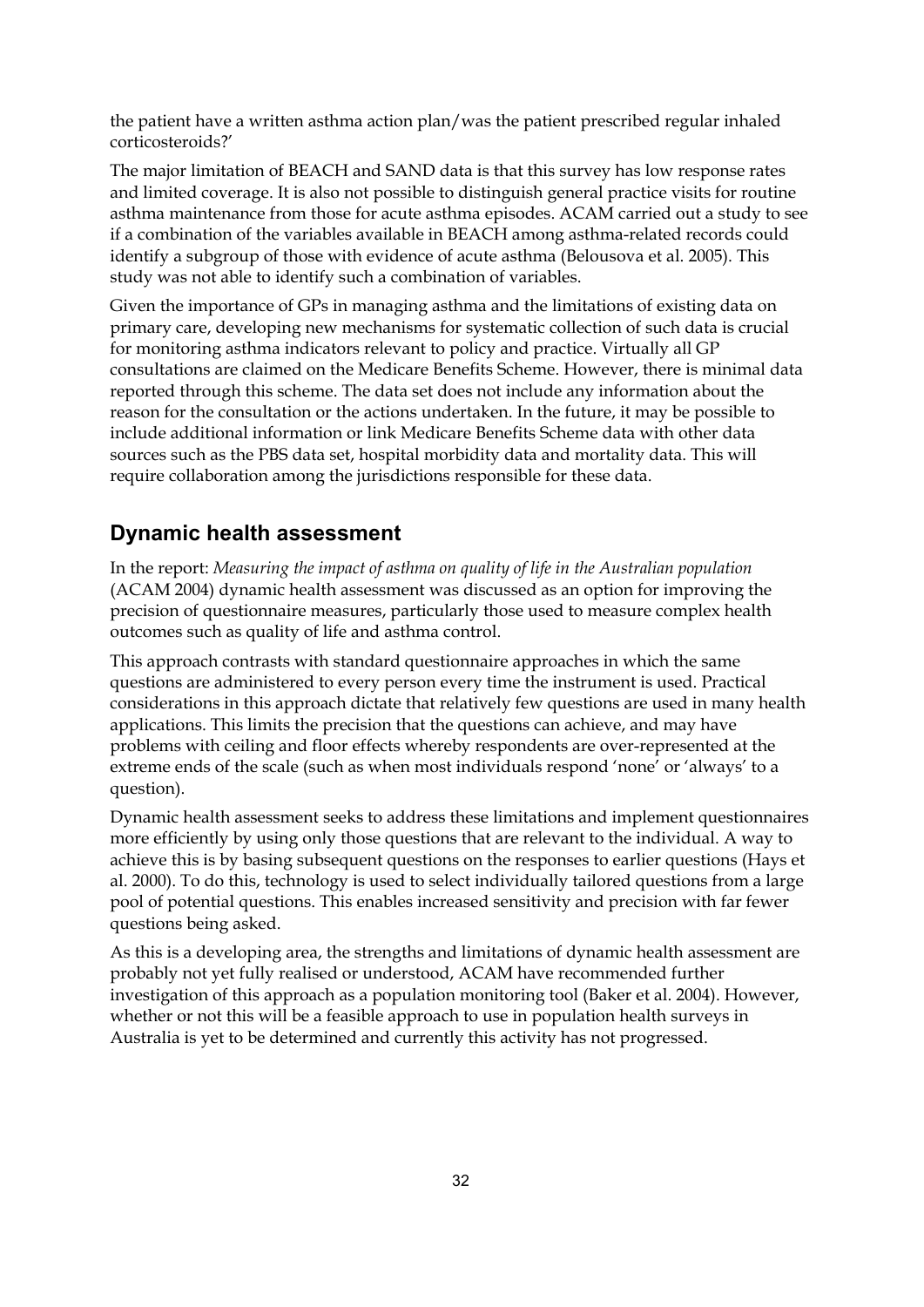## **Multiple diagnosis data**

As well as the principal diagnosis in hospitalisation data, additional diagnoses are included in routinely collected data that relate to the hospital admission. In a similar vein, mortality data include both the underlying cause of death and also other associated causes of death. These data may be of use either for population monitoring in asthma, particularly where there is overlap in diagnosis such as between asthma and COPD in older people. ACAM investigated the potential of these data in its report: *Asthma and chronic obstructive pulmonary disease among older people in Australia* (ACAM 2006). It found that while there was limited overlap between asthma and COPD, this may be a result of the requirements of ICD-10 coding rules rather than an inherent lack of overlap. Unfortunately, there were no dual coded data for multiple diagnoses and causes of death. The study did, however, identify a number of other interesting disease associations with both asthma and COPD, such as increased rates of musculoskeletal disease associated with asthma. Further work in this area is warranted.

## **Airway hyperresponsiveness data**

The prevalence of airway hyperresponsiveness was recommended for inclusion in the set of national asthma indicators as the only measure of the prevalence of asthma that is completely objective and uninfluenced by labelling or diagnostic fashion (Baker et al. 2004). Measurement of airway hyperresponsiveness requires the performance of a bronchial challenge test. A range of challenge protocols are in current use (American Thoracic Society 2000). Substantial development is required to agree on a specific challenge protocol and a methodology for its use in population monitoring and surveillance. As this indicator was not likely to be able to be monitored in the foreseeable future, it was not included in ACAM's data development plan.

However, ACAM have since developed a detailed proposal for an Australian asthma survey that would include a number of objective measurements including bronchial challenge testing. Including this measure adds considerably to the complexity of the study design because it requires that participants attend a local testing centre and consequently increases the requirement for a clustered sample design. It also adds substantially to the cost of the survey. Nonetheless data on airway hyperresponsiveness would be very advantageous for monitoring asthma. At the time of this review, options for funding the proposed asthma survey are being considered.

## **Input into national data development**

#### **National Data Dictionary**

A number of the operational definitions from the review of indicators (Baker et al. 2004) were recommended for inclusion in the National Data Dictionary. The submission of these definitions for formal inclusion in the National Data Dictionary is scheduled into the upcoming ASMA workplan, which runs from July 2007 to June 2009.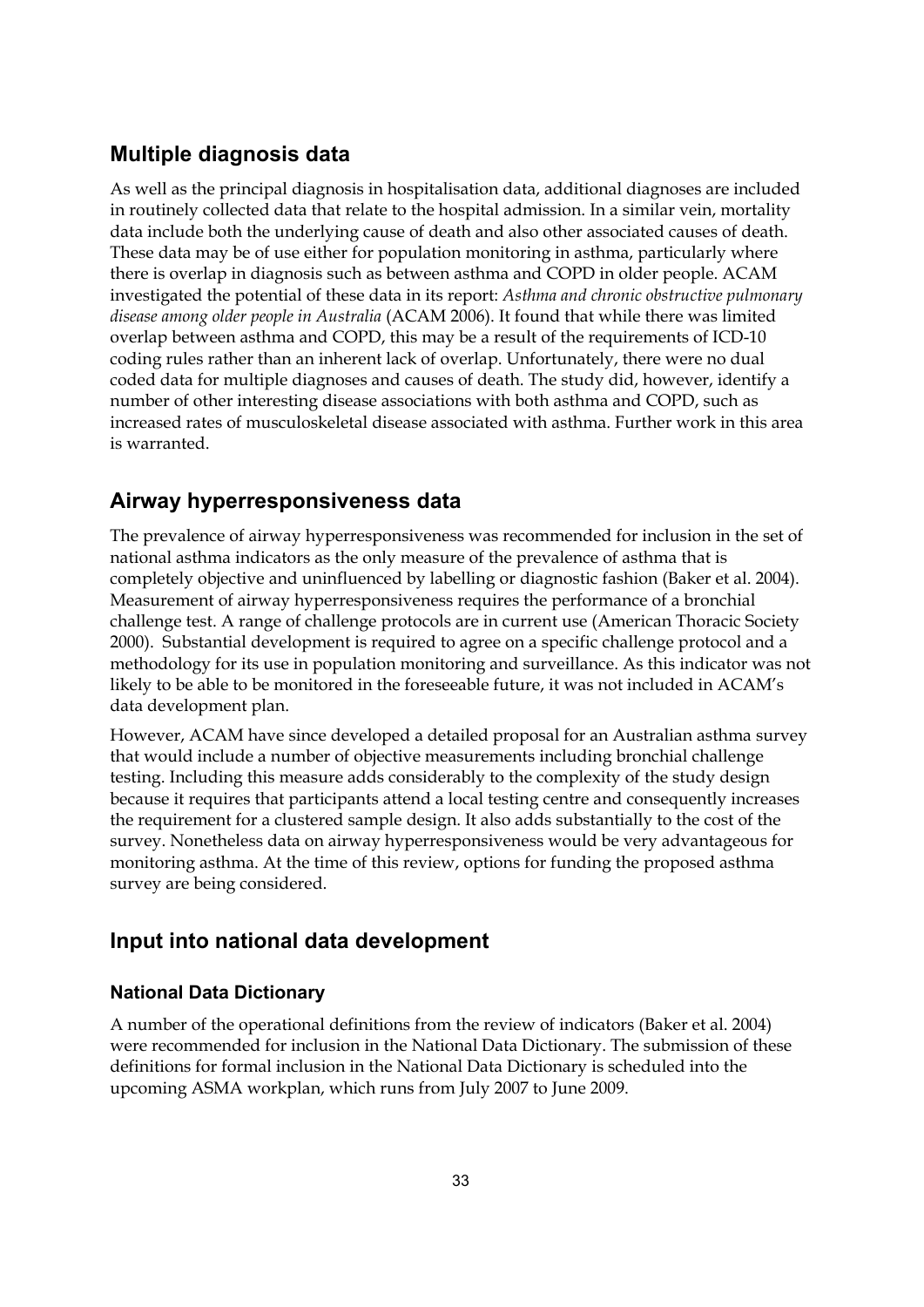#### **National emergency department minimum data set**

Currently emergency department data are only available in some jurisdictions and coverage within those jurisdictions is incomplete. The emergency department is an important point of health-care use for asthma. Usually it reflects cases of acute asthma, although often these do not progress to a hospital admission. Therefore, the absence of national emergency department data may leave a substantial gap in our ability to monitor health service use for acute asthma. Further work is needed in collaboration with health jurisdictions and the AIHW to develop a national emergency department minimum data set.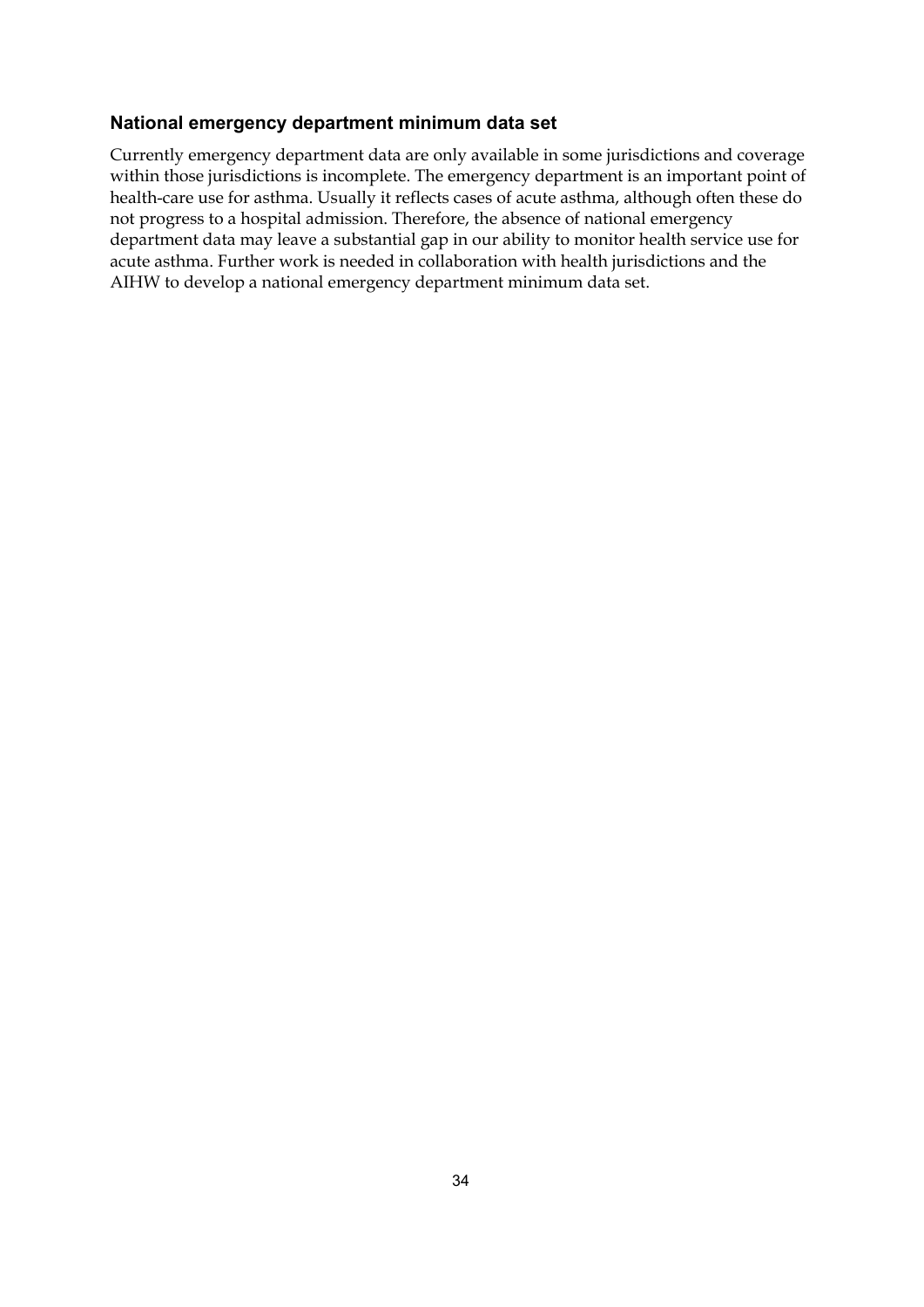# **4 Future directions**

## **4.1 Ongoing monitoring**

The major undertaking for monitoring asthma indicators to date has been the production of the key reports: *Asthma in Australia 2003* (ACAM 2003) and *Asthma in Australia 2005* (ACAM 2005a). These reports have brought together data from a wide range of sources to describe the current status of asthma in Australia. These documents mainly focused on reporting information for national asthma indicators and included information on the prevalence of asthma, medication use for asthma, possession of written asthma action plans, health service use and deaths due to asthma.

The 2005 report also included information about health care expenditure for asthma and a focus chapter on asthma in Australian children. Both of these reports drew on data from the 2001 NHS for a substantial proportion of the information presented. Therefore, a supplementary report: *Asthma in Australia: findings from the 2004–05 National Health Survey* was produced to provide updated information once data from the more recent NHS was available. The next report planned will be *Asthma in Australia 2008*.

ACAM will continue to produce these reports that deliver information on national asthma indicators in an accessible format. In 2006, ACAM made available a more readily accessible version of *Asthma in Australia 2005* with the inclusion of the html version on the ACAM web site. This online version allows quick and easy movement between chapters with links to the figures and tables. Some additional features of the online report are that all data tables have been included with the figures and there is updated trend data.

A number of specific priorities identified by ASMA in the coming period may be addressed through individual projects. One of these is to collate additional information about asthma in children. Given the high level of disease burden attributed to asthma among children in Australia, this is an important area for policy and intervention. Therefore, a project is planned that will use a range of data sources that pertain to children to provide information about the impact of asthma in this population.

Another area is the appropriate use of pharmaceuticals to manage asthma. ACAM have already undertaken substantial work using PBS data. The next phase of ASMA work will extend this by using PBS data that range over a longer time period to investigate time trends and patterns of incident use of asthma medications.

It is important to note here that the list of asthma indicators needs to be periodically revised to ensure that they remain relevant for national monitoring. Some indicators may become obsolete with the evolution of knowledge and with changes in asthma-related public health and clinical practice. With the nature of the ageing population, it will also be important to consider the relevance of other conditions or comorbidities, which may influence outcomes, and hence indicators, in people with asthma.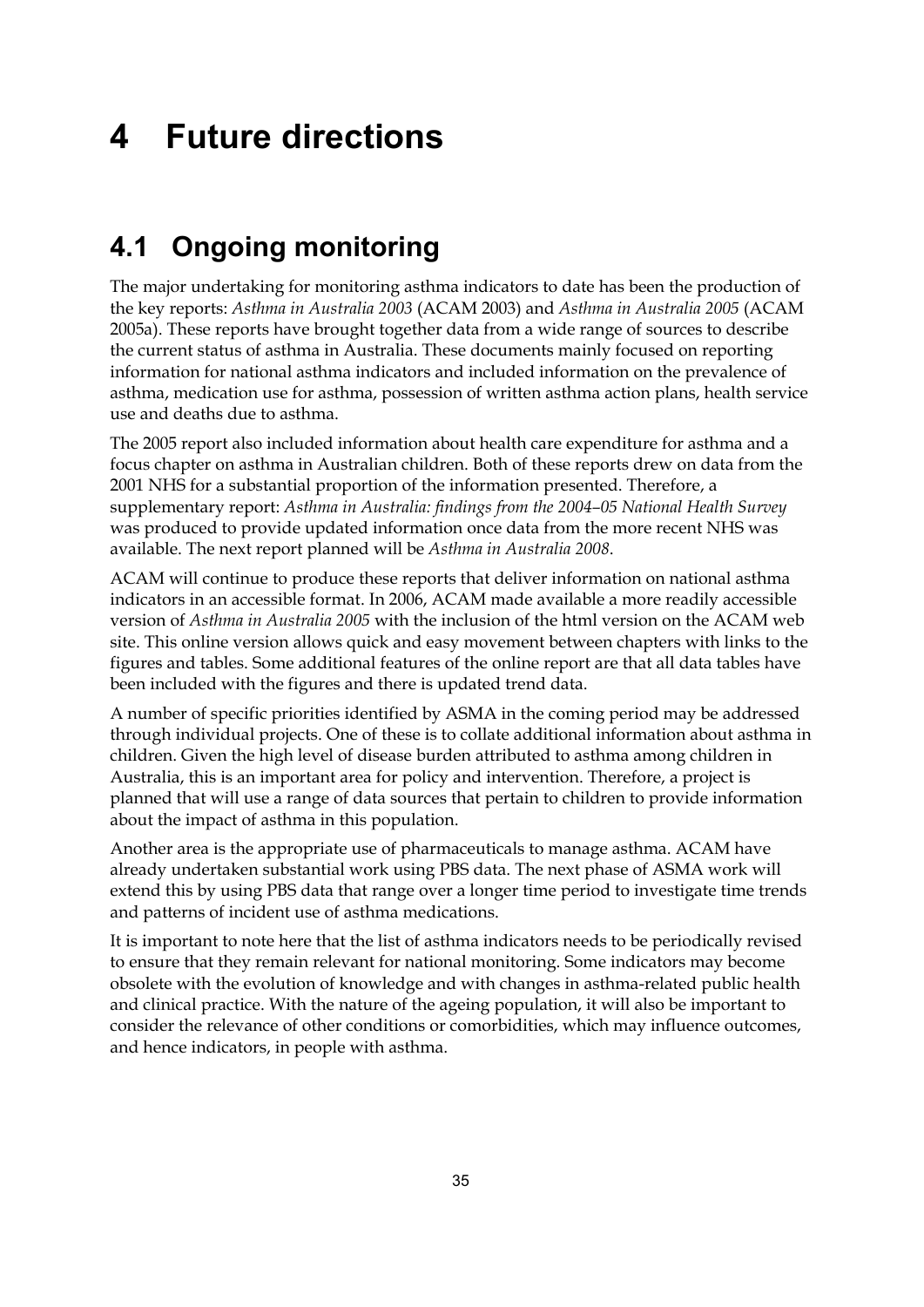## **4.2 Refining asthma indicators**

Health indicators are measures of selected aspects of health and the health system that can be used to monitor the effectiveness and impact of the health system and of specific interventions to improve health and provide effective, accessible and quality health care.

Disease-specific indicators, such as those for asthma, summarise data that allow the regular reporting of disease levels, burden and trends and can be used to monitor changes over time. They are used to examine social, geographical and environmental differentials that may influence the development and burden of asthma.

As already stated, an important function of indicators is to track the impact of health policy, and prevention and management strategies and to monitor progress towards targets.

In its report: *Review of proposed national health priority area asthma indicators and data sources* (Baker et al. 2004); ACAM recommended 24 asthma indicators for inclusion in the Australian System for Monitoring Asthma. Experience with the use of these indicators has led us to the conclusion that there is a need to review them. Some are no longer relevant to policy needs. Others are redundant: providing information that is closely correlated with other indicators. Finally, some indicators will not be feasible to measure in the foreseeable future. The complexity of monitoring and reporting on many indicators makes it desirable to simplify the monitoring system where possible. This is likely to have the benefits of making information easier for target audiences to interpret.

It is therefore worthwhile to refine the current set of asthma indicators and identify those that provide the most information or which are most effective at signalling change. ACAM propose to adopt a systematic approach with two components to revise the existing set of indictors:

- *Factor Analysis* to identify domains of factors (that is, clusters of indicators) from data collected on the current indicators
- A modified *Delphi Survey* of experts to solicit consensus opinions by ranking and reducing the existing list to a shorter, higher priority list of indicators.

The factor analysis will yield a recommended set of independent indicators with *robust statistical properties* and the expert consensus opinions will ensure *clinical relevance* of the indicators. The key asthma indicators identified as a result of this process will provide high quality information on asthma in the population.

These indicators will help ensure greater consistency in the provision of health services to individuals with asthma; to provide important support and justification for future human resource planning; and to inform and assist policy and decision-makers in addressing future asthma health resource planning and allocation requirements.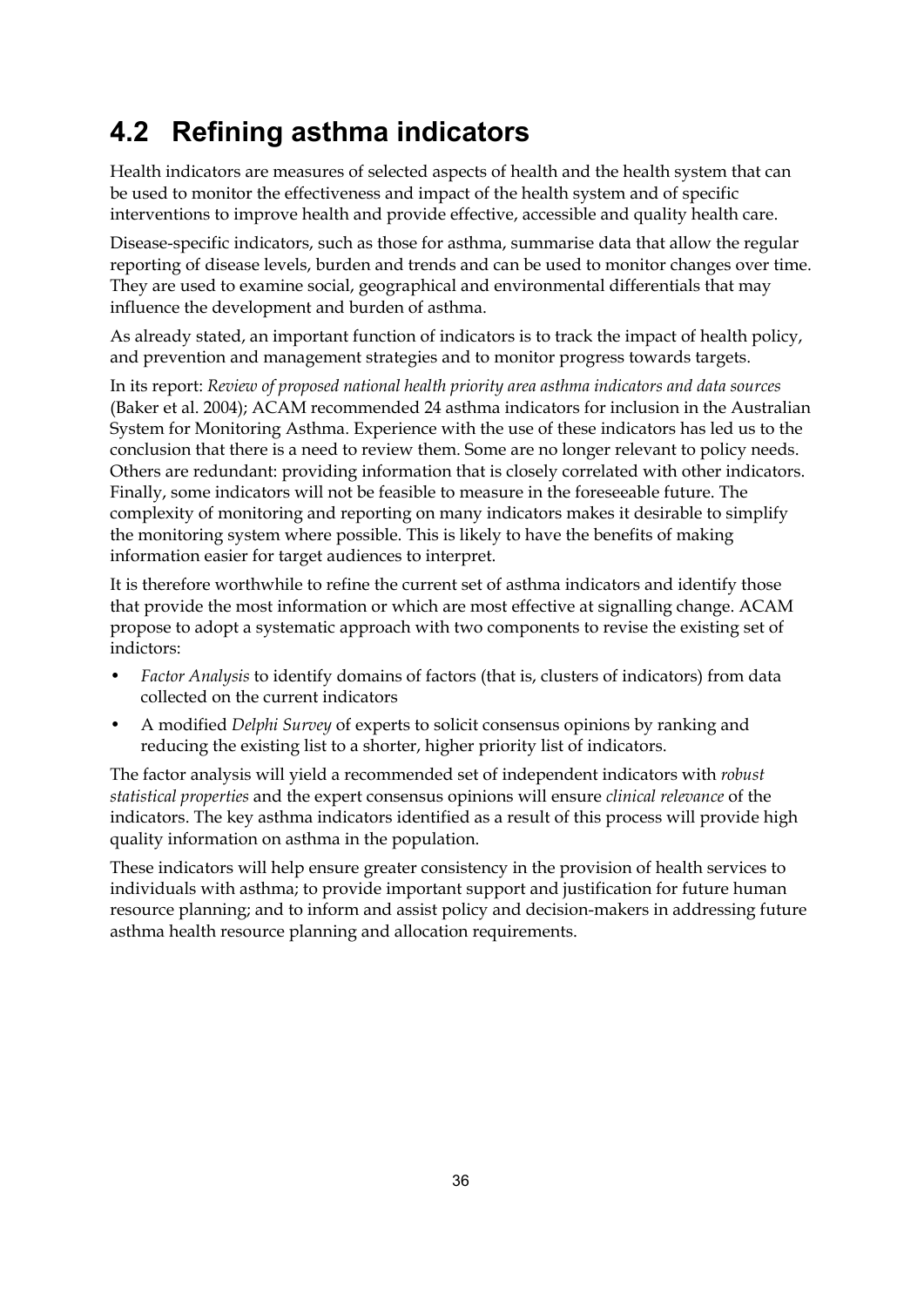# **References**

ABS (Australian Bureau of Statistics) 2006. Causes of death, Australia, 2004. ABS cat. no. 3303.0. Canberra: ABS.

ACAM (Australian Centre for Asthma Monitoring) 2003. Asthma in Australia 2003. AIHW Asthma Series 1. Cat. no. ACM 1. Canberra: AIHW.

ACAM 2004. Measuring the impact of asthma on quality of life in the Australian population. Cat. no. ACM 3. Available at <www.asthmamonitoring.org>. Canberra: AIHW.

ACAM 2005a. Asthma in Australia 2005. AIHW Asthma Series 2. Cat. no. ACM 6. Available at <www.asthmamonitoring.org>. Canberra: AIHW.

ACAM 2005b. Enhancing asthma-related information for population monitoring. Cat. no. ACM 4. Available at <www.asthmamonitoring.org>. Canberra: AIHW.

ACAM 2005c. Health care expenditure and the burden of disease due to asthma in Australia. Cat. no. ACM 5. Available at <www.asthmamonitoring.org>. Canberra: AIHW.

ACAM 2006. Asthma and chronic obstructive pulmonary disease among older people in Australia: deaths and hospitalisations. Cat. no. ACM 7. Available at <www.asthmamonitoring.org>. Canberra: AIHW.

ACAM 2007a. Asthma in Australia: findings from the 2004–05 National Health Survey. Available at <www.asthmamonitoring.org>. Cat. no. ACM 10. Canberra: AIHW.

ACAM 2007b. Patterns of asthma medication use in Australia. Available at <www.asthmamonitoring.org>. Cat. no. ACM 11. Canberra: AIHW.

ACAM 2007c. Survey questions for monitoring national asthma indicators. Cat. no. ACM 9. Canberra: AIHW. Viewed 9 May 2007, < www.asthmamonitoring.org>.

AIHW (Australian Institute of Health and Welfare) 2000. National health priority area indicators for monitoring asthma. Report of a consultation workshop. Canberra: AIHW.

American Thoracic Society 2000. Guidelines for methacholine and exercise challenge testing - 1999. American Journal of Respiratory and Critical Care Medicine 161:309–29.

Baker DF, Marks GB, Walker S, Xuan W, Van der Hoek R & Hargreaves J 2003. The impact of changes to disease coding on asthma mortality and hospital morbidity statistics. Presented at Thoracic Society, Australia and New Zealand Conference, Adelaide, March.

Baker DF, Marks GB, Poulos LM & Williamson M 2004. Review of proposed National Health Priority Area asthma indicators and data sources. AIHW cat. no. ACM 2. Available at <www.asthmamonitoring.org>. Canberra: AIHW.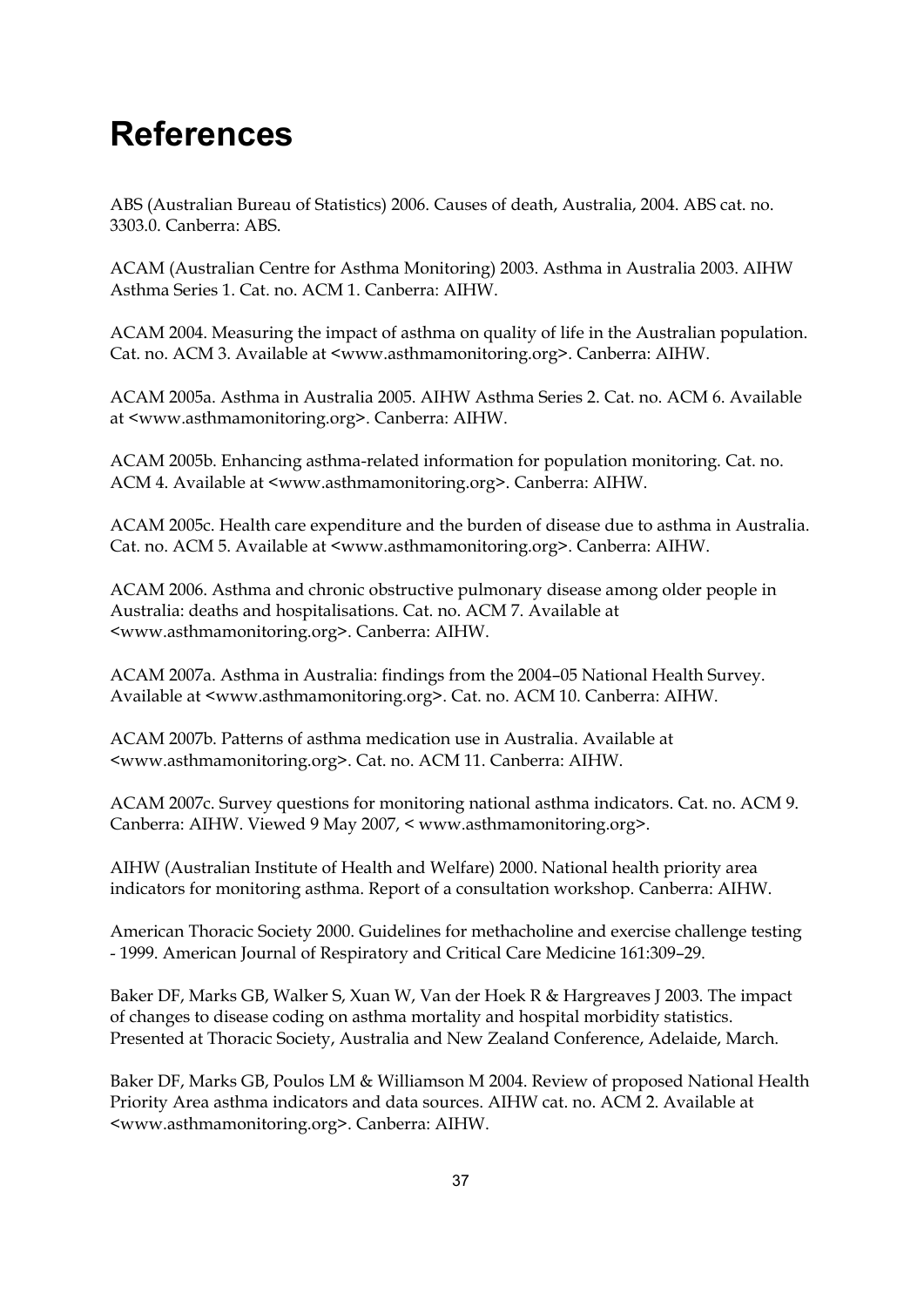Belousova E, Williamson M, Britt H, Correll PK & Marks G 2005. General practice encounters for acute asthma. Respirology 10 (Suppl.):A36.

DoHA (Commonwealth Department of Health and Ageing) 2002. GP asthma initiative. 10 September 2002. Viewed 19 March 2003, <www.health.gov.au/pq/asthma/3plus.htm>.

DoHA (Commonwealth Department of Health and Ageing) 2003. The Asthma 3+ Visit Plan. National Health Priorities and Quality. Viewed 12 May 2003, <www.health.gov.au/pq/asthma/3visitpln.htm>.

Downs SH, Marks GB, Belousova EG & Peat JK 2001. Asthma and hayfever in Aboriginal and non-Aboriginal children living in non-remote rural towns. Medical Journal of Australia 175:10–3.

Hall SE, Holman CDJ, Finn J & Semmens JB 2005. Improving the evidence base for promoting quality and equity of surgical care using population-based linkage of administrative health records. International Journal for Quality in Health Care 17:415–20.

Hays RD, Morales LS & Reise SP 2000. Item response theory and health outcomes measurement in the 21st century. Medical Care 38:II–28–42.

Kelman CW, Bass CJ & Holman CDJ 2002. Research use of linked health data–a best practice protocol. Australian and New Zealand Journal of Public health 26:251–5.

Ringland C, Correll PK, Lim KH, Williamson M & Marks GB 2006. Hospital readmissions for asthma: a feasibility study comparing strategies for linking hospital morbidity data. Australian and New Zealand Journal of Public Health 30:435–9.

Toelle BG, Ng K, Belousova E, Xuan W, Salome CM, Peat JK et al. 2003. Trends in the prevalence of asthma over 20 years in Belmont, NSW, Australia. American Journal of Respiratory and Critical Care Medicine 167:A470.

Toelle BG, Ng K, Belousova E, Salome CM, Peat JK & Marks GB 2004. Prevalence of asthma and allergy in schoolchildren in Belmont, Australia: three cross sectional surveys over 20 years. British Medical Journal 328:386–7.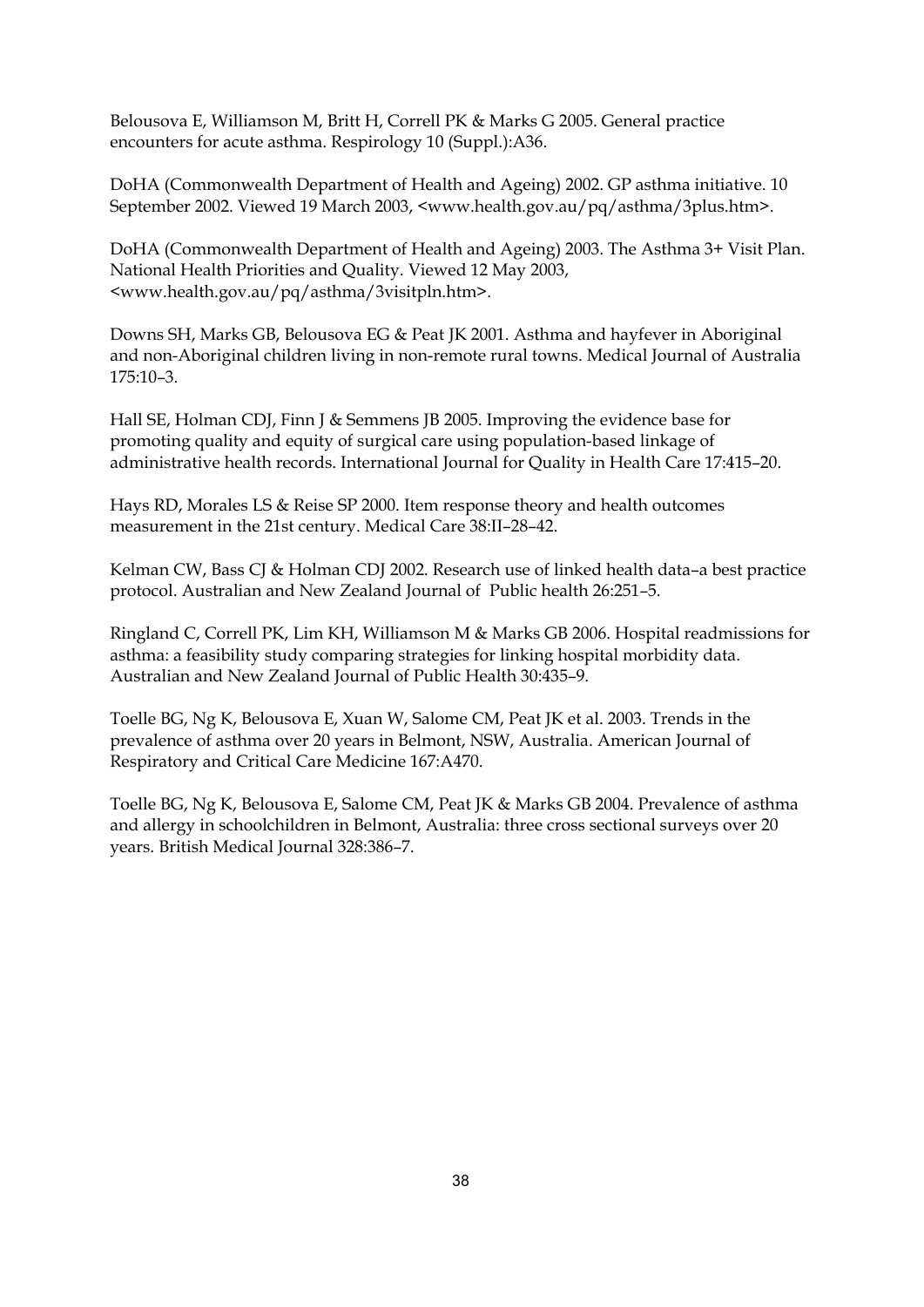# **Appendix A**

| Indicator                                                                 | <b>Recommended questions</b>                                                                                                                             | <b>Response categories</b>                                                                       |  |
|---------------------------------------------------------------------------|----------------------------------------------------------------------------------------------------------------------------------------------------------|--------------------------------------------------------------------------------------------------|--|
| Prevalence of recent<br>wheeze                                            | 1: Have you had wheezing or whistling in your chest at any time<br>in the last 12 months?                                                                | Yes<br>No                                                                                        |  |
| Prevalence of ever having<br>diagnosed asthma                             | 2: Have you ever been told by a doctor or a nurse that you have<br>asthma? If yes,                                                                       | Yes<br>No                                                                                        |  |
| Prevalence of current<br>asthma                                           | 2a: Have you had symptoms of asthma or taken treatment for<br>asthma in the last 12 months?                                                              | Yes<br>No                                                                                        |  |
| Rate of exacerbations of<br>asthma                                        | 3: At any time in the last 12 months, was your asthma worse or<br>out of control? If yes,                                                                | Yes<br>No                                                                                        |  |
|                                                                           | 3a: In the last 12 months, how many times have you gone to a<br>hospital or emergency department because your asthma was<br>worse or out of control?     | Number of times<br>None / No times                                                               |  |
|                                                                           | 3b: In the last 12 months, how many times have you consulted a Number of times<br>GP or local doctor because your asthma was worse or out of<br>control? | None / No times                                                                                  |  |
| Number of people with<br>current asthma who have<br>an action asthma plan | 4: Do you have a written asthma action plan, that is, written<br>instructions of what to do if your asthma is worse or out of<br>control?                | Yes<br>No                                                                                        |  |
| Impact of asthma on quality<br>of life $(a)$                              | 5.1: During the last 4 weeks how often did your asthma interfere<br>with your daily activities?                                                          | All of the time<br>Most of the time<br>Some of the time<br>None of the time                      |  |
|                                                                           | 5.2: Sydney Asthma Quality of Life Questionnaire (20 items)                                                                                              | Full questionnaire reproduced in<br>Appendix A of ACAM 2007c                                     |  |
|                                                                           | 5.3: Paediatric Asthma Quality of Life Questionnaire (23 items)                                                                                          | Permission required for use from<br>Elizabeth Juniper<br><www.qoltech.co.uk></www.qoltech.co.uk> |  |
| Asthma control in people<br>with current asthma                           | 6.1: In the last 12 months, has wheezing ever been severe<br>enough to limit your speech to only one or two words at a time<br>between breaths?          | Yes<br>No                                                                                        |  |
|                                                                           | 6.2: In the last 4 weeks, how often did you have symptoms of<br>asthma; that is wheezing, chest tightness, coughing or<br>shortness of breath?           | Every day<br>3 or more times a week<br>1 to 2 times a week<br>Less than once a week              |  |
|                                                                           | 6.3: In the last 4 weeks, have you been woken by asthma or<br>wheezing? If yes,                                                                          | Yes<br>No                                                                                        |  |
|                                                                           | 6.3a: In the last 4 weeks, how many nights have you been<br>woken by asthma or wheezing?                                                                 | Number of times<br>None / No times                                                               |  |
|                                                                           | 6.4: See also questions 9 and 9a. These questions will be used<br>to assess the use of reliever medications as an indicator of<br>asthma control.        |                                                                                                  |  |

#### **Table A1: Recommended questions to monitor selected national asthma indicators**

*(continued)*